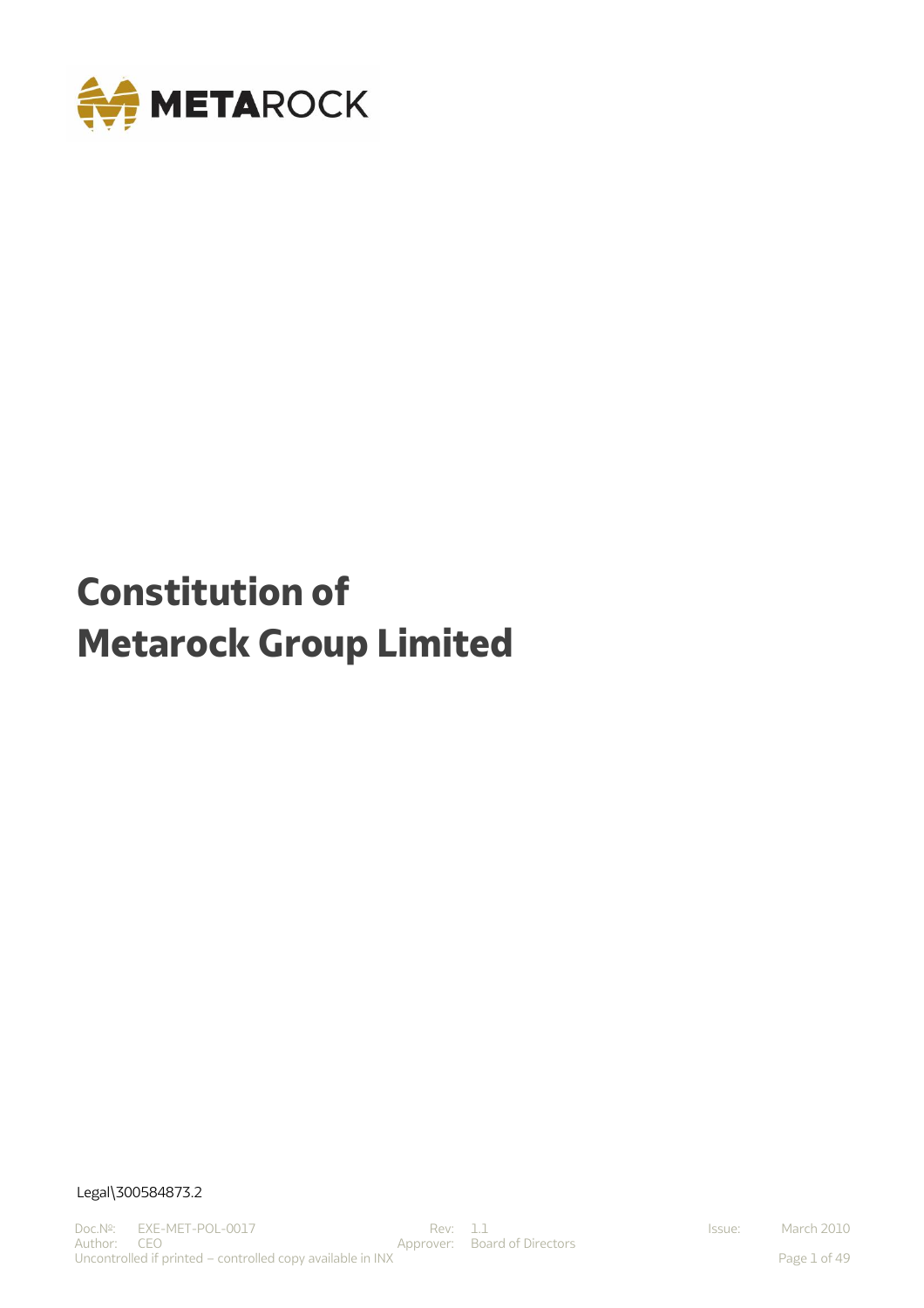

# **Contents**

|         | 1.             |  |  |  |  |  |
|---------|----------------|--|--|--|--|--|
|         | 2.             |  |  |  |  |  |
|         |                |  |  |  |  |  |
|         | 3.             |  |  |  |  |  |
|         | $\mathbf{4}$ . |  |  |  |  |  |
| Capital |                |  |  |  |  |  |
|         | 5.             |  |  |  |  |  |
|         | 6.             |  |  |  |  |  |
|         | 7.             |  |  |  |  |  |
|         | 8.             |  |  |  |  |  |
|         | 9.             |  |  |  |  |  |
|         | 10.            |  |  |  |  |  |
|         |                |  |  |  |  |  |
| Calls   |                |  |  |  |  |  |
|         | 11.            |  |  |  |  |  |
|         | 12.            |  |  |  |  |  |
|         | 13.            |  |  |  |  |  |
|         | 14.            |  |  |  |  |  |
|         | 15.            |  |  |  |  |  |
|         |                |  |  |  |  |  |
|         | 16.            |  |  |  |  |  |
|         | 17.            |  |  |  |  |  |
|         | 18.            |  |  |  |  |  |
|         | 19.            |  |  |  |  |  |
|         | 20.            |  |  |  |  |  |
|         | 21.            |  |  |  |  |  |
|         |                |  |  |  |  |  |
|         | 22.            |  |  |  |  |  |
|         |                |  |  |  |  |  |
|         | 23.            |  |  |  |  |  |
|         | 24.            |  |  |  |  |  |
|         | 25.            |  |  |  |  |  |
|         |                |  |  |  |  |  |
|         |                |  |  |  |  |  |
|         | 26.            |  |  |  |  |  |
|         | 27.            |  |  |  |  |  |
|         |                |  |  |  |  |  |
|         | 28.            |  |  |  |  |  |
|         |                |  |  |  |  |  |
|         | 29.            |  |  |  |  |  |
|         | 30.            |  |  |  |  |  |
|         | 31.            |  |  |  |  |  |
|         | 32.            |  |  |  |  |  |
|         | 33.            |  |  |  |  |  |
|         | 34.            |  |  |  |  |  |
|         | 35.            |  |  |  |  |  |
|         | 36.            |  |  |  |  |  |
|         | 37.            |  |  |  |  |  |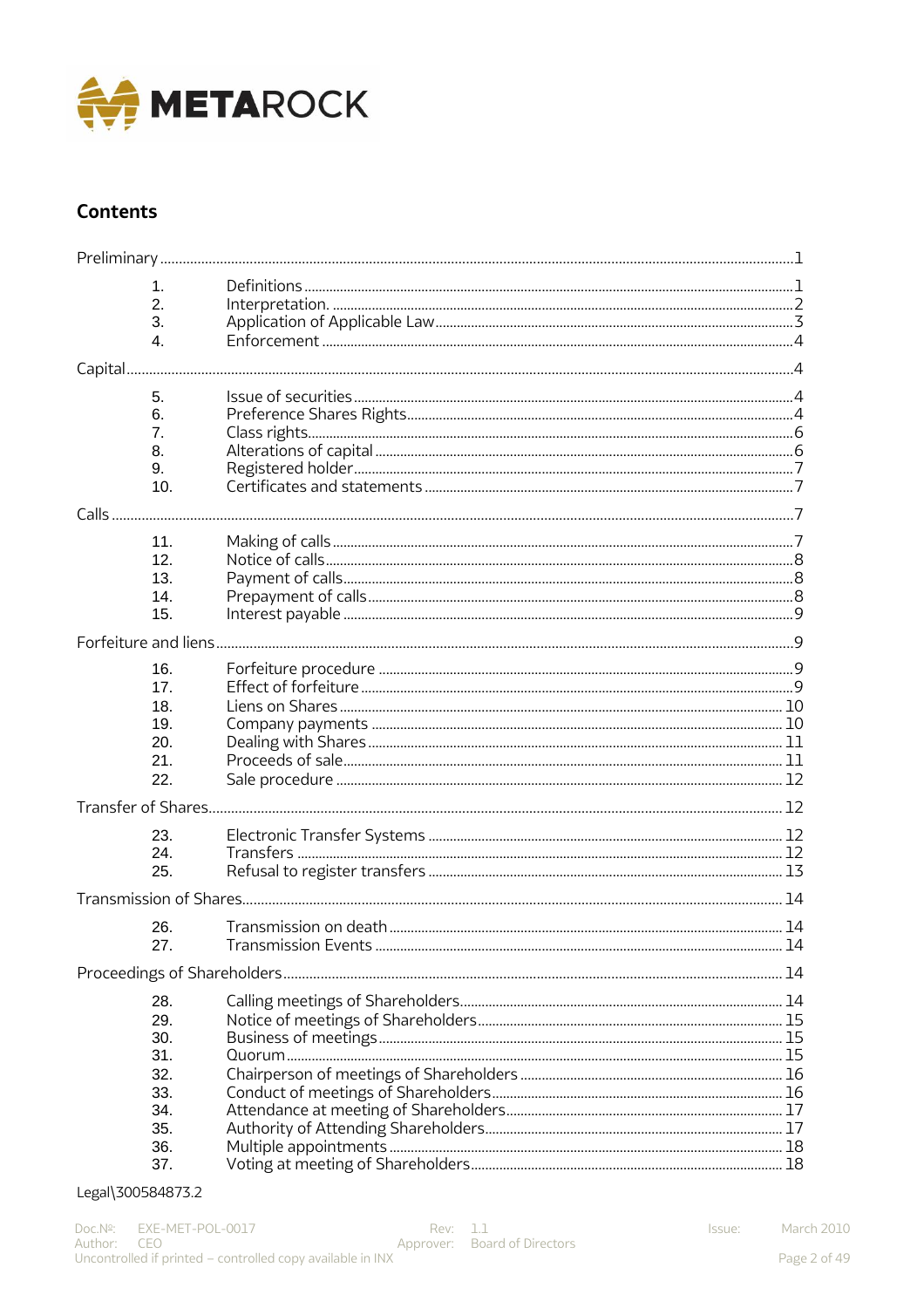

|          | 38.<br>39. |  |  |  |  |
|----------|------------|--|--|--|--|
|          | 40.        |  |  |  |  |
|          | 41.        |  |  |  |  |
|          | 42.        |  |  |  |  |
|          | 43.        |  |  |  |  |
|          | 44.        |  |  |  |  |
|          | 45.        |  |  |  |  |
|          |            |  |  |  |  |
|          | 46.        |  |  |  |  |
|          | 47.        |  |  |  |  |
|          | 48.        |  |  |  |  |
|          | 49.        |  |  |  |  |
|          | 50.        |  |  |  |  |
|          | 51.        |  |  |  |  |
| Officers |            |  |  |  |  |
|          | 52.        |  |  |  |  |
|          | 53.        |  |  |  |  |
|          | 54.        |  |  |  |  |
|          |            |  |  |  |  |
|          |            |  |  |  |  |
|          | 55.<br>56. |  |  |  |  |
|          | 57.        |  |  |  |  |
|          | 58.        |  |  |  |  |
|          |            |  |  |  |  |
|          |            |  |  |  |  |
|          | 59.        |  |  |  |  |
|          | 60.<br>61. |  |  |  |  |
|          | 62.        |  |  |  |  |
|          | 63.        |  |  |  |  |
|          |            |  |  |  |  |
|          |            |  |  |  |  |
|          | 64.        |  |  |  |  |
|          | 65.        |  |  |  |  |
|          | 66.        |  |  |  |  |
|          | 67.        |  |  |  |  |
|          | 68.        |  |  |  |  |
|          | 69.        |  |  |  |  |
|          |            |  |  |  |  |
|          | 70.        |  |  |  |  |
|          | 71.        |  |  |  |  |
|          | 72.        |  |  |  |  |
|          | 73.        |  |  |  |  |
|          | 74.        |  |  |  |  |
|          |            |  |  |  |  |
|          | 75.        |  |  |  |  |
|          |            |  |  |  |  |

#### Legal\300584873.2

Issue: March 2010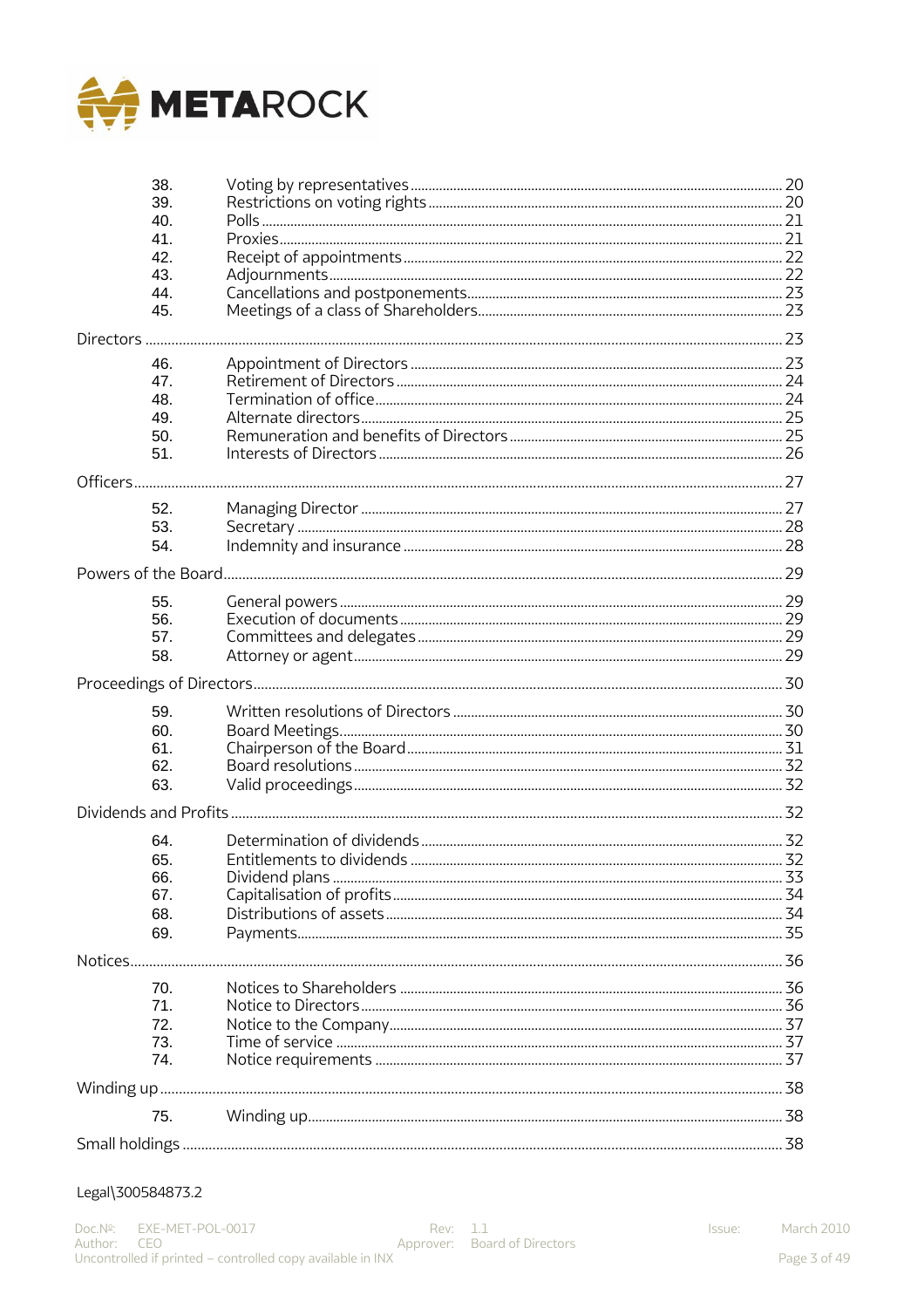

| 76.             |  |  |  |  |
|-----------------|--|--|--|--|
| 77 <sub>1</sub> |  |  |  |  |
| 78.             |  |  |  |  |
|                 |  |  |  |  |
| 79.<br>80.      |  |  |  |  |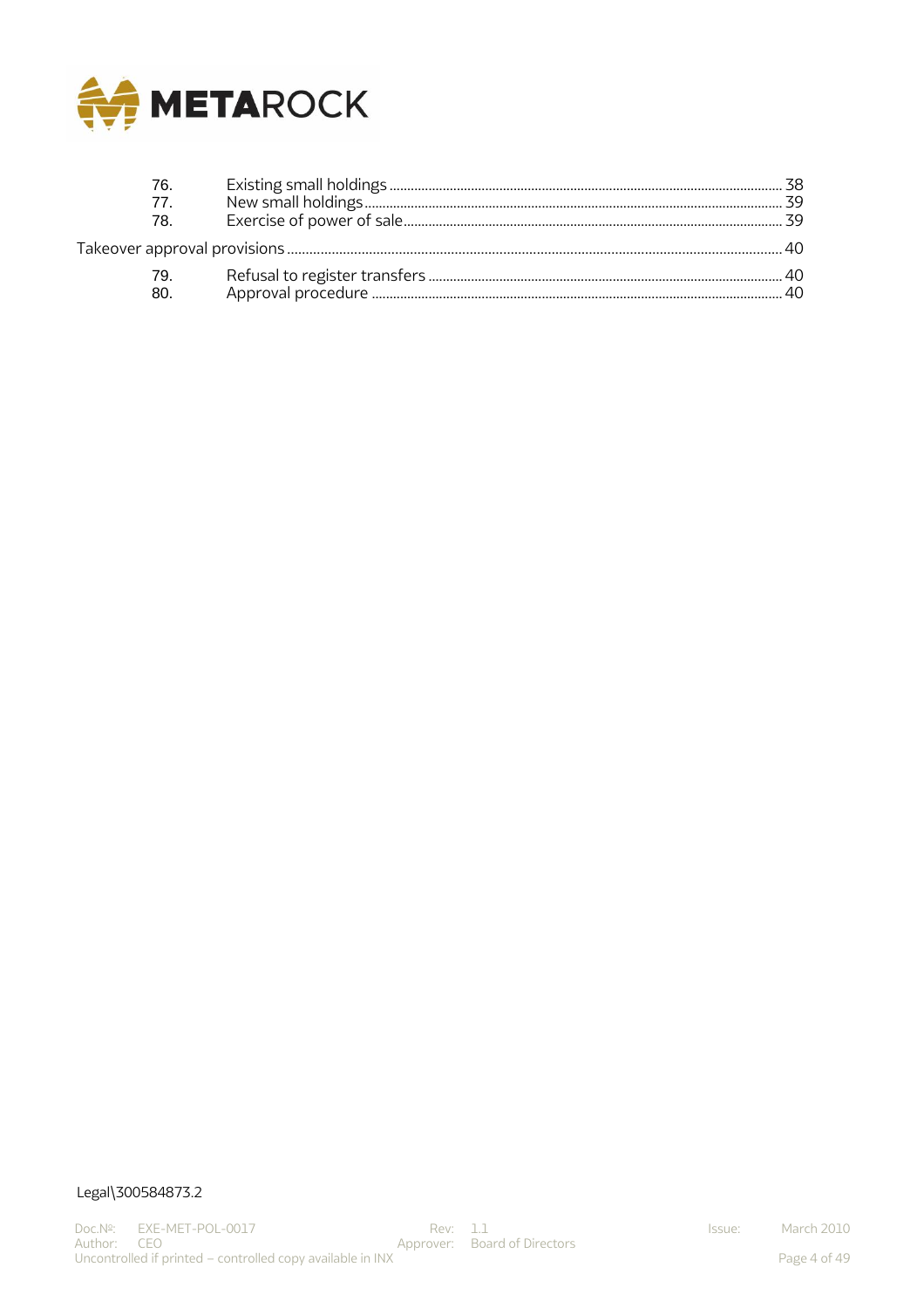<span id="page-4-0"></span>

# **Metarock Group Limited**

# **ACN [ ] Constitution**

#### **Preliminary**

#### <span id="page-4-1"></span>**1. Definitions**

In this Constitution:

Applicable Law means the Corporations Act, the Listing Rules and the ASTC Settlement Rules.

ASTC Settlement Rules means the operating rules of ASX Settlement and Transfer Corporation Pty Limited ACN 008 504 532 in its capacity as a CS facility licensee.

ASX means ASX Limited ACN 008 624 691.

Attending Shareholder means, in relation to a meeting of Shareholders, the Shareholder present at the place of the meeting, in person or by proxy, by attorney or, where the Shareholder is a body corporate, by Corporate Representative.

Board means the Directors of the Company from time to time.

Business Day has the meaning given in the Listing Rules if the Company is included in the official list of ASX at the time, and otherwise means a day except a Saturday, Sunday or public holiday in the state or territory in which the Company is taken to be registered for the purposes of the Corporations Act.

Corporate Representative means a person authorised in accordance with the Corporations Act (or a corresponding previous law) by a Shareholder which is a body corporate to act as its representative at a meeting of Shareholders.

Corporations Act means the Corporations Act 2001 (Commonwealth).

Director means a person who is, for the time being, a director of the Company including, where appropriate, an alternate director of the Company.

Executive Director means a Director who is an employee (whether full-time or part-time) of the Company or of any related body corporate of the Company.

Jointly Held means, in relation to a Share, a Share which the Register records 2 or more persons as the holders of that Share.

Legal Costs of a person means legal costs calculated on a solicitor-and-client basis incurred by that person in defending or resisting any proceedings (whether criminal, civil, administrative or judicial), appearing before or responding to actions taken by any court, tribunal, government authority or agency, other body or commission, a liquidator, an administrator, a trustee in bankruptcy or other authorised official, where that proceeding, appearance or response relates to a Liability of that person.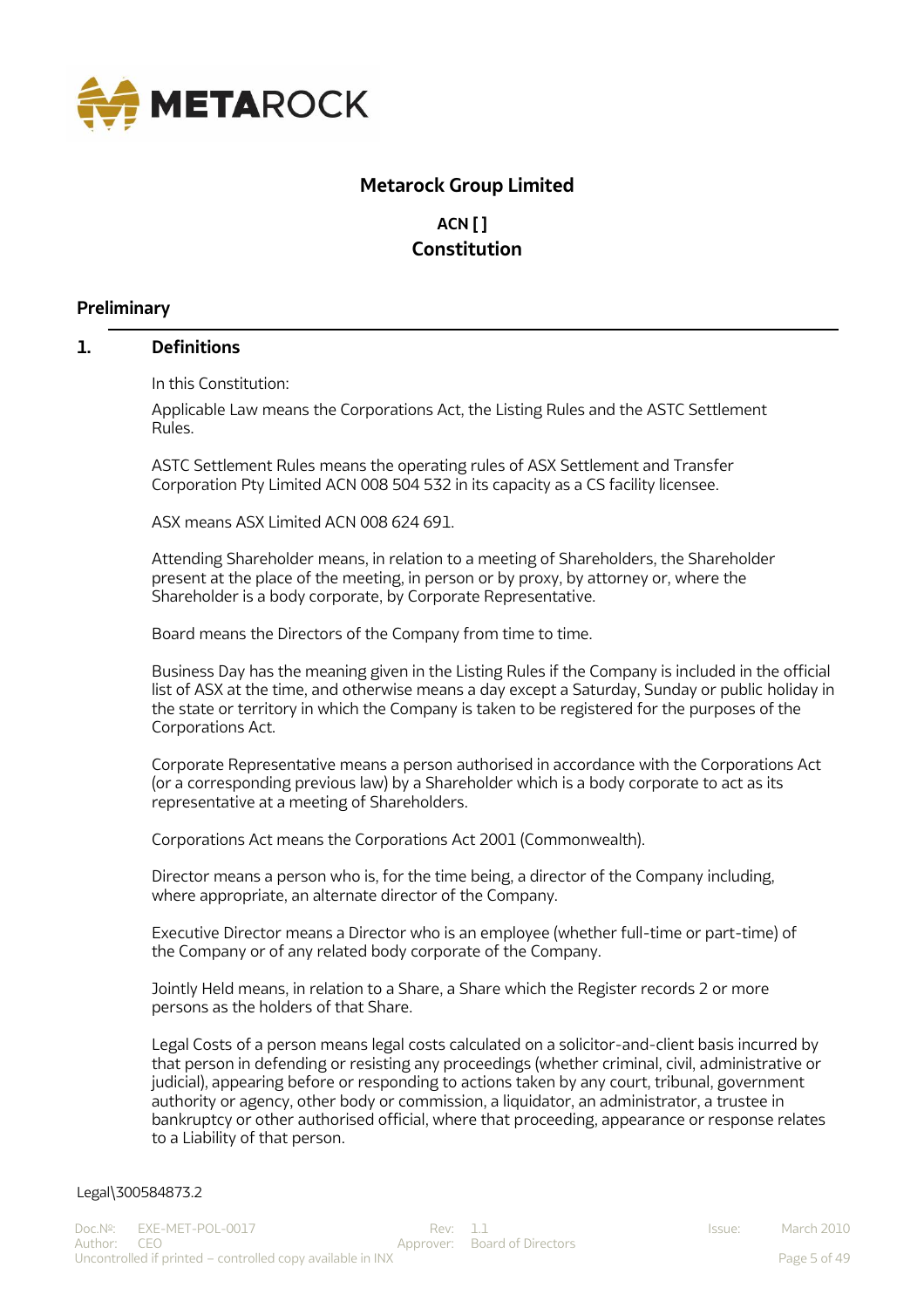

Liability of a person means any liability including negligence (except a liability for legal costs) incurred by that person in or arising out of the discharge of duties as an officer of the Company or in or arising out of the conduct of the business of the Company, including as result of appointment or nomination by the Company or a subsidiary as a trustee or as a director, officer or employee of another body corporate.

Listing Rules means the listing rules of ASX and any other rules of ASX which are applicable while the Company is admitted to the official list of ASX.

Non-Executive Directors means all Directors other than Executive Directors.

Notice means a notice given pursuant to, or for the purposes of, this Constitution or the Applicable Law.

Personal Representative means the legal personal representative, executor or administrator of the estate of a deceased person.

Register means the register of Shareholders kept pursuant to the Applicable Law and, where appropriate, includes any subregister and branch register.

Relevant Officer means a person who is, or has been, a Director or Secretary.

Restricted Securities has the meaning given in the Listing Rules and includes Shares defined as such in any Restriction Agreement.

Restriction Agreement means a restriction agreement in a form set out in the Listing Rules or otherwise approved by ASX and includes any agreement which the Company and any Shareholder agrees is a restriction agreement.

Secretary means a person appointed as, or to perform the duties of, secretary of the Company for the time being.

Share means a share in the capital of the Company.

Shareholder means:

- (a) in respect of a meeting of holders of Shares or a meeting of holders of a class of Shares, a person whose name is entered in the Register as the holder of a Share or a Share of that class (as the case may be) at the time specified in the notice of that meeting (or if no time is specified, at the time appointed for that meeting to commence); and
- (b) otherwise, a person whose name is entered in the Register as the holder of a Share,

and registered holder has a corresponding meaning.

Transmission Event means:

- (a) if a Shareholder is an individual, the death or bankruptcy of that Shareholder or that Shareholder becoming of unsound mind or becoming a person whose property is liable to be dealt with pursuant to a law about mental health; or
- (b) if a Shareholder is a body corporate, the deregistration of that Shareholder pursuant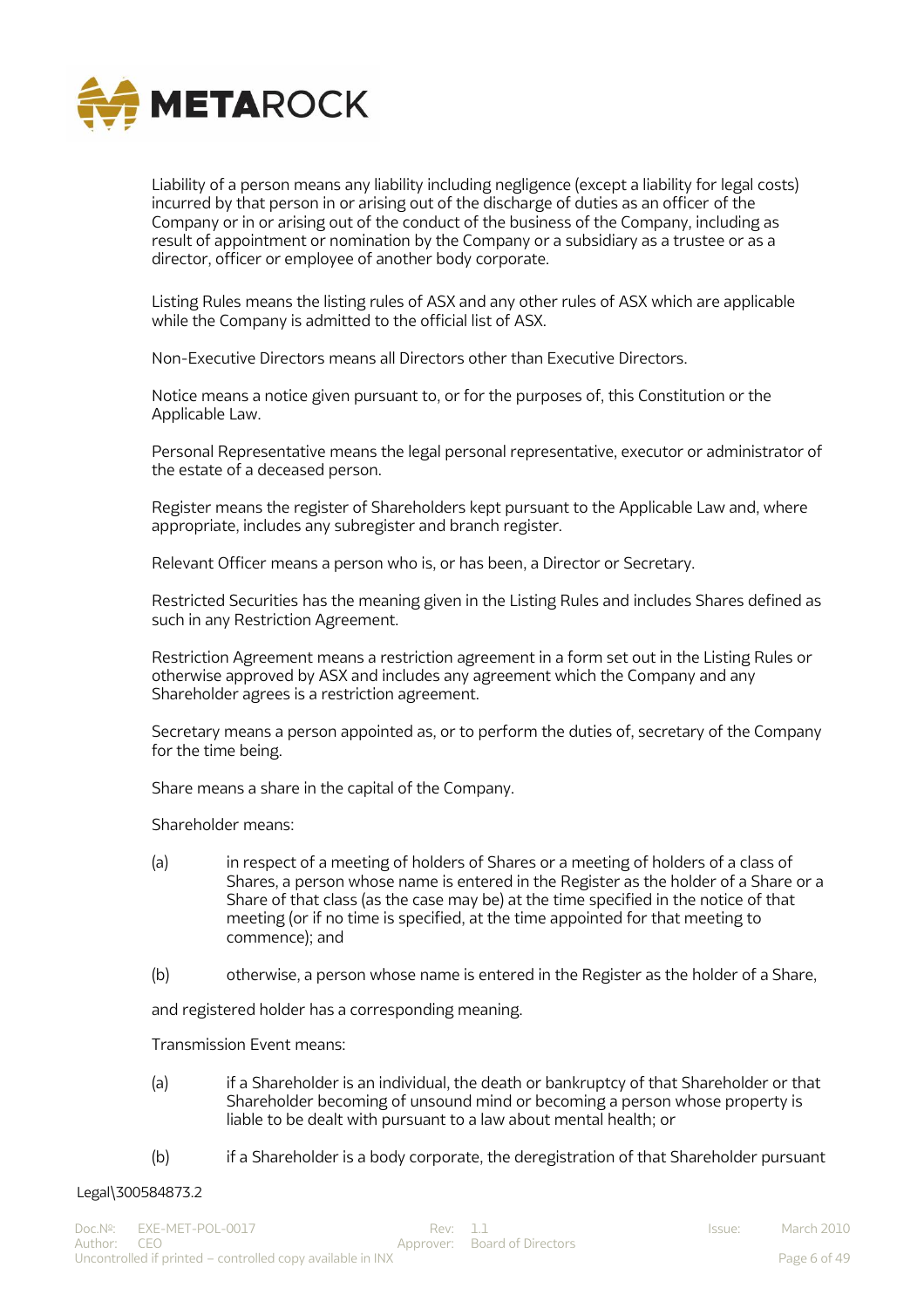

to the laws of the jurisdiction of its registration or the succession by another body corporate to the assets and liabilities of the Shareholder.

## <span id="page-6-0"></span>**2. Interpretation**

Headings are for convenience only and do not affect interpretation. Unless the context indicates a contrary intention, in this Constitution:

- (a) a word importing the singular includes the plural (and vice versa);
- (b) a word indicating a gender includes every other gender;
- (c) if a word or phrase is given a defined meaning, any other part of speech or grammatical form of that word or phrase has a corresponding meaning;
- (d) the word "includes" in any form is not a word of limitation;
- (e) a reference to a partly paid Share is a reference to a Share on which there is an amount unpaid;
- (f) a reference to a call or an amount called in respect of a Share includes an amount that, by the terms of issue of a Share or otherwise, is payable at one or more fixed times;
- (g) a reference to something being "written" or "in writing" includes that thing being represented or reproduced in any mode in a visible form;
- (h) a notice or document required by this Constitution to be signed may be authenticated by any other manner permitted by the Corporations Act or any other law; and
- (i) a reference to a statute includes its delegated legislation and a reference to a statute or delegated legislation or a provision of either includes consolidations, amendments, re-enactments and replacements.

# <span id="page-6-1"></span>**3. Application of Applicable Law**

- (a) Unless the context indicates a contrary intention, in this Constitution:
	- (i) a reference to the Applicable Law is to the Applicable Law in force in relation to the Company after taking into account any waiver, modification or exemption which is in force either generally or in relation to the Company;
	- (ii) a word or phrase given a meaning in the Applicable Law has the same meaning in this Constitution where it relates to the same matters as the matters for which it is defined in the Applicable Law, unless that word or phrase is otherwise defined in this Constitution; and
	- (iii) a reference to the Listing Rules or the ASTC Settlement Rules includes any amendment or replacement of those rules from time to time.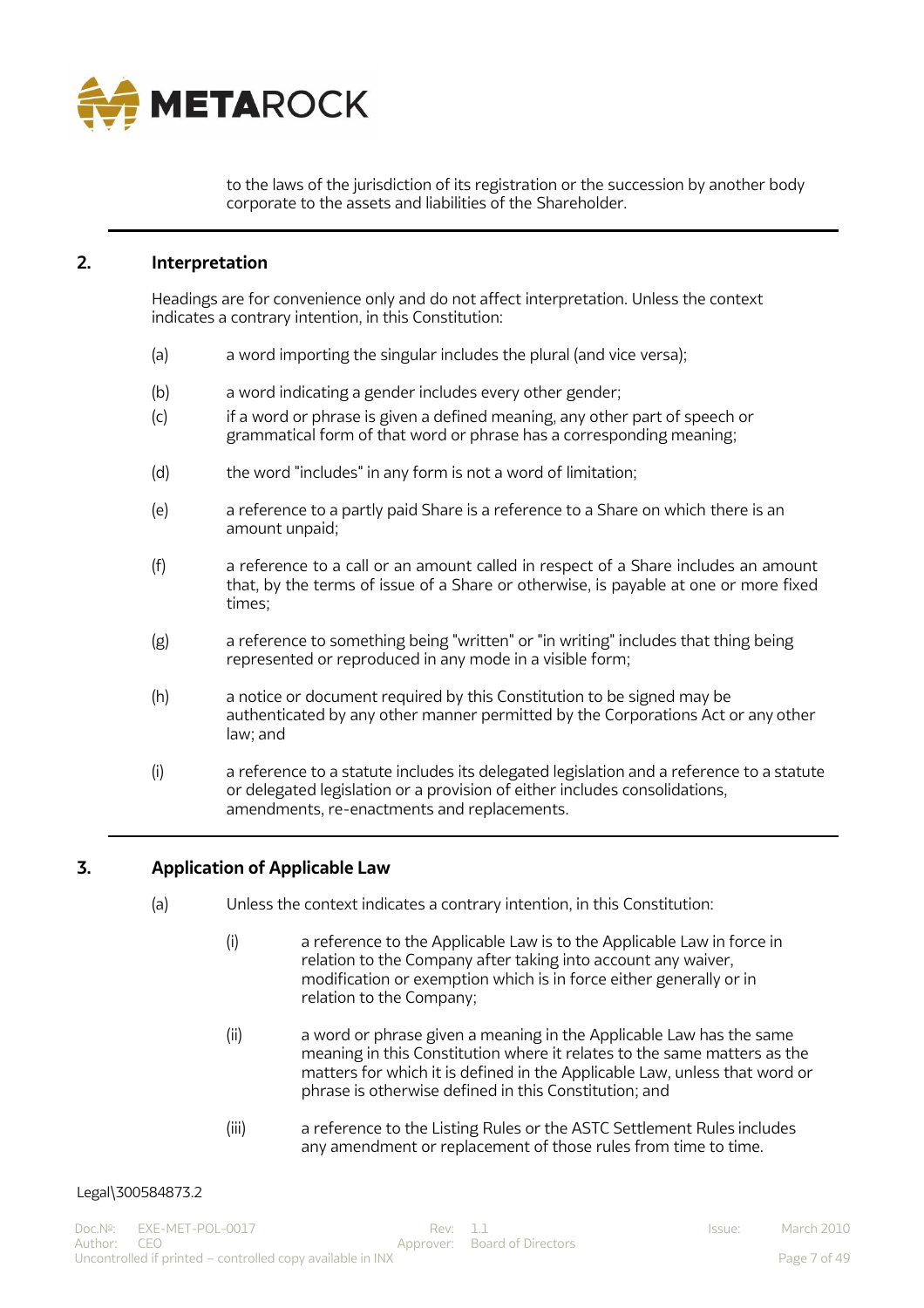

- (b) The replaceable rules in the Corporations Act do not apply to the Company.
- (c) In this Constitution, a reference to the Listing Rules, the ASTC Settlement Rules or ASX only applies while the Company is included in the official list of ASX.
- (d) If the Company is included in the official list of ASX, then:
	- (i) notwithstanding anything contained in this Constitution, if the Listing Rules prohibit an act being done, the act must not be done;
	- (ii) nothing contained in this Constitution prevents an act being done that the Listing Rules require to be done;
	- (iii) if the Listing Rules require an act to be done or not to be done, authority is given for that act to be done or not to be done (as the case may be);
	- (iv) if the Listing Rules require this Constitution to contain a provision and it does not contain such a provision, this Constitution is taken to contain that provision;
	- (v) if the Listing Rules require this Constitution not to contain a provision and it contains that provision, this Constitution is taken not to contain that provision; and
	- (vi) if any provision of this Constitution is or becomes inconsistent with the Listing Rules, this Constitution is taken not to contain that provision to the extent of the inconsistency.

## <span id="page-7-0"></span>**4. Enforcement**

- (a) Each Shareholder submits to the non-exclusive jurisdiction of the courts of Queensland, the Federal Court of Australia and the courts competent to determine appeals from those courts with respect to any proceedings that may be brought at any time relating to this Constitution.
- (b) If at any time any provision of this Constitution is or becomes illegal, invalid or unenforceable in any respect pursuant to the law of any jurisdiction, then that does not affect or impair:
	- (i) the legality, validity or enforceability in that jurisdiction of any other provision of this Constitution; or
	- (ii) the legality, validity or enforceability pursuant to the law of any other jurisdiction of that or any other provision of this Constitution.

## <span id="page-7-1"></span>**Capital**

#### <span id="page-7-2"></span>**5. Issue of securities**

(a) Subject to the Applicable Law and any rights and restrictions attached to a class of Shares or other securities, the Company may by resolution of the Board issue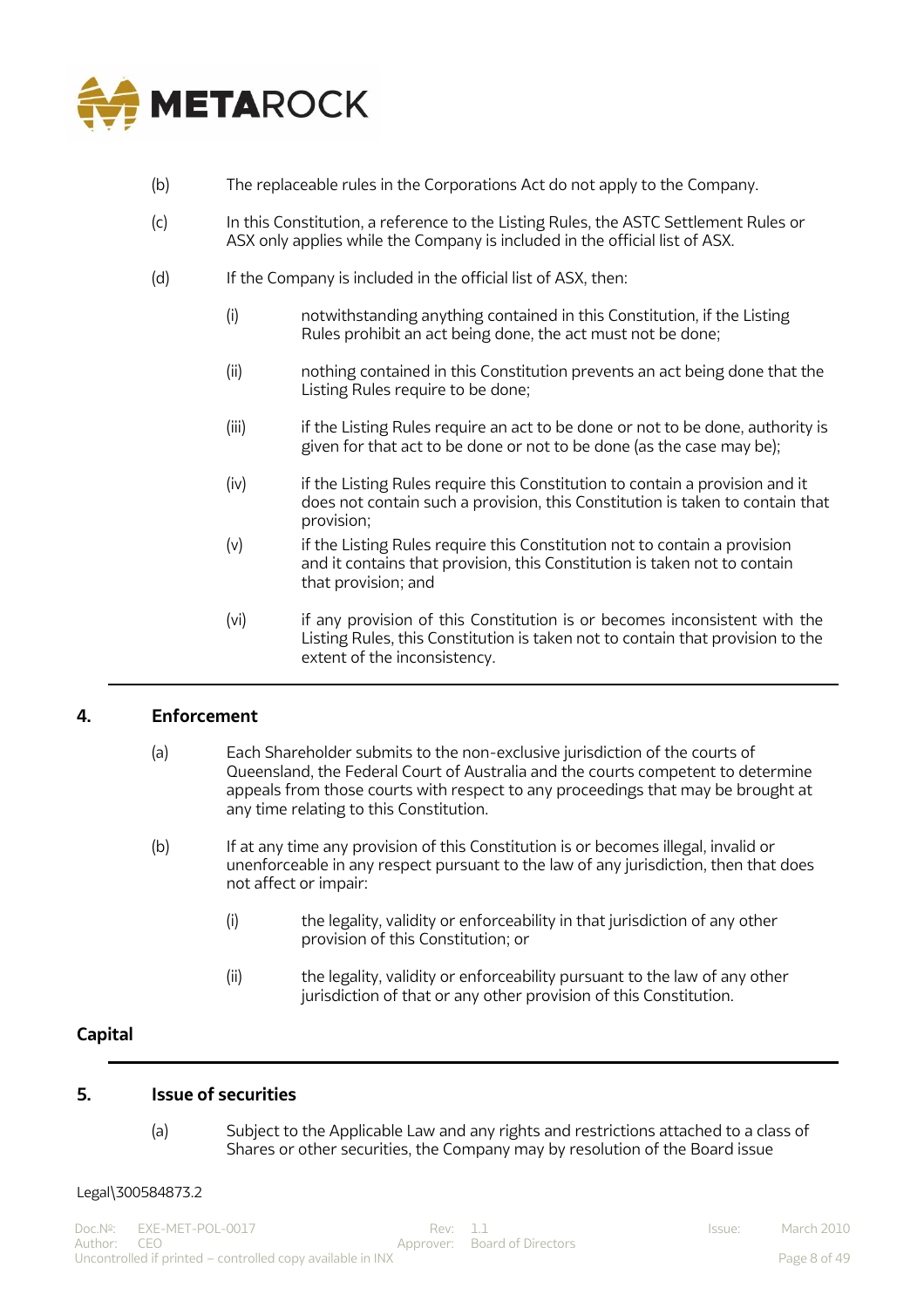

Shares, options to acquire Shares, and other securities with rights of conversion to Shares on any terms, to any person, at any time and for any consideration, as the Board resolves.

(b) The Company may issue preference Shares (including those which may be, or at the option of either or both the Company and the holder are, liable to be redeemed) and may convert any issued Shares into preference Shares, if the rights of the holders of the preference Shares are as set out in Article 6 or are approved in accordance with the Applicable Law.

## <span id="page-8-0"></span>**6. Preference Shares Rights**

If the Company at any time proposes to issue any preference Shares with the terms set out in this Article 6, each preference Share confers on the holder:

- (a) the right to convert the preference Share into an ordinary Share if and on the basis the Board resolves under the terms of issue;
- (b) the right to receive a dividend at the rate or of the amount (which may be fixed or variable) and on the conditions (including conditions which may be changed or reset at certain times or upon certain events) that the Board resolves under the terms of issue unless, and to extent that, the Board resolves under the terms of issue that there is no right to receive a dividend, and any such dividend:
	- (i) is non-cumulative unless, and to the extent that, the Board resolves otherwise under the terms of issue;
	- (ii) will rank for payment in priority to ordinary Shares unless, and to the extent that, the Board resolves otherwise under the terms of issue; and
	- (iii) will rank for payment in relation to Shares in any other class of Shares as the Board resolves under the terms of issue;
- (c) in addition to the rights (if any) to receive a dividend, the right to participate equally with the ordinary Shares in the distribution of profits (or other amounts) available for dividends if and on the basis the Board resolves under the terms of issue;
- (d) if, and to the extent that any dividend on the preference Share is cumulative, the right in a winding up or on a reduction of capital, and on redemption in the case of a redeemable preference Share, to payment of the amount of any dividends accrued but unpaid on the preference Share at the date of winding up or reduction of capital or, in the case of a redeemable preference share, the date of redemption, with the same priority in relation to each other class of Shares as the priority that applies in relation to the payment of the dividend;
- (e) if, and to the extent that any dividend on the preference Share is non-cumulative, and if, and to the extent that, the Board resolves under the terms of issue, the right in a winding up or on a reduction of capital, and on redemption in the case of a redeemable preference Share, to payment of the amount of any dividends accrued but unpaid on the preference Share for the period commencing on the dividend payment date which has then most recently occurred and ending on the date of winding up or reduction of capital or, in the case of a redeemable preference share, the date of redemption, with the same priority in relation to each other class of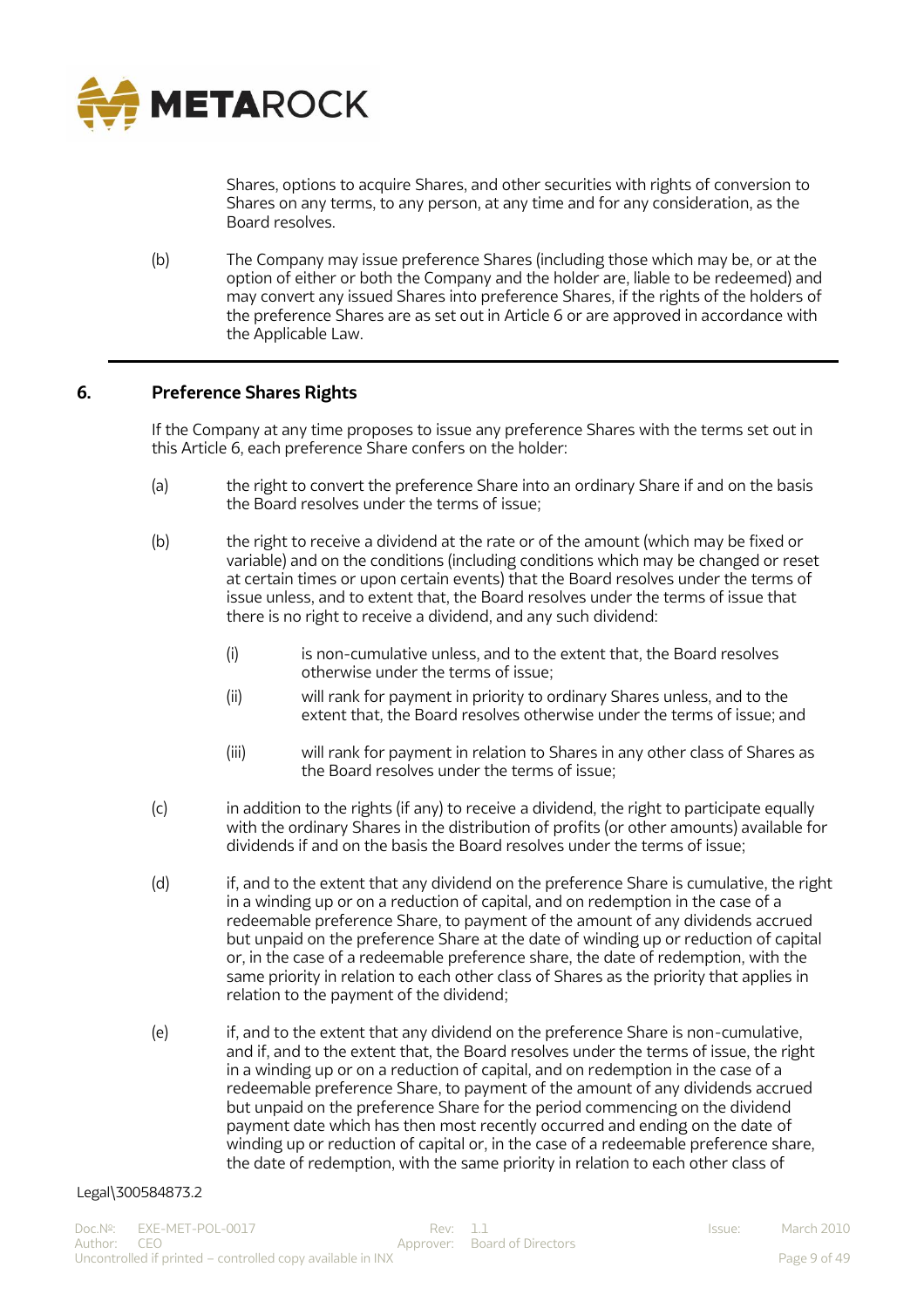

Shares as the priority that applies in relation to the payment of the dividend;

- (f) the right in a winding up or on a reduction of capital, and on redemption in the case of a redeemable preference Share, to payment of any amount (which may include the amount paid or agreed to be considered as paid on the preference Share) that the Board resolves at the time of issue, and payment of such amount:
	- (i) will rank for payment in priority to ordinary Shares unless, and to the extent that, the Board resolves otherwise under the terms of issue; and
	- (ii) will rank for payment in relation to any other class of Shares as the Board resolves under the terms of issue;
- (g) the right to a bonus issue or capitalisation of profits in favour of preference Share holders only, if and to the extent the Board resolves under the terms of issue;
- (h) in addition to the rights pursuant to Articles  $6(b)$ ,  $6(c)$ ,  $6(d)$ ,  $6(e)$ ,  $6(f)$  and  $6(g)$ , the right to participate with the ordinary Shares in profits and assets of the Company, including on a winding up, if and to the extent that the Board resolves under the terms of issue;
- (i) the right to receive notices, reports and accounts and to attend and be heard at all meetings of Shareholders on the same basis as the holders of ordinary Shares;
- (j) no right to vote at meetings of Shareholders except on the questions, proposals or resolutions or during the periods of time or in the circumstances that the Board resolves under the terms of issue, which, unless the Board resolves otherwise under the terms of issue, are:
	- (i) on any matter considered at a meeting if, at the date of the meeting, the dividend on the preference Shares is in arrears;
	- (ii) on a proposal to reduce the share capital of the Company;
	- (iii) on a resolution to approve the terms of a buy-back agreement;
	- (iv) on a proposal that affects rights attached to the preference Shares;
	- (v) on a proposal to wind up the Company;
	- (vi) on a proposal for the disposal of the whole of the property, business and undertaking of the Company; and
	- (vii) on any matter considered at a meeting held during the winding up of the Company; and
- (k) if voting on any matter in respect of which the holder is entitled to vote is by poll the right to cast the number of votes specified in, or determined in accordance with, the terms of issue for the preference Share.

In the case of a redeemable preference Share, the Company must if required by the terms of issue for that Share but subject to the Corporations Act, at the time and place for redemption specified in, or determined in accordance with, those terms of issue, redeem that Share and, subject to the giving or receiving of a valid redemption notice or other document (if any)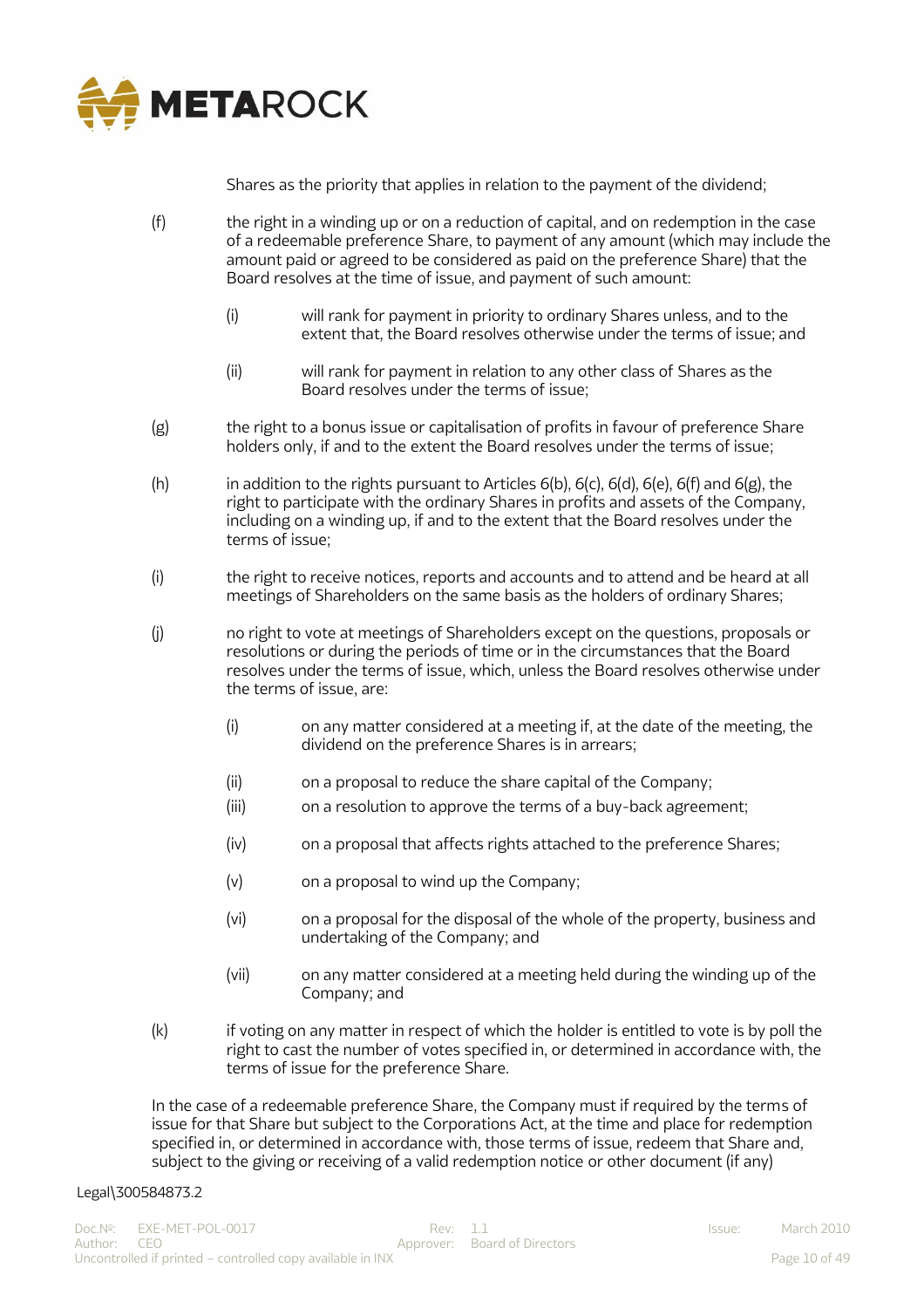

required by those terms of issue, pay to or at the direction of the registered holder the amount payable on redemption of that Share.

# <span id="page-10-0"></span>**7. Class rights**

- (a) Subject to the Corporations Act and the terms of issue of Shares in a particular class, the Company may vary or cancel rights attached to Shares in that class:
	- (i) by a special resolution passed at a meeting of the Shareholders holding Shares in that class; or
	- (ii) with the written consent of Shareholders who are entitled to at least 75% of the votes that may be cast in respect of Shares in that class.
- (b) Article 45 applies to a meeting held pursuant to Article 7(a)(i).
- (c) The issue of any new Shares ranking equally, or any conversion of existing securities to Shares ranking equally, with existing Shares is not a variation of the rights conferred on the holders of the existing Shares, unless otherwise provided by the terms of issue of the existing Shares or required by the Applicable Law.
- (d) The issue of any new Shares ranking in priority, or any conversion of existing securities to Shares ranking in priority, to an existing class of preference Shares is a variation of the rights conferred on the holders of the existing preference Shares, unless the issue or conversion is expressly permitted by the terms of the existing preference Shares.

#### <span id="page-10-1"></span>**8. Alterations of capital**

- (a) The Company may by resolution convert Shares from one class to another, subject to the Corporations Act, this Constitution and the terms of issue of a class of Shares.
- (b) The Company may reduce, alter or buy-back its share capital in any manner provided by the Applicable Law. The Board may do anything which is required to give effect to any resolution authorising a reduction, alteration or buy-back of the share capital of the Company, including where a Shareholder becomes entitled to a fraction of a Share on a consolidation or subdivision:
	- (i) making cash payments;
	- (ii) ignoring fractions;
	- (iii) appointing a trustee to deal with any fractions on behalf of Shareholders; and
	- (iv) rounding up each fractional entitlement to the nearest whole Share by capitalising any amount available for capitalisation pursuant to Article 67 even though only some Shareholders participate in the capitalisation.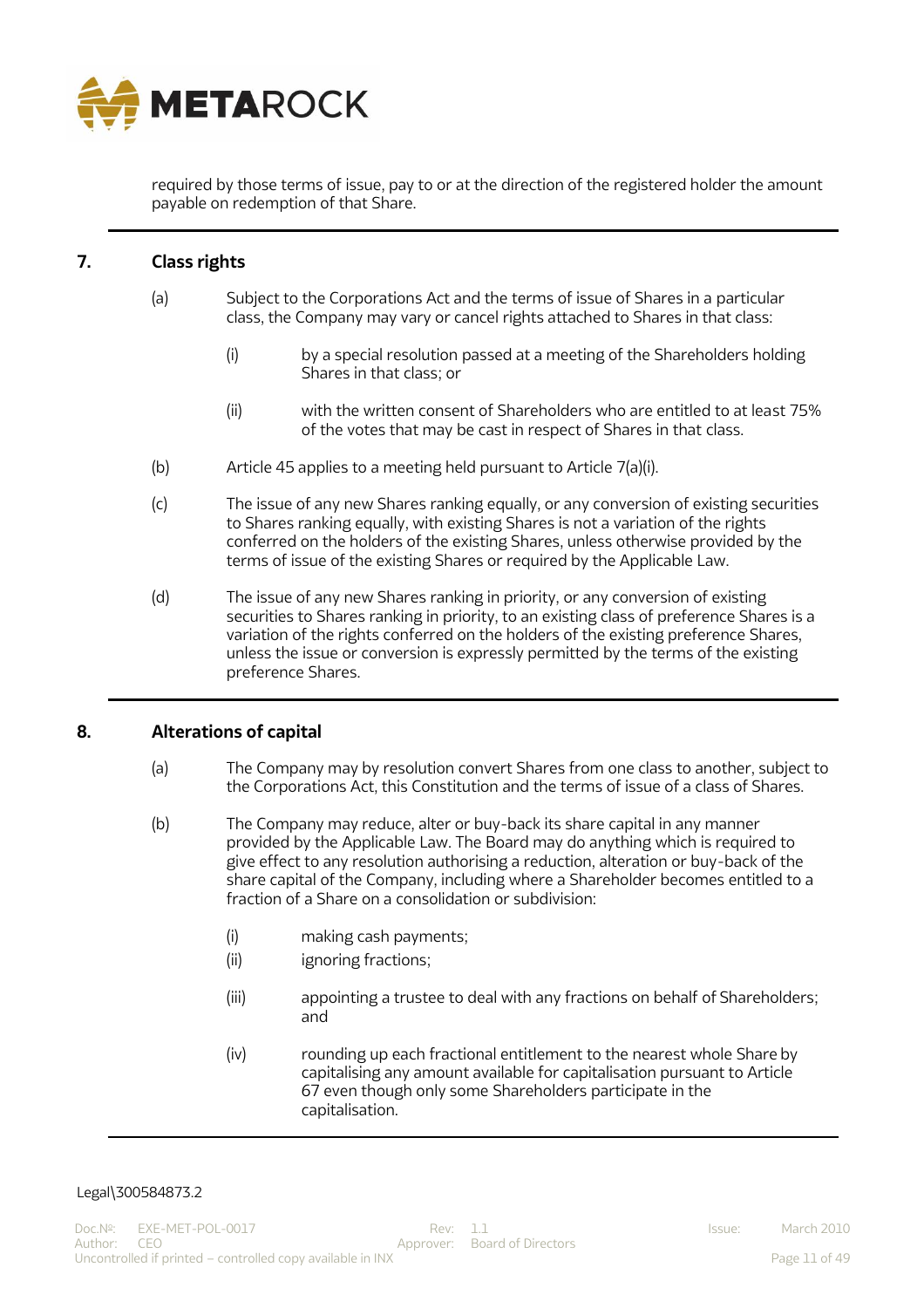

## <span id="page-11-0"></span>**9. Registered holder**

- (a) Except as required by law, the ASTC Settlement Rules or this Constitution, the Company is not required to recognise any interest in, or right in respect of, a Share except an absolute right of legal ownership of the Shareholder registered as the holder of that Share, regardless of whether the Company has notice of the interest or right.
- (b) The Company is not bound to register more than 3 persons as the registered holder of a Share.
- (c) If the Company registers two or more persons as the registered holders of a Share, those persons are taken to hold that Share as joint tenants.

#### <span id="page-11-1"></span>**10. Certificates and statements**

- (a) Subject to the Applicable Law, the Company need not issue certificates for Shares if the Board so resolves.
- (b) Subject to the Applicable Law, the Company may issue certificates for Shares, cancel any certificates for Shares, and replace lost or destroyed or defaced certificates for Shares, on the basis and in the form which the Board resolves.
- (c) If the Company determines to issue certificates for Shares, only the Shareholder whose name appears first in the Register in respect of a Jointly Held Share is entitled to a certificate in respect of that Share and delivery of the certificate to that person is taken to be delivery to all holders of that Share.
- (d) The Company must issue to a Shareholder any statements of the holdings of Shares registered in the Shareholder's name as required by the Applicable Law.

#### <span id="page-11-2"></span>**Calls**

## <span id="page-11-3"></span>**11. Making of calls**

- (a) Subject to the Applicable Law and the terms of issue of a Share, the Company may by resolution of the Board make calls on the registered holders of a Share for any amount unpaid on that Share which is not by the terms of issue of that Share made payable at fixed times, on any terms and at any times as the Board resolves, including payment by instalments.
- (b) The Company may when it issues Shares make calls payable for one or more Shareholders for different amounts and at different times as the Board resolves.
- (c) Subject to the Listing Rules, the Company may by resolution of the Board revoke or postpone a call or extend the time for payment of a call, at any time prior to the date on which payment of that call is due.
- (d) A call is made at the time of or as specified in the resolution of the Board authorising the call.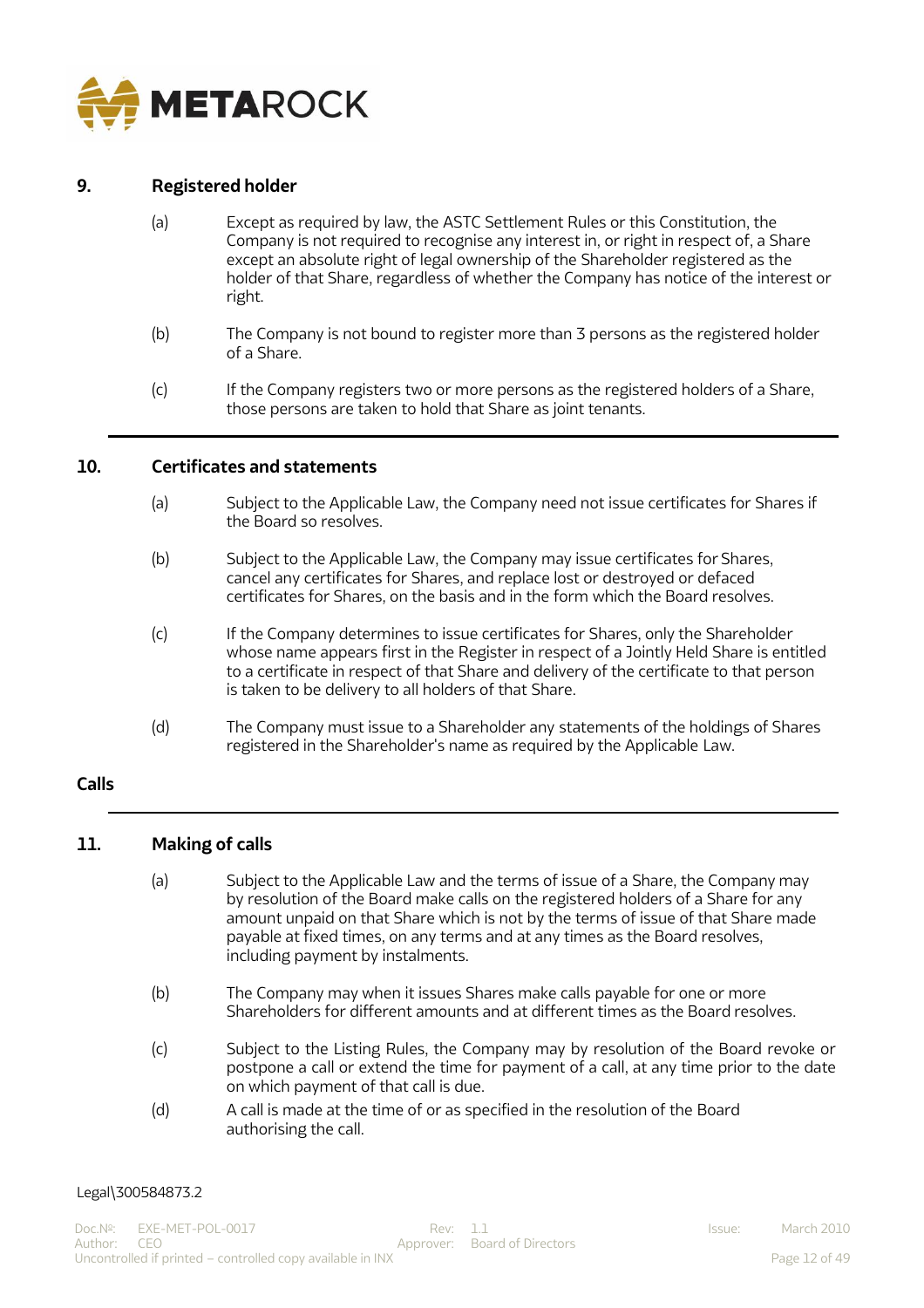

## <span id="page-12-0"></span>**12. Notice of calls**

- (a) The Company must give notice of a call to the Shareholder upon whom the call is made at least 10 Business Days (or any other period of notice required by the Listing Rules or required by any terms of issue of the relevant Shares) before the due date for payment. The notice must specify the amount of the call, the time or times and place of payment and any other information as the Board resolves and the Listing Rules require.
- (b) The non-receipt of a notice of a call by, or the accidental omission to give notice of a call to, any Shareholder does not invalidate the call.

## <span id="page-12-1"></span>**13. Payment of calls**

- (a) Each Shareholder must pay to the Company the amount of each call in the manner, at the time and at the place specified in the notice of the call.
- (b) The registered holders of a Jointly Held Share are jointly and severally liable in respect of all payments which are required to be made in respect of that Share.
- (c) If the terms of issue of a Share require an amount to be paid in respect of a Share on the date of issue or any other fixed date, the Shareholder of that Share must pay that amount to the Company at that time and that amount is treated for the purposes of this Constitution as if a call for that amount had been properly made by the Board of which appropriate notice has been given.
- (d) In a proceeding to recover a call, or an amount payable due to the failure to pay or late payment of a call, proof that:
	- (i) the name of the person is entered in the Register as a registered holder of the Share on which the call was made;
	- (ii) there is a record in the minute books of the Company of the resolution making the call or the fixed amount payable by the terms of issue of the relevant Shares; and
	- (iii) notice of the call was given or taken to be given to the person in accordance with this Constitution,

is conclusive evidence of the obligation of that person to pay the call.

# <span id="page-12-2"></span>**14. Prepayment of calls**

The Company may by resolution of the Board:

- (a) accept from a Shareholder the whole or part of the amount unpaid on a Share even if no part of that amount has been called;
- (b) agree to pay interest on the whole or any part of the amount so accepted, from the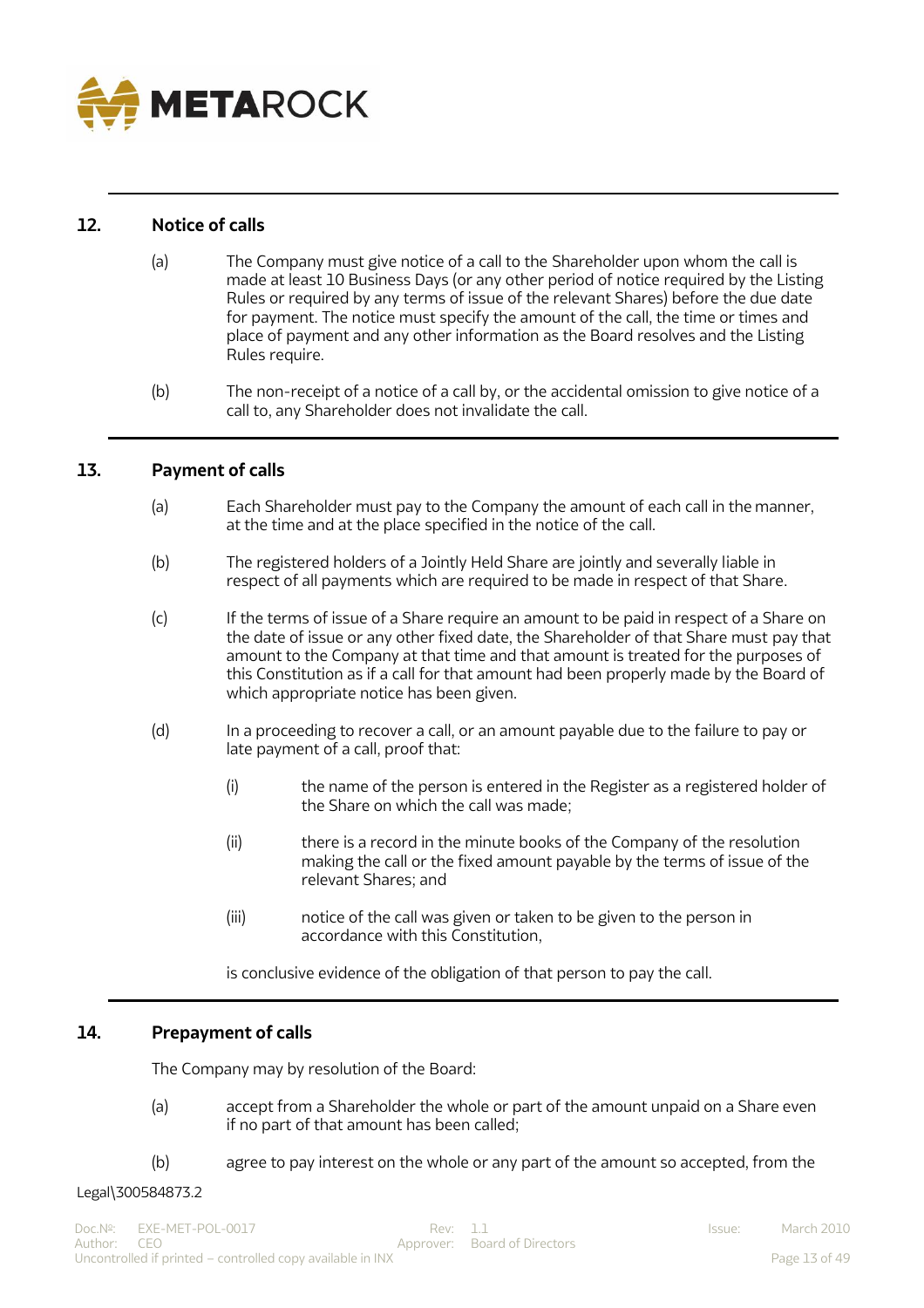

<span id="page-13-0"></span>date of acceptance to the date on which the amount becomes payable, at any rate agreed between the Board and the Shareholder paying the amount; and

(c) unless otherwise agreed between the Company and the Shareholder, repay the whole or any part of the amount so accepted at any time.

#### **15. Interest payable**

- (a) If an amount called or otherwise payable to the Company in respect of a Share is not paid before or on the time for payment, the person who owes the amount must pay to the Company:
	- (i) interest on the unpaid part of the amount from the date payment is due to the date of payment at the rate that the Board resolves; and
	- (ii) all costs and expenses that the Company incurs due to the failure to pay or the late payment.
- (b) Interest pursuant to Article 15(a) accrues daily and may be capitalised at any interval that the Board resolves.
- (c) The Company may by resolution of the Board waive payment of some or all of the interest, costs or expenses payable pursuant to Article 15(a).

## <span id="page-13-1"></span>**Forfeiture and liens**

#### <span id="page-13-2"></span>**16. Forfeiture procedure**

Subject to the Applicable Law, the Company may by a resolution of the Board forfeit a Share of a Shareholder if:

- (a) that Shareholder does not pay a call or other amount payable in respect of that Share on or before the date for its payment;
- (b) the Company gives that Shareholder notice in writing:
	- (i) requiring the Shareholder to pay that call or other amount, any interest on it and all costs and expenses that the Company has incurred due to the failure to pay; and
	- (i) stating that the Share is liable to be forfeited if that Shareholder does not pay to the Company, at the place specified in the notice, the amount specified in the notice, within 10 Business Days (or any longer period specified) after the date of the notice; and

(c) that Shareholder does not pay that amount in accordance with that notice.

## <span id="page-13-3"></span>**17. Effect of forfeiture**

(a) A person whose Shares have been forfeited: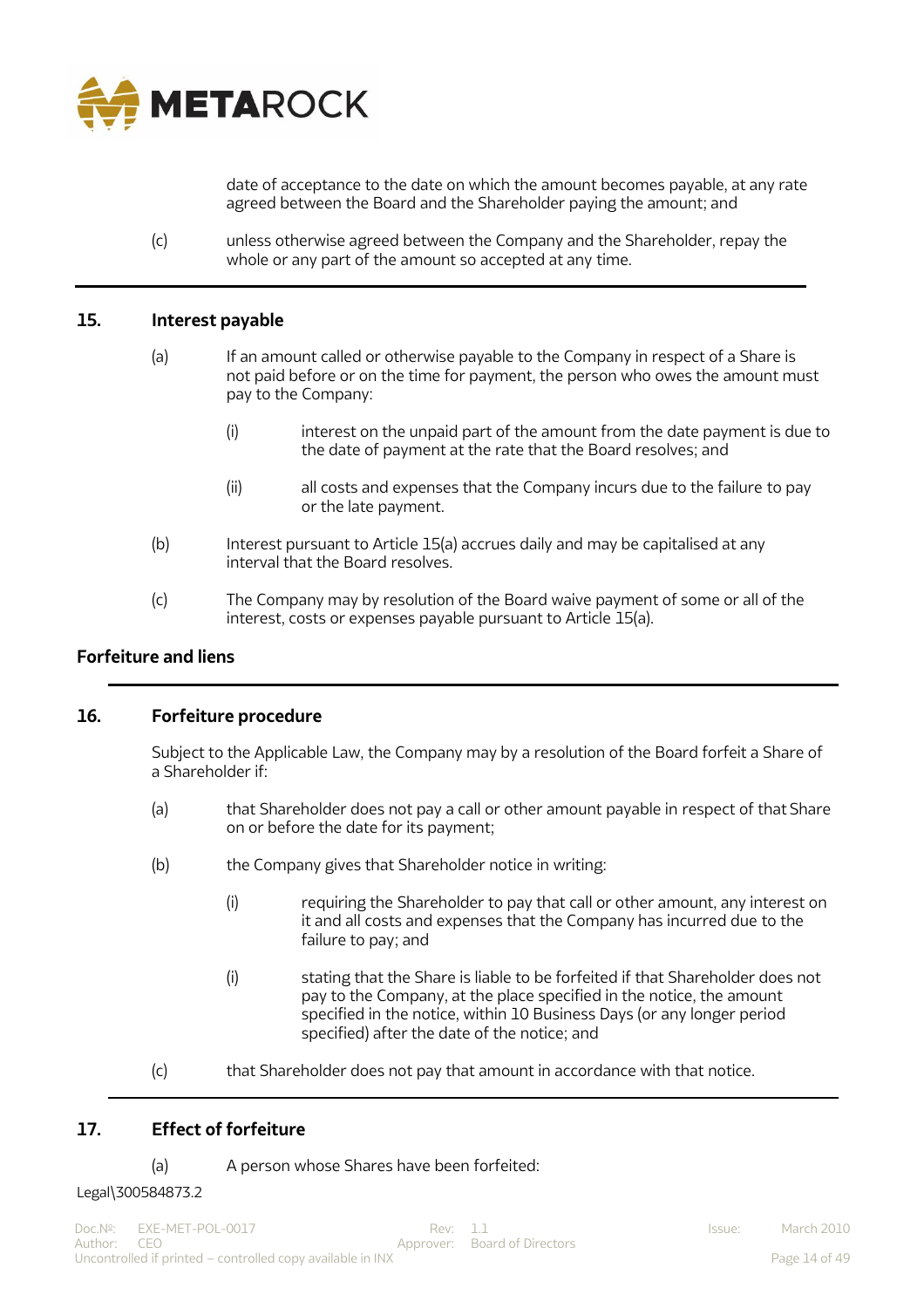

- (i) ceases to be a Shareholder in respect of the forfeited Shares;
- (ii) has no claims or demands against the Company in respect of those Shares;
- (iii) has no other rights or entitlements in respect of those Shares, except the rights that are provided by the Corporations Act or saved by this Constitution;
- (iv) remains liable to pay, and must immediately pay, to the Company all amounts that at the date of forfeiture were payable by the person to the Company in respect of those Shares; and
- (v) must pay to the Company interest at the rate that the Board resolves on those amounts from the date of forfeiture until and including the date of payment of those amounts.
- (b) When a Share has been forfeited, the Company must give notice in writing of the forfeiture to the Shareholder registered as its holder before the forfeiture and record the forfeiture with the date of forfeiture in the Register. Failure by the Company to comply with any requirement in this Article does not invalidate the forfeiture.
- (c) A statement in writing from the Company that is signed by a Director or Secretary that a Share was forfeited on a specified date is sufficient evidence of the forfeiture of that Share and the right and title of the Company to sell, dispose of or reissue that Share.
- (d) Subject to the Applicable Law, the Company may by resolution of the Board waive any or all of its rights pursuant to Article 16 or this Article 17 on any terms that the Board resolves, and at any time before a sale, disposition, reissue or cancellation of a forfeited Share, cancel the forfeiture on any terms as the Board resolves.

# <span id="page-14-0"></span>**18. Liens on Shares**

- (a) Unless the terms of issue of a Share provide otherwise, the Company has a first ranking lien on a Share, the proceeds of sale of that Share, and all dividends and entitlements determined in respect of that Share, for:
	- (i) any amount due and unpaid in respect of that Share which has been called or is payable on a fixed date;
	- (ii) any amount which remains outstanding under loans made by the Company to acquire that Share under an employee incentive scheme, to the extent permitted by the Corporations Act;
	- (iii) all amounts that the Company is required by law to pay, and has paid, in respect of that Share; and
	- (iv) all interest and expenses due and payable to the Company in respect of the unpaid amounts, to the extent permitted by the Listing Rules.
- (b) The Company may by resolution of the Board waive any or all of its rights pursuant to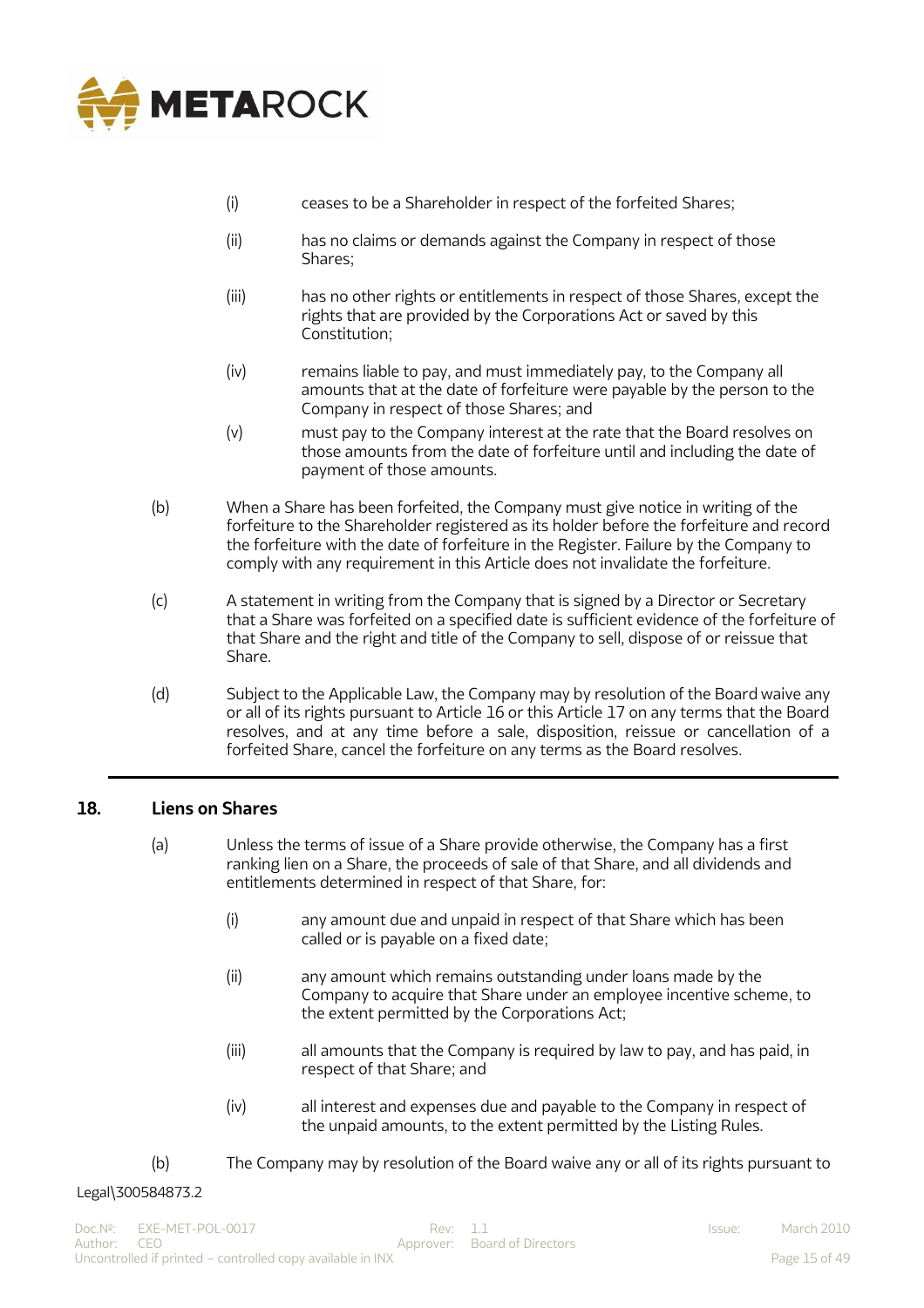

Article 18(a) on any terms that the Board resolves.

(c) The Company's lien on a Share is released if a transfer of that Share is registered by the Company without the Company giving written notice of the lien to the transferee of that Share.

## <span id="page-15-0"></span>**19. Company payments**

- (a) A Shareholder or the Personal Representative of a deceased Shareholder must pay to the Company on written demand an amount equal to all payments that the Company makes to a government or taxation authority in respect of the Shareholder, the death of the Shareholder, the Shareholder's Shares or any distributions made in respect of the Shareholder's Shares (including dividends), where the Company is either:
	- (i) obliged by law to make the relevant payment; or
	- (ii) advised by a lawyer qualified to practice in the jurisdiction of the relevant government or taxation authority that the Company is obliged by law to make the relevant payment.
- (b) The Company is not obliged to notify a Shareholder in advance of its intention to make a payment pursuant to Article 19(a).
- (c) An amount payable by a Shareholder to the Company pursuant to Article 19(a) is treated for the purposes of this Constitution as if it is a call properly made by the Board of which notice has been given on the date on which the written demand is given by the Company to the Shareholder or the Personal Representative of a deceased Shareholder.
- (d) Subject to the Applicable Law, the Company may refuse to register a transfer of any Share by a Shareholder or that Shareholder's Personal Representative until all amounts paid or payable by the Company in respect of that Share pursuant to any law has been paid to the Company by the Shareholder or the Shareholder's Personal Representative.
- (e) Nothing in this Article 19 affects any right or remedy which any law confers on the Company.

## <span id="page-15-1"></span>**20. Dealing with Shares**

- (a) Subject to the Applicable Law, the Company may sell, otherwise dispose of or reissue, a Share which has been forfeited to any person on any terms and in any manner as the Board resolves.
- (b) Subject to the Applicable Law, the Company may cancel a Share which has been forfeited pursuant to the terms on which the Share is on issue.
- (c) For the purposes of enforcing a lien, the Company may sell the Shares which are subject to the lien in any manner the Board resolves and, subject to the Applicable Law, with or without giving any notice to the Shareholder of those Shares.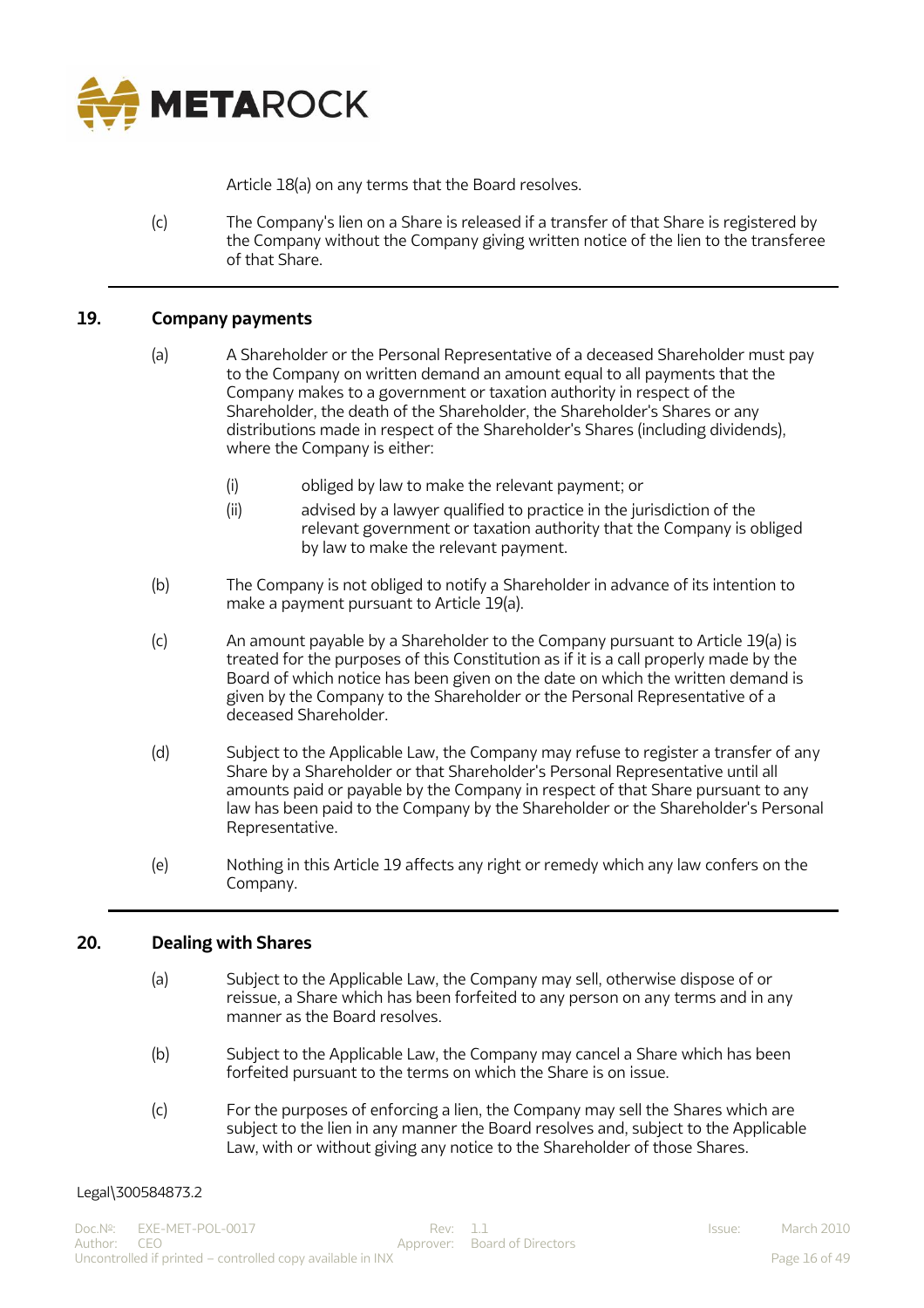

- (d) The Company may do anything necessary or desirable pursuant to the Applicable Law to protect or enforce a lien or other interest in Shares to which the Company is entitled by law or pursuant to this Constitution.
- (e) Nothing in this Article 20 affects any right or remedy which any law confers on the Company.

## <span id="page-16-0"></span>**21. Proceeds of sale**

- (a) The Company must apply the proceeds of any sale of any Shares pursuant to Article 20(a) or 20(c) in the following order:
	- (i) the expenses of the sale;
	- (ii) the amounts due and unpaid in respect of those Shares; and
	- (iii) subject to the terms of issue of the Shares and any lien pursuant to Article 18 for an amount unpaid in respect of the Shares, the balance (if any) to or at the direction of the person entitled to the Shares immediately prior to the sale, on delivery by that person of any evidence of ownership of or entitlement to those Shares as the Board requires.
- (b) The Company is not required to pay interest on any amount payable pursuant to Article 21(a)(iii).

#### <span id="page-16-1"></span>**22. Sale procedure**

- (a) The Company may:
	- (i) effect a transfer of Shares sold pursuant to Article 20; and
	- (ii) receive the consideration (if any) given for Shares sold pursuant to Article 20.
- (b) The validity of the sale of Shares pursuant to Article 20 may not be called into question by any person after the transfer has been registered, and the buyer of the Shares need not enquire as to the validity of the sale or the application of the sale proceeds by the Company.
- (c) The title of the buyer of Shares sold pursuant to Article 20 is not affected by any irregularity or invalidity in connection with the sale.
- (d) The sole remedy (if any) of any person aggrieved by a sale of Shares pursuant to Article 20 is in damages only and against the Company exclusively.
- (e) A certificate in writing from the Company signed by a Director or Secretary that a Share was sold, disposed of or reissued in accordance with Article 20 is conclusive evidence of those matters.

## <span id="page-16-2"></span>**Transfer of Shares**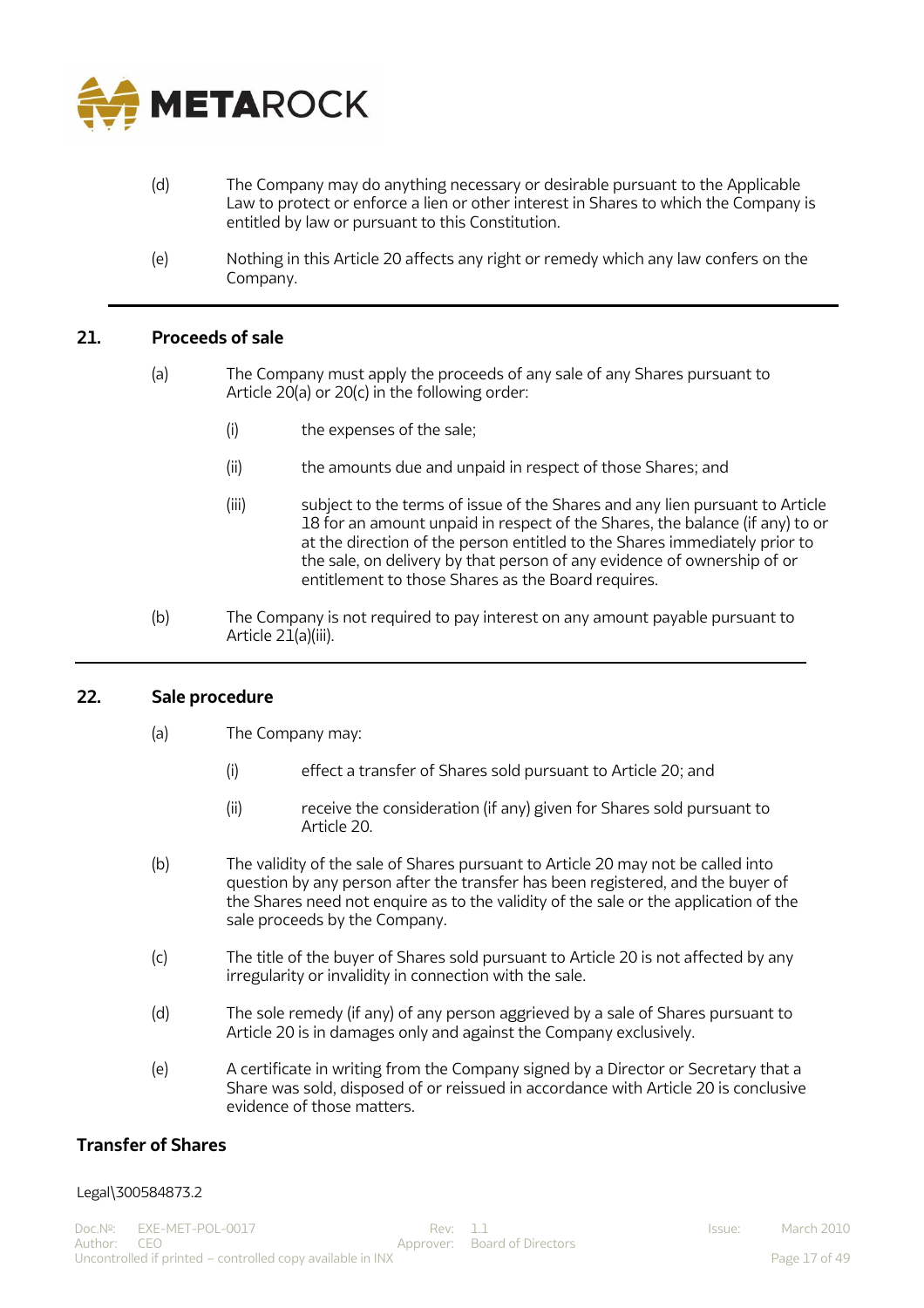

## <span id="page-17-0"></span>**23. Electronic Transfer Systems**

- (a) The Company may do any act, matter or thing permitted pursuant to the Applicable Law to facilitate involvement by the Company in any clearing and settlement facility provided pursuant to the Applicable Law for the transfer of financial products.
- (b) The Company must comply with the obligations imposed on it by the ASTC Settlement Rules in relation to a transfer of Shares.

## <span id="page-17-1"></span>**24. Transfers**

- (a) Subject to this Constitution and any restrictions attached to a Share, a Shareholder may transfer one or more Shares that Shareholder holds by:
	- (i) a proper ASTC transfer (as defined in the Corporations Regulations, 2001 (Commonwealth));
	- (ii) a written instrument of transfer in any usual form or in any other form approved by the Board that is otherwise permitted by law; or
	- (iii) any other method that is permitted by the Applicable Law and is approved by the Board.
- (b) An instrument of transfer of a Share referred to in Article  $24(a)(ii)$  must be:
	- (i) executed by or on behalf of the transferor and the transferee, unless the Corporations Act provides otherwise or the Board has resolved that the execution of the transferee is not required;
	- (ii) duly stamped, if required by law;
	- (iii) delivered to the Company, at the place where the Register is kept, together with the certificate (if any) of the Share to be transferred and any other evidence as the Board may require to prove the title of the transferor to that Share, the right of the transferor to transfer that Share, and the proper execution of the instrument of transfer; and
	- (iv) accompanied by payment of any applicable fee which the Company is entitled to charge pursuant to Article 24(e).
- (c) A Shareholder must not dispose of Restricted Securities during the escrow period for those securities, except as permitted by the Restriction Agreement, the Listing Rules or ASX.
- (d) A person transferring a Share remains the registered holder of that Share until a transfer for that Share has been effected in accordance with the ASTC Settlement Rules, or a transfer for that Share has been registered and the transferee is entered in the Register as the holder of that Share.
- (e) The Company must not charge a fee to register a transfer of a Share in accordance with this Constitution except as permitted by the Applicable Law.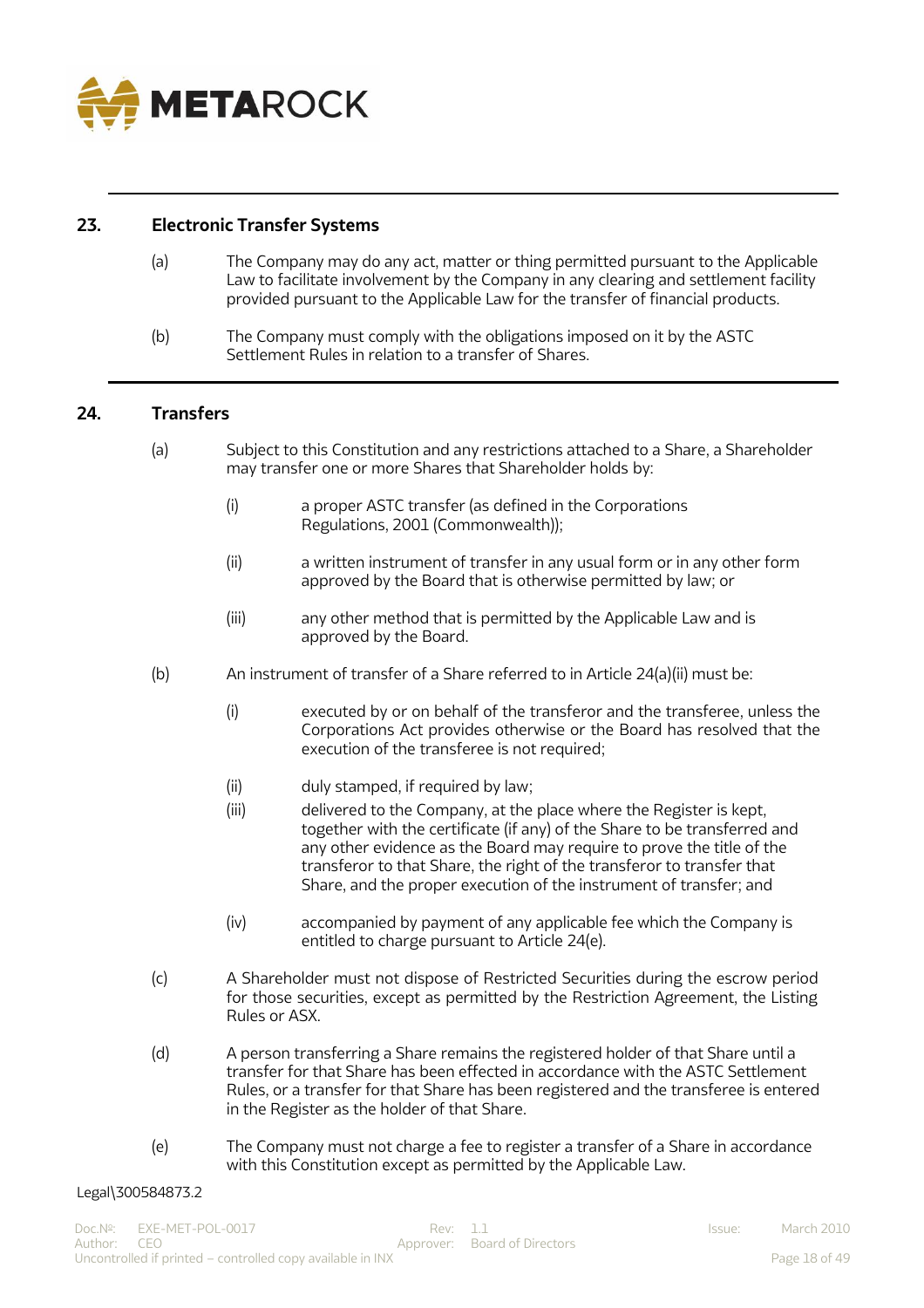

#### <span id="page-18-0"></span>**25. Refusal to register transfers**

- (a) The Company must not refuse or fail to register a transfer of Shares, except where required by the Applicable Law or permitted pursuant to Article 19(d), 24(b), 25 or 79.
- (b) The Company may refuse to register a transfer of Shares where the Applicable Law permits the Company to do so and the Board so resolves.
- (c) If permitted by the Applicable Law and the Board so resolves, the Company may refuse to register an instrument of transfer of Shares where:
	- (i) the transfer is not in registrable form;
	- (ii) the Company has a lien on any of the Shares transferred;
	- (iii) the registration of the transfer may breach an Australian law or a court order;
	- (iv) the registration of the transfer will create a new holding of Shares which at the time the transfer is lodged is less than a marketable parcel;
	- (v) the transfer does not comply with the terms of an employee incentive scheme; or
	- (vi) the Company is otherwise permitted or required to do so pursuant to the terms of issue of the Shares.
- (d) The Company must refuse to register a transfer of Shares where the Applicable Law or a law about stamp duty requires the Company to do so or this Constitution otherwise requires.
- (e) The Company must refuse to acknowledge a disposal (including registering a transfer) of Restricted Securities during the escrow period for those securities, except as permitted by the Restriction Agreement, the Listing Rules or ASX.
- (f) If the Board so resolves, the Company may apply, or may ask ASTC to apply, a holding lock (including to prevent a transfer, or to refuse to register a paper-based transfer document) where the Applicable Law permits the Company to do so.
- (g) Failure by the Company to give notice of refusal to register any transfer or of any holding lock as may be required pursuant to the Applicable Law does not invalidate the refusal to register the transfer or the holding lock.

# <span id="page-18-1"></span>**Transmission of Shares**

#### <span id="page-18-2"></span>**26. Transmission on death**

(a) If the registered holder of a Share which is not Jointly Held dies, the Company must recognise only the Personal Representative of that registered holder as having any title to or interest in, or any benefits accruing in respect of, that Share.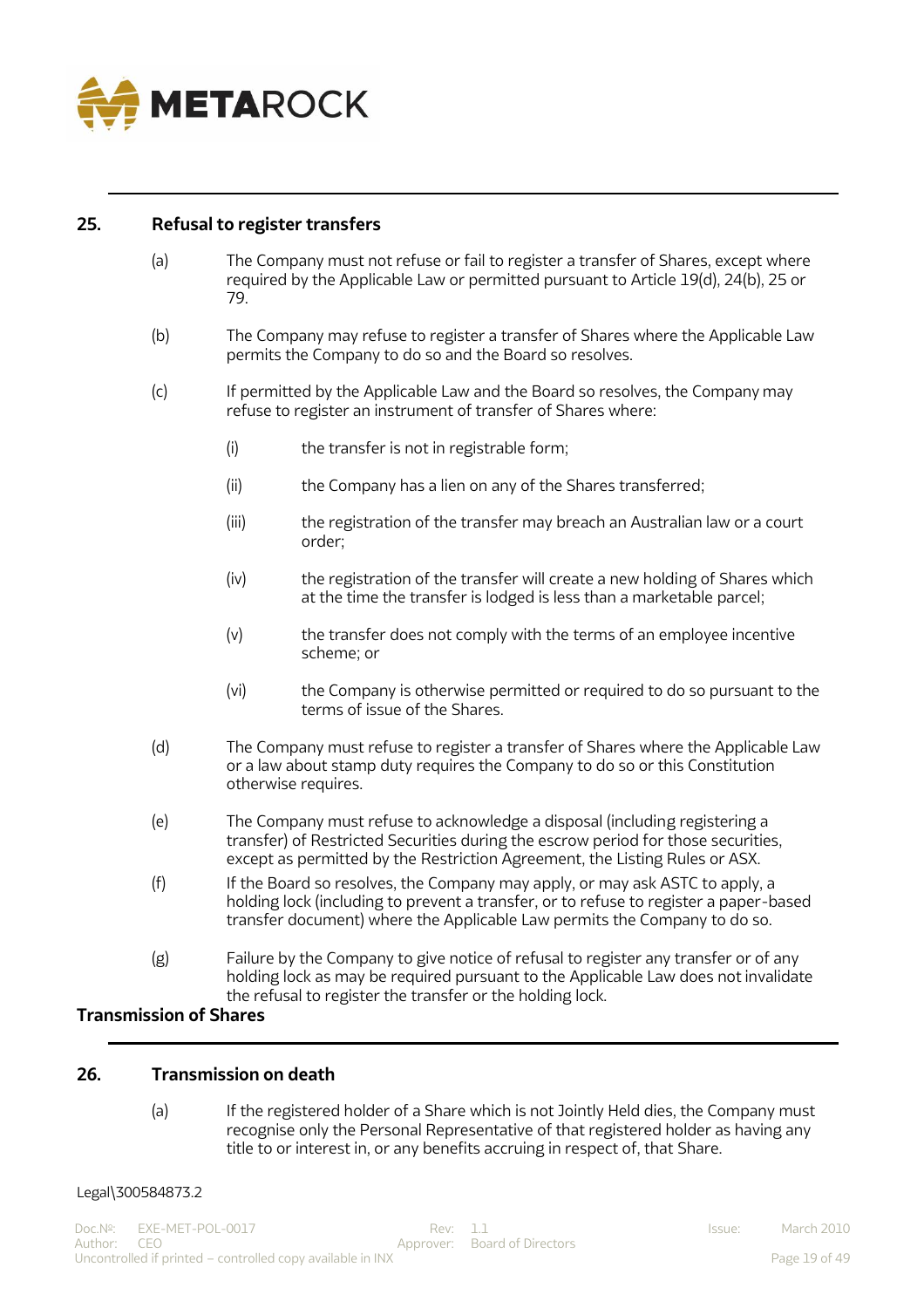

- (b) If a registered holder of a Share which is Jointly Held dies, the Company must recognise only the surviving registered holders of that Share as having any title to or interest in, or any benefits accruing in respect of, that Share.
- (c) The estate of a deceased Shareholder is not released from any liability in respect of the Shares that are registered in the name of that Shareholder.
- (d) Where 2 or more persons are jointly entitled to any Share as a consequence of the death of the registered holder of that Share, they are taken to be Joint Holders of that Share.
- (e) Notwithstanding Articles 26(a) and 26(b), the Company may register or give effect to a transfer of Shares to a transferee who dies before the transfer is registered or given effect to by the Company.

#### <span id="page-19-0"></span>**27. Transmission Events**

- (a) Subject to the Bankruptcy Act 1966 (Commonwealth) and the Applicable Law, a person who establishes to the satisfaction of the Board that it is entitled to a Share because of a Transmission Event may:
	- (i) elect to be registered as a Shareholder in respect of that Share by giving a signed notice in writing to the Company; or
	- (ii) transfer that Share to another person.
- (b) Subject to the Applicable Law, a transfer pursuant to Article 27(a) is subject to all of the provisions of this Constitution relating to transfers of Shares.

## <span id="page-19-1"></span>**Proceedings of Shareholders**

#### <span id="page-19-2"></span>**28. Calling meetings of Shareholders**

- (a) The Company may by resolution of the Board call a meeting of Shareholders to be held at the time and place (including 2 or more venues using technology which gives Attending Shareholders as a whole a reasonable opportunity to participate) and in the manner that the Board resolves.
- (b) The Board may in accordance with the Applicable Law specify a time by reference to which persons will be taken to hold Shares for the purpose of a meeting of **Shareholders**
- (c) No Shareholder may call or arrange to hold a meeting of Shareholders except where permitted by the Corporations Act.

#### <span id="page-19-3"></span>**29. Notice of meetings of Shareholders**

(a) Where the Company has called a meeting of Shareholders, notice of the meeting and any proxy form for the meeting may be given in the form and in the manner in which the Board resolves, subject to any requirements of the Applicable Law.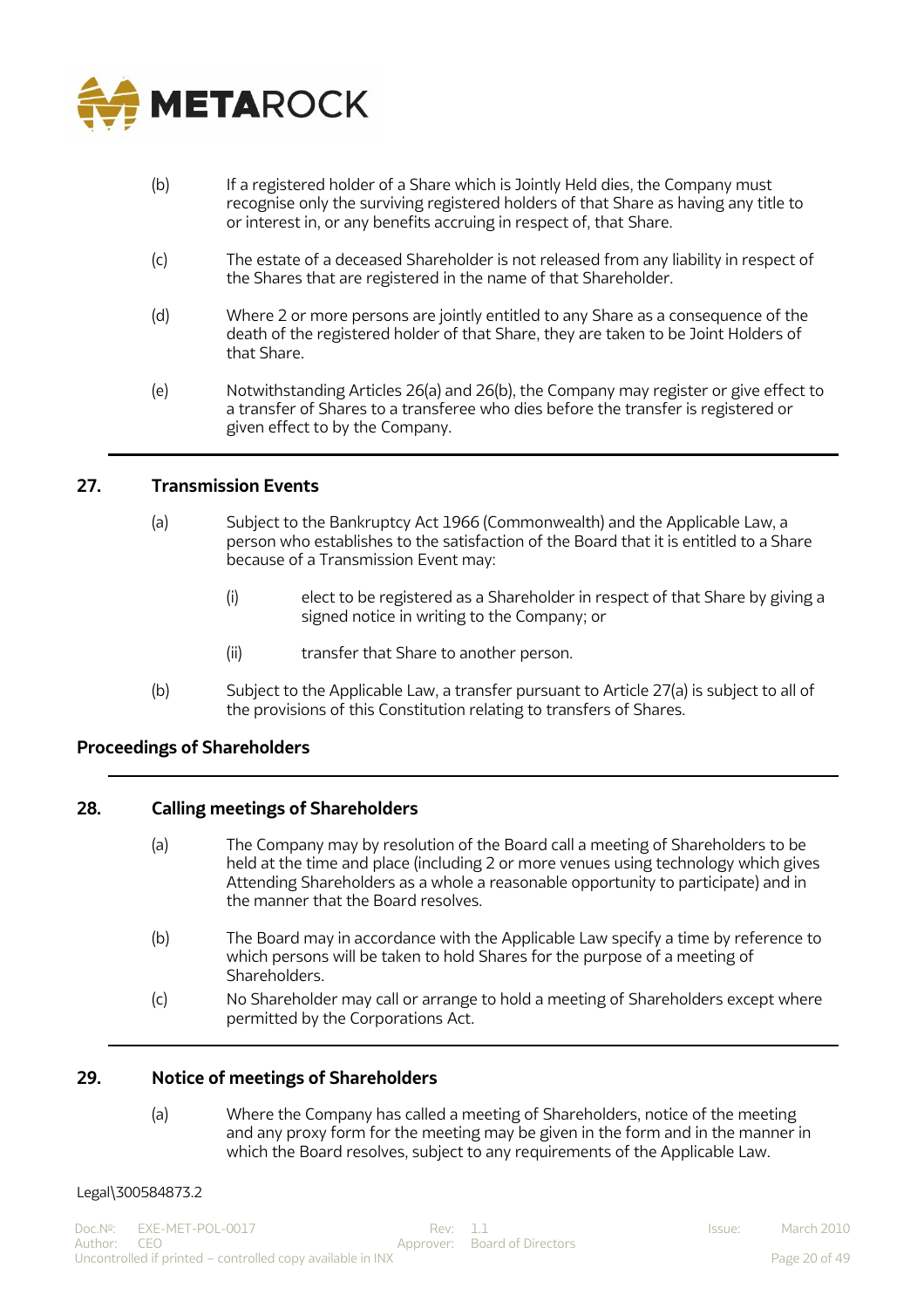

- (b) A person may waive notice of any meeting of Shareholders by written notice to the Company.
- (c) A person who has not duly received notice of a meeting of Shareholders may, before or after the meeting, notify the Company of the person's agreement to anything done or resolution passed at the meeting.
- (d) A person's attendance at a meeting of Shareholders waives any objection which that person may have had to a failure to give notice, or the giving of a defective notice, of the meeting, unless the person at the beginning of the meeting objects to the holding of the meeting.
- (e) Subject to the Corporations Act, anything done (including the passing of a resolution) at a meeting of Shareholders is not invalid because either or both a person does not receive notice of the meeting or a proxy form, or the Company accidentally does not give notice of the meeting or a proxy form to a person.

## <span id="page-20-0"></span>**30. Business of meetings**

Except with the approval of the Board, with the permission of the chairperson of the meeting or pursuant to the Corporations Act, no person may move at any meeting of Shareholders:

- (a) any resolution (except in the form set out in the notice of meeting given pursuant to Article 29(a)); or
- (b) any amendment of any resolution or a document which relates to any resolution and a copy of which has been made available to Shareholders to inspect or obtain.

#### <span id="page-20-1"></span>**31. Quorum**

- (a) No business may be transacted at a meeting of Shareholders except, subject to Article 32, the election of the chairperson of the meeting unless a quorum for a meeting of Shareholders is present at the time when the meeting commences.
- (b) A quorum for a meeting of Shareholders is 2 Attending Shareholders entitled to vote on a resolution at that meeting. Each individual present may only be counted once towards a quorum. If a Shareholder has appointed more than one proxy or attorney or Corporate Representative, only one of them may be counted towards a quorum.
- (c) If a quorum is not present within 30 minutes after the time appointed for the commencement of a meeting of Shareholders, the meeting is dissolved unless the chairperson of the meeting or the Board adjourn the meeting to a date, time and place determined by that chairperson or the Board.
- (d) If a quorum is not present within 30 minutes after the time appointed for the commencement of an adjourned meeting of Shareholders, the meeting is dissolved.

## <span id="page-20-2"></span>**32. Chairperson of meetings of Shareholders**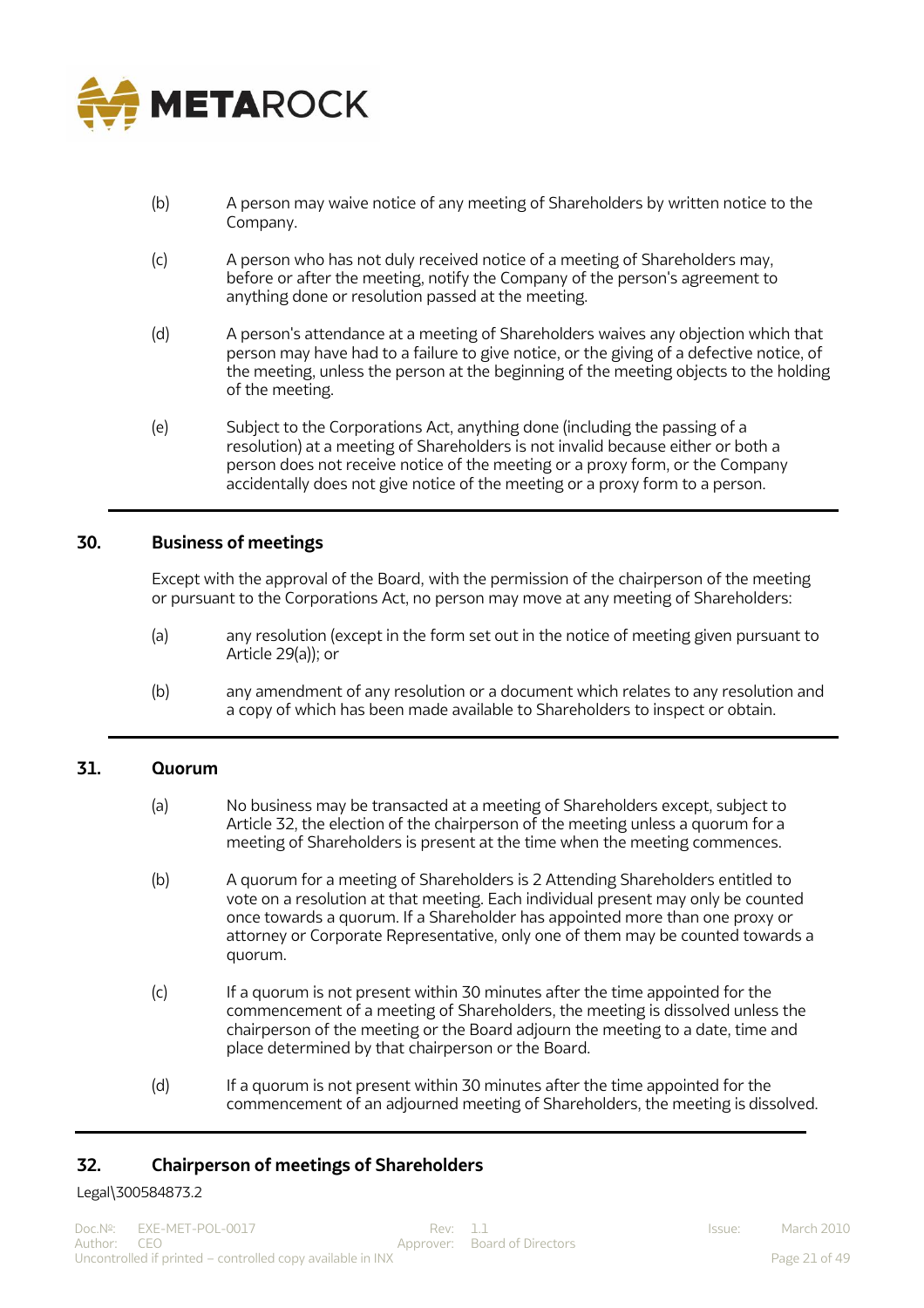

- (a) Subject to Articles 32(b) and 32(c), the chairperson of the Board must chair each meeting of Shareholders.
- (b) If at a meeting of Shareholders:
	- (i) there is no chairperson of the Board; or
	- (ii) the chairperson of the Board is not present within 15 minutes after the time appointed for the commencement of a meeting of Shareholders or is not willing to chair all or part of the meeting,

the Directors who are or will be present at the meeting may (by majority vote) elect one of their number or, in the absence of all the Directors or if none of the Directors present is willing to act, the Attending Shareholders may elect one of their number, to chair that meeting.

(c) A chairperson of a meeting of Shareholders may, for any item of business at that meeting or for any part of that meeting, vacate the chair in favour of another person nominated by him or her.

## <span id="page-21-0"></span>**33. Conduct of meetings of Shareholders**

- (a) Subject to the Corporations Act, the chairperson of a meeting of Shareholders is responsible for the general conduct of that meeting and for the procedures to be adopted at that meeting.
- (b) The chairperson of a meeting of Shareholders may make rulings without putting the question (or any question) to the vote if that action is required to ensure the orderly conduct of the meeting.
- (c) The chairperson of a meeting of Shareholders may determine the procedures to be adopted for proper and orderly discussion or debate at the meeting, and the casting or recording of votes at the meeting.
- (d) The chairperson of a meeting of Shareholders may determine any dispute concerning the admission, validity or rejection of a vote at the meeting.
- (e) The chairperson of a meeting of Shareholders may, subject to the Corporations Act, at any time terminate discussion or debate on any matter being considered at the meeting and require that matter be put to a vote.
- (f) The chairperson of a meeting of Shareholders may refuse to allow debate or discussion on any matter which is not business referred to in the notice of that meeting or is not business of the meeting permitted pursuant to the Corporations Act without being referred to in the notice of meeting.
- (g) The chairperson of a meeting of Shareholders may refuse any person admission to, or require a person to leave and remain out of, the meeting if that person:
	- (i) in the opinion of the chairperson, is not complying with the reasonable directions of the chairperson;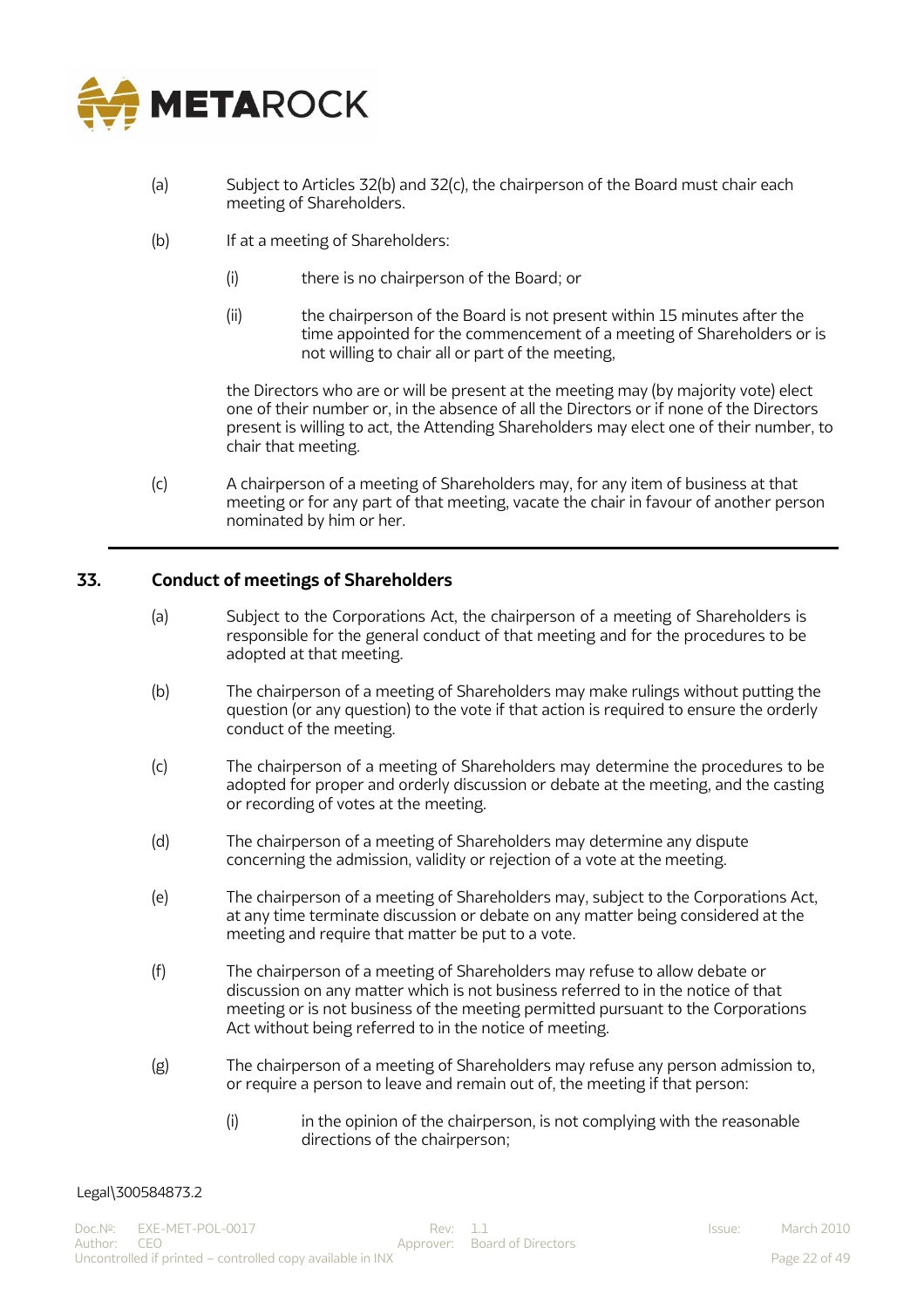

- (ii) has any audio or visual recording or broadcasting device;
- (iii) has a placard or banner;
- (iv) has an article the chairperson considers to be dangerous, offensive or liable to cause disruption;
- (v) behaves or threatens to behave in a dangerous, offensive or disruptive manner;
- (vi) refuses to produce or to permit examination of any article, or the contents of any article, in the person's possession; or
- (vii) is not entitled pursuant to the Corporations Act or this Constitution to attend the meeting.
- (h) If the chairperson of a meeting of Shareholders considers that there are too many persons present at the meeting to fit into the venue where the meeting is to be held, the chairperson may nominate a separate meeting place using any technology that gives Attending Shareholders as a whole a reasonable opportunity to participate.
- (i) The chairperson of a meeting of Shareholders may delegate any power conferred by this Article 33 to any person.
- (j) Nothing contained in this Article 33 limits the powers conferred by law on the chairperson of a meeting of Shareholders.

## <span id="page-22-0"></span>**34. Attendance at meeting of Shareholders**

- (a) Subject to this Constitution and any rights and restrictions attached to a class of Shares, a Shareholder who is entitled to attend and cast a vote at a meeting of Shareholders, may attend and vote in person or by proxy, by attorney or, if the Shareholder is a body corporate, by Corporate Representative.
- (b) The chairperson of a meeting of Shareholders may require a person acting as a proxy, attorney or Corporate Representative at that meeting to establish to the chairperson's satisfaction that the person is the person who is duly appointed to act. If the person fails to satisfy this requirement, the chairperson may exclude the person from attending or voting at the meeting.
- (c) A Director is entitled to receive notice of and to attend all meetings of Shareholders and all meetings of a class of Shareholders and is entitled to speak at those meetings.
- (d) A person who is requested by the Board to attend a meeting of Shareholders or a meeting of a class of Shareholders is, regardless of whether that person is a Shareholder, entitled to attend that meeting and, at the request of the chairperson of the meeting, is entitled to speak at that meeting.

## <span id="page-22-1"></span>**35. Authority of Attending Shareholders**

(a) Unless otherwise provided in the document or resolution appointing a person as proxy, attorney or Corporate Representative of a Shareholder, the person so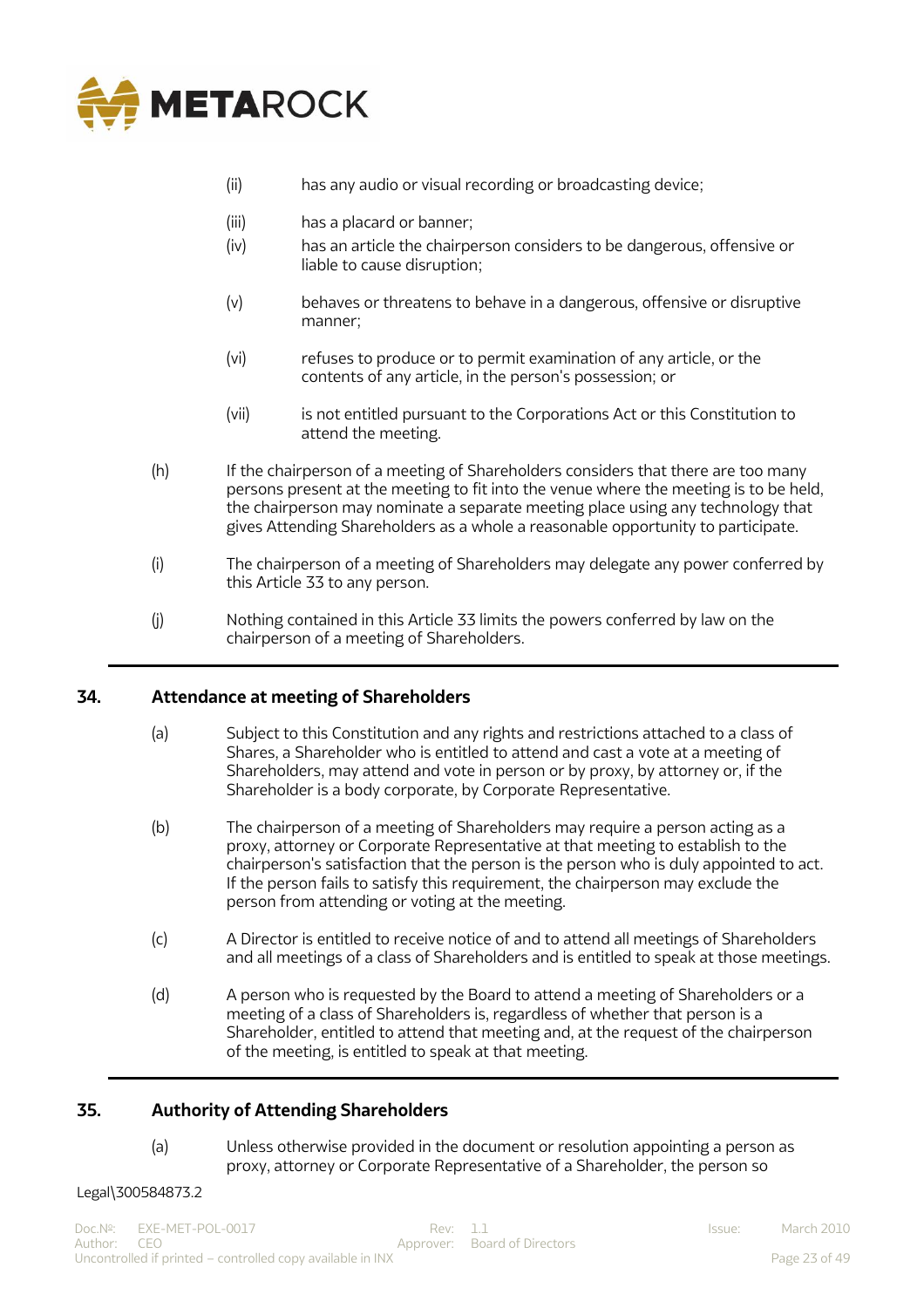

appointed has the same rights to speak, demand a poll, join in demanding a poll or act generally at a meeting of Shareholder to which the appointment relates, as the appointing Shareholder would have had if that Shareholder was present at the meeting.

- (b) Unless otherwise provided in the document or resolution appointing a person as proxy, attorney or Corporate Representative of a Shareholder, the appointment is taken to confer authority to:
	- (i) vote on any amendment moved to a proposed resolution and on any motion that a proposed resolution not be put or any similar motion; and
	- (ii) vote on any procedural motion, including any motion to elect the chairperson of the meeting of Shareholders to which the appointment relates, to vacate the chair or to adjourn the meeting,

even though the appointment may refer to specific resolutions and may direct the proxy, attorney or Corporate Representative how to vote on particular resolutions.

(c) Unless otherwise provided in the document or resolution appointing a person as proxy, attorney or Corporate Representative of a Shareholder, the appointment is taken to confer authority to attend and vote at a meeting which is rescheduled, postponed or adjourned to another time or changed to another place, even though the appointment may refer to a specific meeting to be held at a specified time or place.

## <span id="page-23-0"></span>**36. Multiple appointments**

- (a) If more than one attorney or Corporate Representative appointed by a Shareholder is present at a meeting of Shareholders and the Company has not received notice of any revocation of any of the appointments:
	- (i) an attorney or Corporate Representative appointed to act at that particular meeting may act to the exclusion of an attorney or Corporate Representative appointed pursuant to a standing appointment; and
	- (ii) subject to Article 36(a)(i), an attorney or Corporate Representative appointed pursuant to the most recent appointment may act to the exclusion of an attorney or Corporate Representative appointed earlier in time.
- (b) An appointment of a proxy of a Shareholder is revoked (or, in the case of a standing appointment, suspended for that particular meeting of Shareholders) if the Company receives a further appointment of a proxy from that Shareholder which would result in there being more than 2 proxies of that Shareholder entitled to act at the meeting. The appointment of proxy made first in time is the first to be treated as revoked or suspended by this Article 36(b).
- (c) The appointment of a proxy for a Shareholder is not revoked by an attorney or Corporate Representative for that Shareholder attending and taking part in a meeting of Shareholders to which the appointment relates, but if that attorney or Corporate Representative votes on a resolution at that meeting, the proxy is not entitled to vote, and must not vote, as the Shareholder's proxy on that resolution.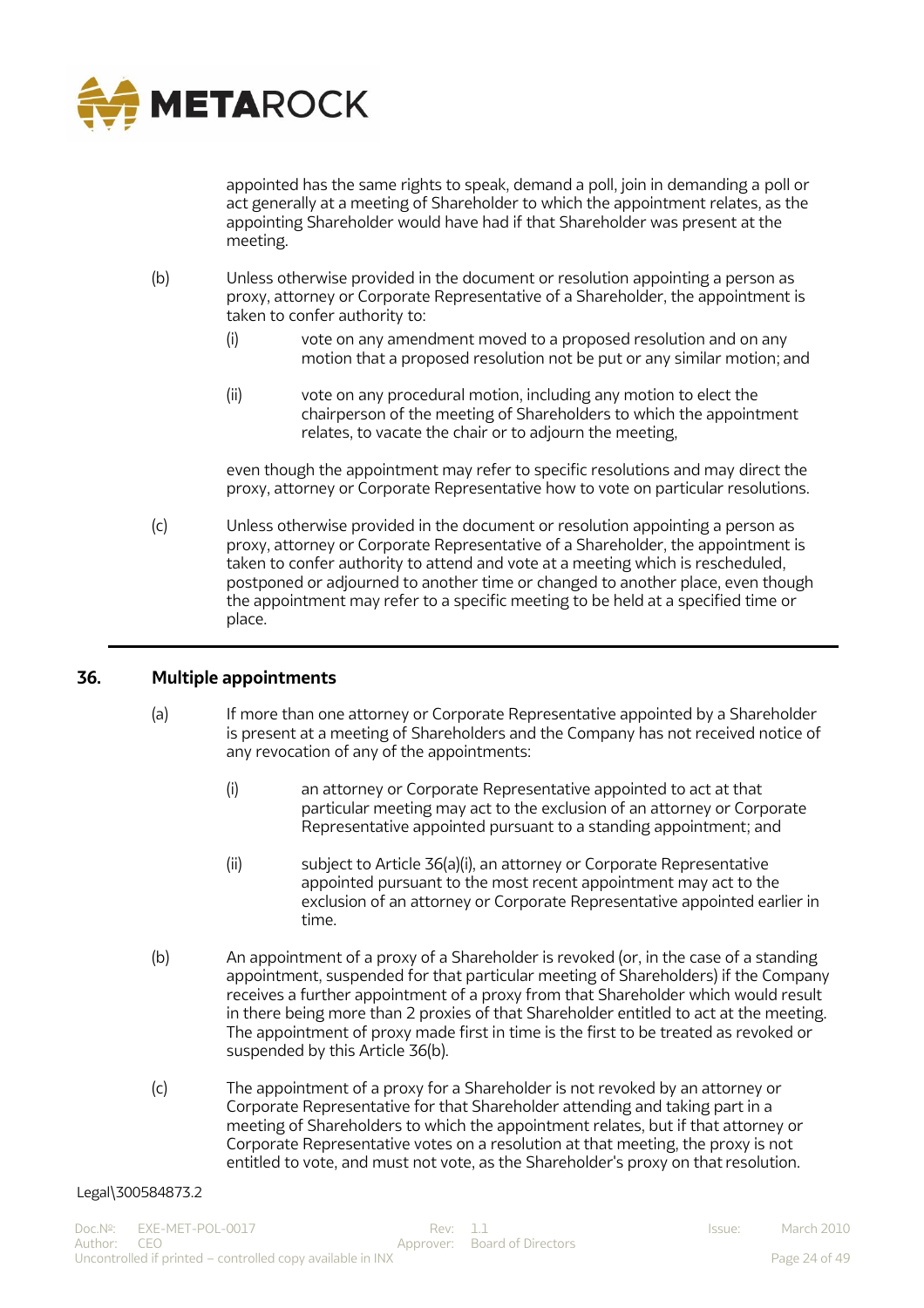

# <span id="page-24-0"></span>**37. Voting at meeting of Shareholders**

- (a) A resolution put to the vote at a meeting of Shareholders must be decided on a show of hands, unless a poll is demanded in accordance with Article 40 and that demand is not withdrawn.
- (b) The Board may determine that Shareholders entitled to attend and vote at a meeting of Shareholders or at a meeting of a class of Shareholders may vote at that meeting without an Attending Shareholder in respect of that person being present at that meeting (and voting in this manner is referred to in this Article 37(b) as direct voting). The Board may determine rules and procedures in relation to direct voting, including the class of Shareholders entitled to cast a direct vote, the manner in which a direct vote may be cast, the circumstances in which a direct vote will be

valid and the effect of a Shareholder casting both a direct vote and a vote in any other manner. Where a notice of meeting specifies that direct voting may occur by eligible Shareholders, a direct vote cast by an eligible Shareholder is taken to have been cast by that person at the meeting if the rules and procedures for direct voting determined by the Board (whether set out in the notice of meeting or otherwise) are complied with.

- (c) Subject to this Constitution and any rights or restrictions attached to a class of Shares, on a show of hands at a meeting of Shareholders, each Attending Shareholder having the right to vote on the resolution has one vote, provided that where a person is entitled to vote in more than one capacity, that person is entitled only to one vote.
- (d) Subject to this Constitution and any rights or restrictions attached to a class of Shares, on a poll at a meeting of Shareholders, each Attending Shareholder having the right to vote on the resolution has:
	- (i) one vote for each fully paid up Share held by that Attending Shareholder or by the Shareholder that the Attending Shareholder represents; and
	- (ii) a fraction of one vote for each partly paid up Share held by that Attending Shareholder or by the Shareholder that Attending Shareholder represents. The fraction is equal to the proportion which the amount paid up bears to the total issue price of that Share. Any amounts credited without payment in money or other consideration being made to the Company and any amounts paid up in advance of the applicable due date for payment are ignored when calculating the proportion.
- (e) Subject to this Constitution and any rights or restrictions attached to a class of Shares, where the Board has determined other means (including electronic) permitted by law for the casting and recording of votes by Shareholders on any resolution to be put at a meeting of Shareholders, each Shareholder having a right to vote on the resolution has:
	- (i) one vote for each fully paid up Share that the Shareholder holds; and
	- (ii) a fraction of one vote for each partly paid up Share that the Shareholder holds. The fraction is equal to the proportion which the amount paid up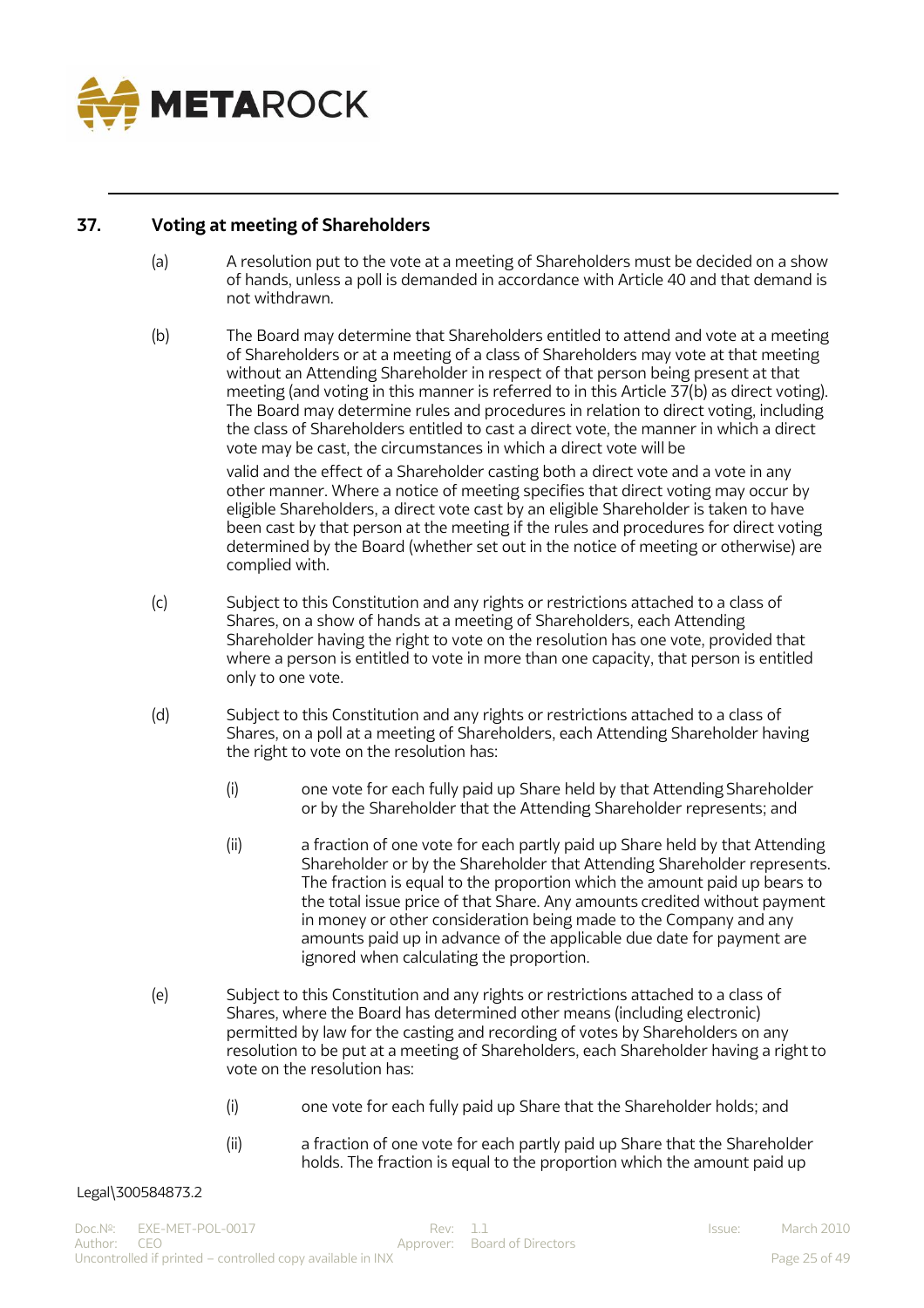

bears to the total issue price of that Share. Any amounts credited without payment in money or other consideration being made to the Company and any amount paid up in advance of the applicable due date for payment are ignored when calculating the proportion.

- (f) If the total number of votes to which a person has pursuant to Article 37(d) or  $37(e)$ does not constitute a whole number, the Company must disregard the fractional part of that total.
- (g) An objection to a right to vote at a meeting of Shareholders or to a determination to allow or disregard a vote at the meeting may only be made at that meeting (or any resumed meeting if that meeting is adjourned). Any objection pursuant to this Article 37(g) must be decided by the chairperson of the meeting of Shareholders, whose decision, made in good faith, is final and conclusive.
- (h) Except where a resolution at a meeting of Shareholders requires a special majority pursuant to the law or the Listing Rules, the resolution is passed if more votes are cast by Shareholders entitled to vote in favour on the resolution than against it.
- (i) In the case of an equality of votes on a resolution at a meeting of Shareholders, the chairperson of that meeting does not have a casting vote on that resolution.
- (j) Unless a poll is demanded and the demand is not withdrawn, a determination by the chairperson of a meeting of Shareholders following a vote on a show of hands that a resolution has been passed or not passed is conclusive, without proof of the number or proportion of the votes recorded in favour or against the resolution.

## <span id="page-25-0"></span>**38. Voting by representatives**

- (a) A person who is entitled to be registered as the holder of a Share because of a Transmission Event may vote in respect of that Share at a meeting of Shareholders provided that person has satisfied the Board of that entitlement not less than 48 hours before that meeting. Any vote by that person so entitled must be accepted to the exclusion of the vote of the registered holder of that Share.
- (b) The parent or guardian of an infant Shareholder may vote at a meeting of Shareholders upon production of any evidence of the relationship or of the appointment of the guardian as the Board may require and any vote so made by the parent or guardian of an infant Shareholder must be accepted to the exclusion of the vote of the infant Shareholder.
- (c) The validity of any resolution passed at a meeting of Shareholders is not affected by the failure of any proxy or attorney to vote in accordance with directions (if any) of the appointing Shareholder.
- (d) If a proxy of a Shareholder purports to vote in a way or circumstances that contravene the Corporations Act, on a show of hands the vote of that proxy is invalid and the Company must not count it. If a poll is demanded, votes which the Corporations Act require a proxy of a Shareholder to cast in a given way must be treated as cast in that way.
- (e) Subject to this Constitution and the Applicable Law, a vote cast at a meeting of Shareholders by a person appointed by a Shareholder as a proxy, attorney or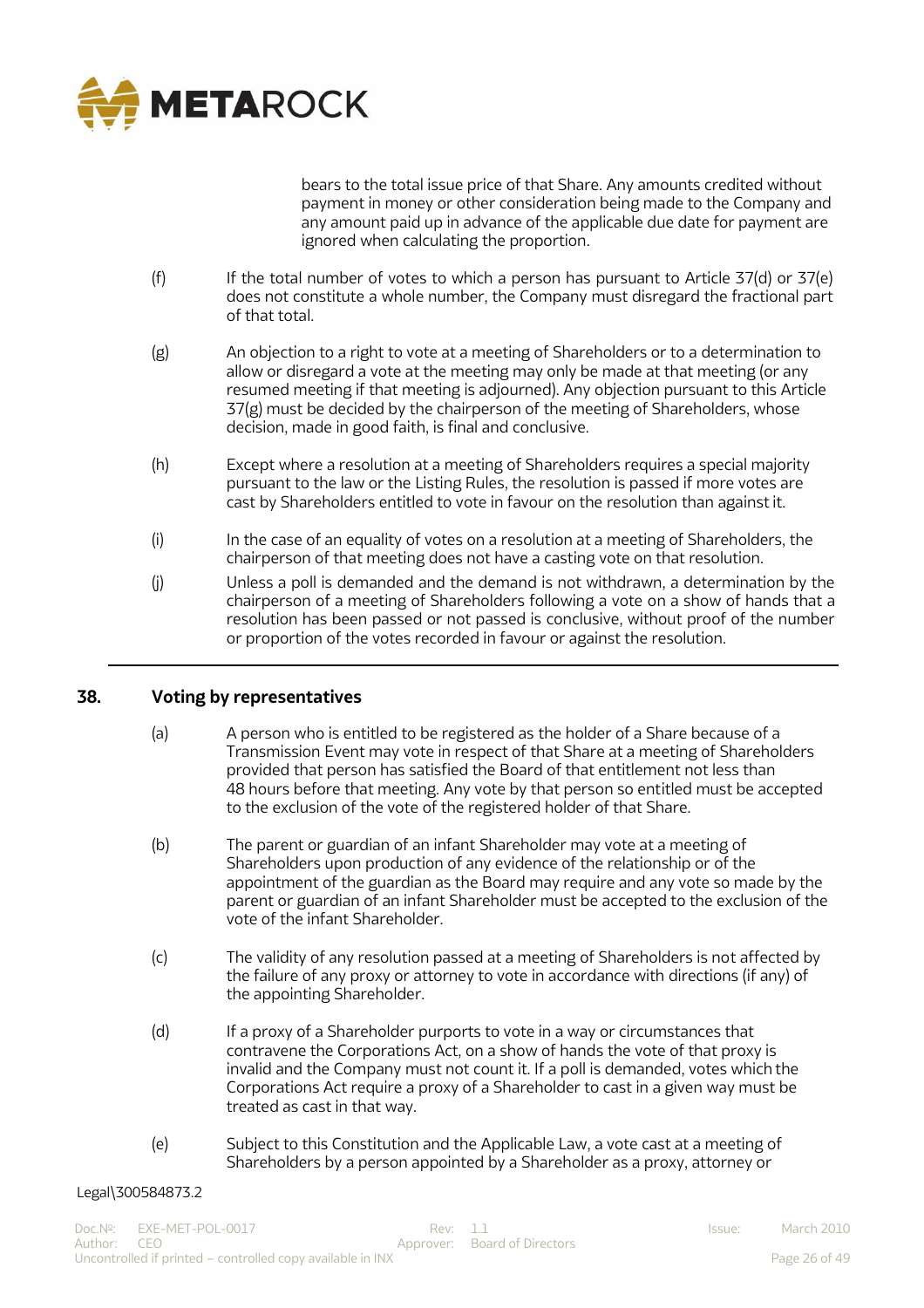

Corporate Representative is valid despite:

- (i) a Transmission Event occurring in respect of that Shareholder; or
- (ii) the revocation of the appointment (or the authority pursuant to which the appointment was executed),

if no notice in writing of that matter has been received by the Company at least 48 hours before the commencement of that meeting.

(f) A vote cast at a meeting of Shareholders by a person appointed by a Shareholder as a proxy, attorney or Corporate Representative is valid despite the transfer of the Share in respect of which the appointment is made, if the transfer is not registered or does not take effect pursuant to the Applicable Law by the time specified pursuant to Article 28(b).

# <span id="page-26-0"></span>**39. Restrictions on voting rights**

- (a) If there is more than one Shareholder of a Jointly Held Share present at a meeting of Shareholders (either in person, by proxy, attorney or Corporate Representative), only the vote by the Shareholder who is present (either in person, by proxy, attorney or Corporate Representative) whose name appears first in the Register in respect of that Share will count.
- (b) The authority of a proxy or attorney for a Shareholder to speak or vote at a meeting of Shareholders in respect of the Shares to which the authority relates is suspended while the Shareholder is present in person at that meeting.
- (c) If a Shareholder has appointed two proxies in respect of a meeting of Shareholders and each proxy attends that meeting, neither of those proxies may vote:
	- (i) on a show of hands; or
	- (ii) on a poll if the number or proportion of the Shareholder's vote for which the proxies have been appointed exceeds the total number or proportion of votes that could be cast by the Shareholder.
- (d) A Shareholder who holds Restricted Securities is not entitled to any voting rights in respect of those Restricted Securities during a breach of the Listing Rules or a breach of a Restriction Agreement relating to those Restricted Securities, except as permitted by the Restriction Agreement, the Listing Rules or ASX.
- (e) An Attending Shareholder is not entitled to vote on any resolution in respect of any Shares on which any calls due and payable in respect of those Shares have not been paid.
- (f) An Attending Shareholder is not entitled to vote on a resolution at a meeting of Shareholders where that vote is prohibited by the Applicable Law or an order of a court of competent jurisdiction.
- (g) The Company must disregard any vote on a resolution at a meeting of Shareholders purported to be cast by an Attending Shareholder where that person is not entitled to vote on that resolution. A failure by the Company to disregard a vote on a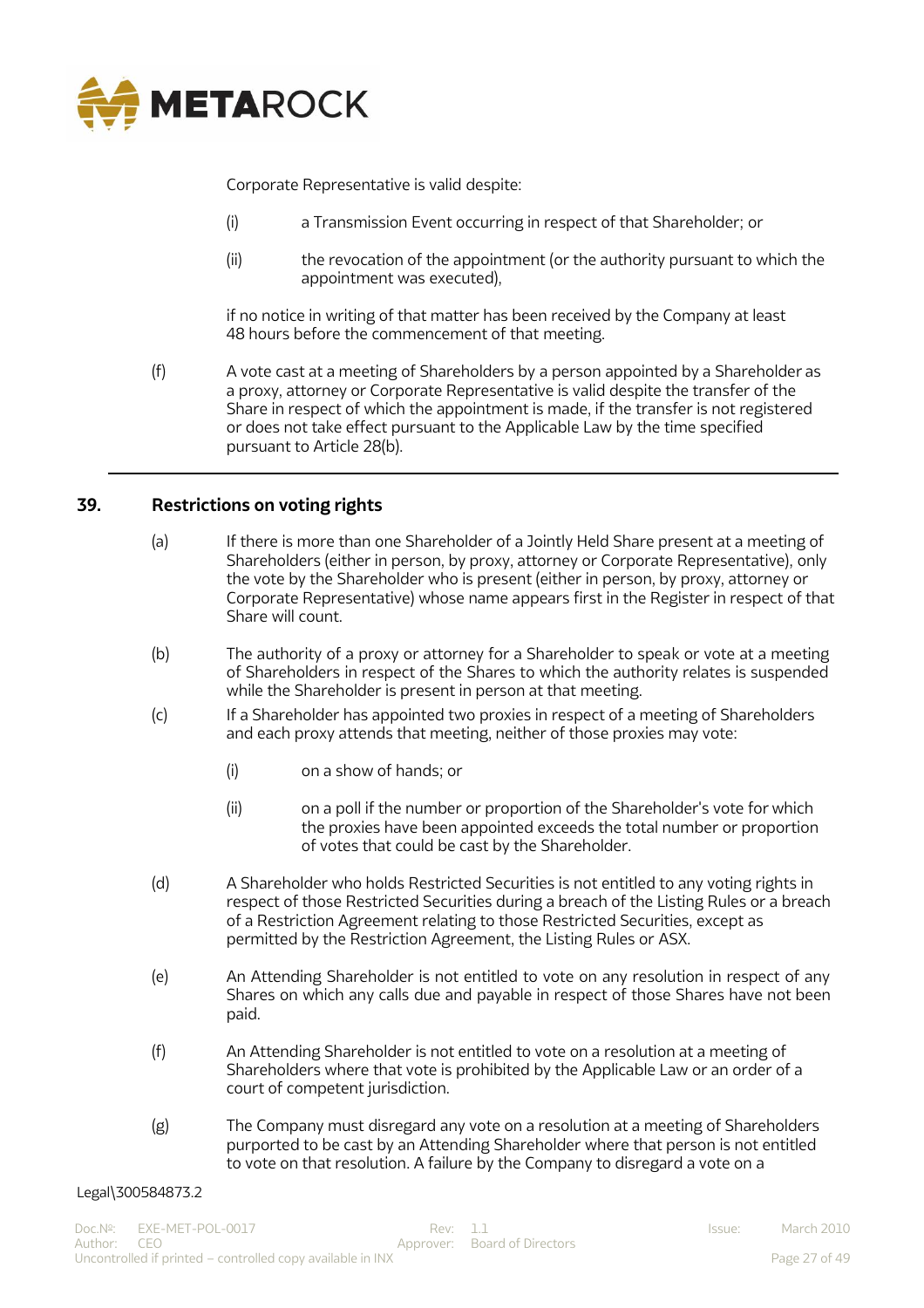

resolution as required by this Article 39(g) does not invalidate that resolution or any act, matter or thing done at the meeting, unless that failure occurred by wilful default of the Company or of the chairperson of that meeting.

#### <span id="page-27-0"></span>**40. Polls**

- (a) A poll on a resolution at a meeting of Shareholders may be demanded by a Shareholder only in accordance with the Corporations Act or by the chairperson of that meeting.
- (b) No poll may be demanded at a meeting of Shareholders on the election of a chairperson of that meeting, or unless the chairperson of the meeting otherwise determines, the adjournment of that meeting.
- (c) A demand for a poll may be withdrawn.
- (d) A poll demanded on a resolution at a meeting of Shareholders for the adjournment of that meeting must be taken immediately. A poll demanded on any other resolution at a meeting of Shareholders must be taken in the manner and at the time and place the chairperson of the meeting directs.
- (e) The result of a poll demanded on a resolution of a meeting of Shareholders is a resolution of that meeting.
- (f) A demand for a poll on a resolution of a meeting of Shareholders does not prevent the continuance of that meeting or that meeting dealing with any other business.

#### <span id="page-27-1"></span>**41. Proxies**

- (a) A Shareholder who is entitled to attend and vote at a meeting of Shareholders may appoint a person as proxy to attend and vote for the Shareholder in accordance with the Corporations Act but not otherwise.
- (b) A proxy appointed in accordance with the Corporations Act to attend and vote may only exercise the rights of the Shareholder on the basis and subject to the restrictions provided in the Corporations Act.
- (c) A form of appointment of proxy is valid if it is in accordance with the Corporations Act or in any other form (including electronic) which the Board may determine or accept.
- (d) If the name of the proxy or the name of the office of the proxy in a proxy appointment of a Shareholder is not filled in, the proxy of that Shareholder is:
	- (i) the person specified by the Company in the form of proxy in the case that Shareholder does not choose; or
	- (ii) if no person is so specified, the chairperson of that meeting.

## <span id="page-27-2"></span>**42. Receipt of appointments**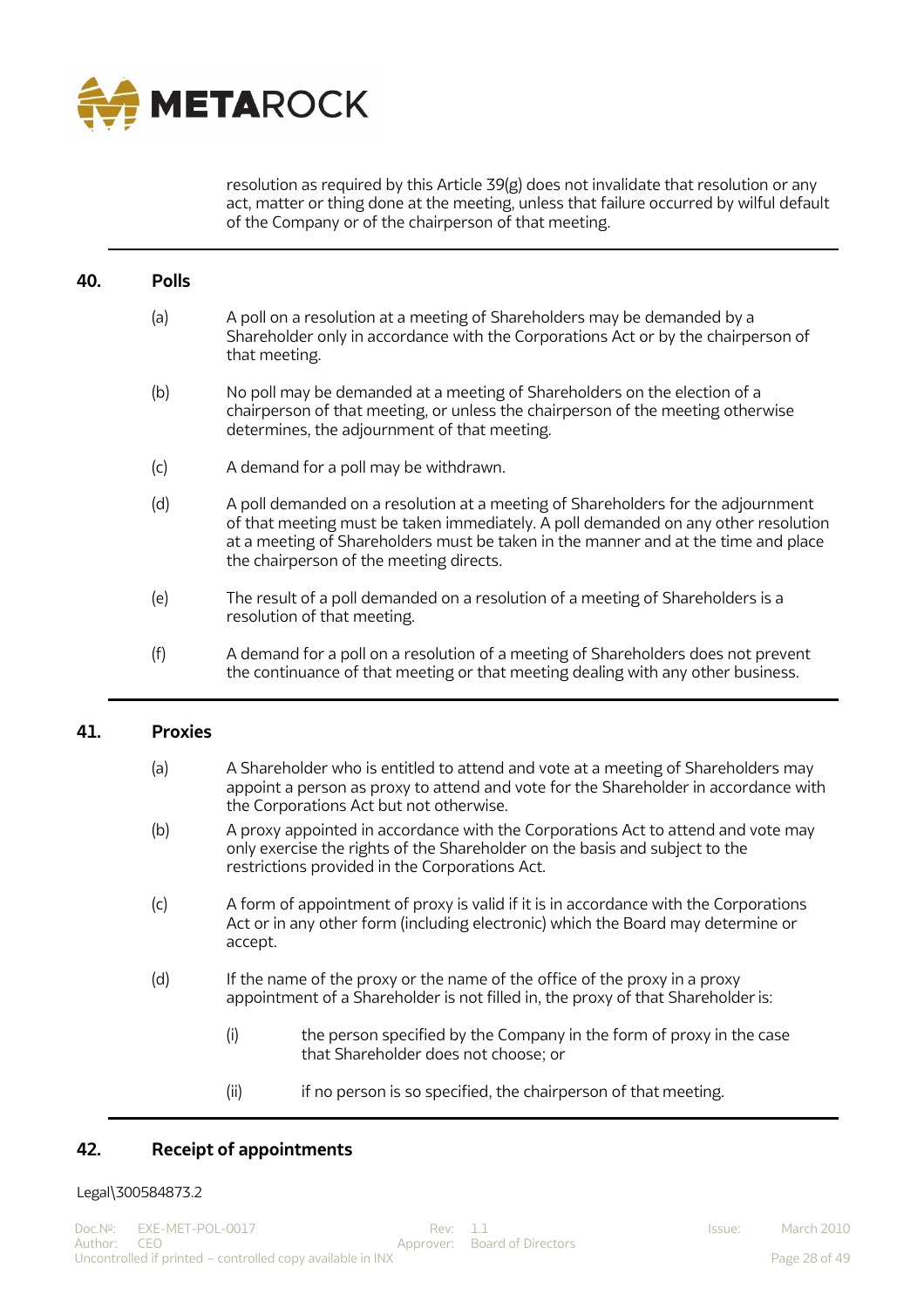

- (a) An appointment of proxy or attorney for a meeting of Shareholders is effective only if the Company receives the appointment (and any authority pursuant to which the appointment was signed or a certified copy of the authority) not less than 48 hours before the time appointed for the meeting to commence or (in the case of an adjourned meeting) resume.
- (b) Where a notice of meeting specifies an electronic address or other electronic means by which a Shareholder may give the Company a proxy appointment, a proxy given at that electronic address or by that other electronic means is taken to have been given by the Shareholder and received by the Company if the requirements set out in the notice of meeting are complied with.

#### <span id="page-28-0"></span>**43. Adjournments**

- (a) The chairperson of a meeting of Shareholders may at any time during the meeting adjourn the meeting or any business, motion, question or resolution being considered or remaining to be considered at the meeting or any discussion or debate, either to a later time at the same meeting or to an adjourned meeting to be held at the time and place determined by the chairperson.
- (b) If the chairperson of a meeting of Shareholders exercises the right to adjourn that meeting pursuant to Article 43(a), the chairperson may (but is not obliged to) obtain the approval of Attending Shareholders to the adjournment.
- (c) No person other than the chairperson of a meeting of Shareholders may adjourn that meeting.
- (d) The Company may give such notice of a meeting of Shareholders resumed from an adjourned meeting as the Board resolves. Failure to give notice of an adjournment of a meeting of Shareholders or the failure to receive any notice of the meeting does not invalidate the adjournment or anything done (including the passing of a resolution) at a resumed meeting.
- (e) Only business left unfinished is to be transacted at a meeting of Shareholders which is resumed after an adjournment.

#### <span id="page-28-1"></span>**44. Cancellations and postponements**

- (a) Subject to the Corporations Act, the Company may by resolution of the Board cancel or postpone a meeting of Shareholders or change the place for the meeting, prior to the date on which the meeting is to be held.
- (b) Article 44(a) does not apply to a meeting called in accordance with the Corporations Act by a Director, by Shareholders or by the Board on the request of Shareholders, unless that Director or those Shareholders consent to the cancellation or postponement of the meeting.
- (c) Subject to the Listing Rules, the Company may give notice of a cancellation or postponement or change of place of a meeting of Shareholders as the Board resolves. Failure to give notice of a cancellation or postponement or change of place of a meeting of Shareholders or the failure to receive any notice of the meeting does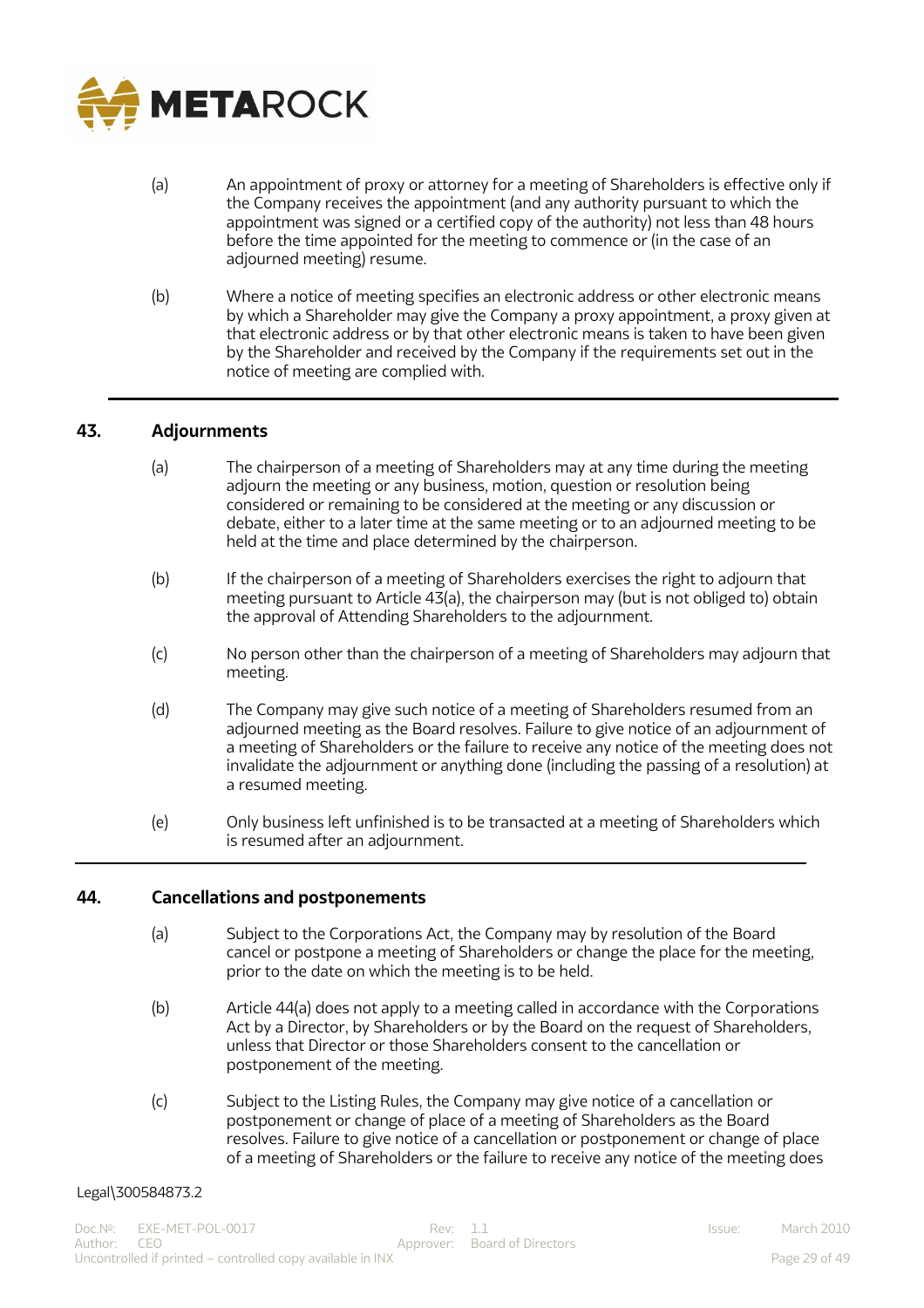

not invalidate the cancellation, postponement or change of place of a meeting or anything done (including the passing of a resolution) at a postponed meeting or the meeting at the new place.

(d) The only business that may be transacted at a meeting of Shareholders the holding of which is postponed is the business specified in the original notice calling the meeting.

## <span id="page-29-0"></span>**45. Meetings of a class of Shareholders**

All the provisions of this Constitution relating to a meeting of Shareholders apply so far as they are capable of application and with any necessary changes to a meeting of a class of Shareholders required to be held pursuant to this Constitution or the Applicable Law except that:

- (a) a quorum is 2 Attending Shareholders who hold (or whose Shareholder that they represent holds) Shares of the class, or if only one person holds all the Shares of the class, that person (or an Attending Shareholder representing that person); and
- (b) any Attending Shareholder who holds (or whose Shareholder that they represent holds) Shares of the class may demand a poll.

#### <span id="page-29-1"></span>**Directors**

#### <span id="page-29-2"></span>**46. Appointment of Directors**

- (a) The number of Directors (not counting alternate directors of the Company) must be the number, not being less than 3 nor more than 10, determined by the Directors, but the number so determined at a particular time must not be less than the number of Directors when the determination takes effect.
- (b) Subject to Article 46(a), the Board may appoint any person as a Director.
- (c) Subject to Article 46(a), the Company may, at a meeting of Shareholders at which a Director retires or otherwise vacates office, by resolution fill the vacated office by electing a person to that office.
- (d) A Director need not be a Shareholder.

#### <span id="page-29-3"></span>**47. Retirement of Directors**

- (a) Subject to Article 47(e), a Director must retire from office no later than the longer of the third annual general meeting of the Company or 3 years, following that Director's last election or appointment.
- (b) If no Director would otherwise be required to retire pursuant to Article 47(a) but the Listing Rules require that an election of Directors be held at an annual general meeting, the Director to retire at that meeting is (subject to Article 47(e)):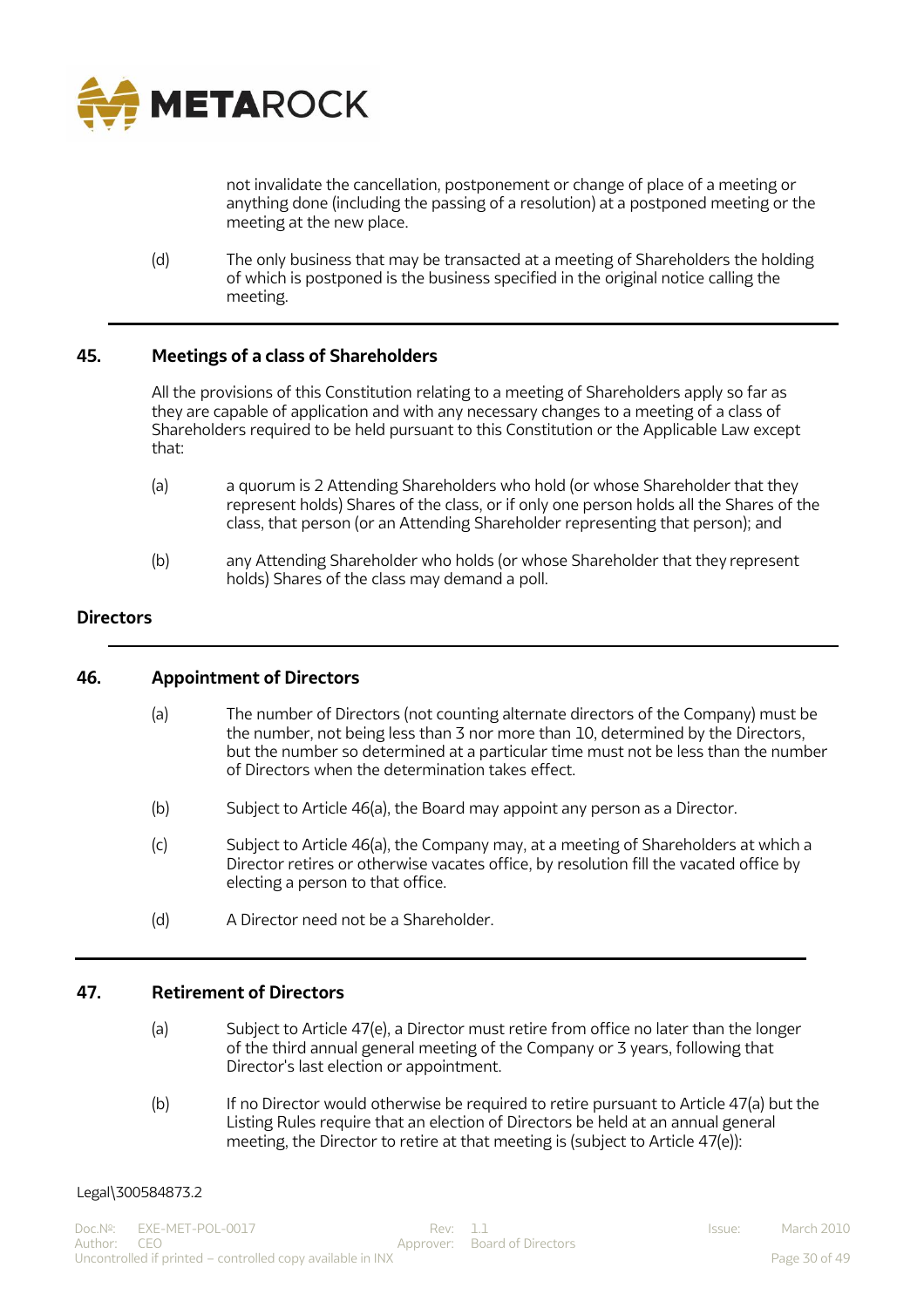

- (i) the Director who has held office as Director the longest period of time since his or her last election or appointment to that office; or
- (ii) if two or more Directors have held office for the same period of time, the Director determined by lot, unless those Directors agree otherwise.
- (c) A Director who retires pursuant to Article 47(a) or 47(b) holds office as a Director until the end of the meeting at which the Director retires and is eligible for reelection.
- (d) A Director appointed pursuant to Article 46(b) must retire at the next annual general meeting occurring after that appointment and is eligible for re-election at that meeting, but is not to be taken into account in determining the number of Directors who are to retire pursuant to Article 47(b).
- (e) The following persons are not subject to Article 47(a) or 47(b) and are not taken into account in determining the Directors required to retire at an annual general meeting:
	- (i) the managing director of the Company, or if there is more than one managing director, the managing director of the Company nominated by the Board for the purpose of this Article 47; and
	- (ii) an alternate director of the Company.
- (f) No person, other than a Director retiring pursuant to this Article 47 or a Director appointed pursuant to Article 46(b) or a person nominated by the Board, is eligible to be appointed as a Director at any meeting of Shareholders unless a nomination signed by a Shareholder accompanied by the consent of the nominee to act is given to the Company at least 35 Business Days before the meeting (or, in the case of a meeting that Shareholders have requested Directors to call in accordance with the Corporations Act, 30 Business Days).

## <span id="page-30-0"></span>**48. Termination of office**

A person ceases to be a Director if the person:

- (a) fails to attend Board meetings (either personally or by an alternate director) for a continuous period of 3 months without the consent of the Board;
- (b) resigns by notice in writing to the Company;
- (c) retires pursuant to Article 47 and is not re-elected;
- (d) is removed from office pursuant to the Corporations Act;
- (e) is an Executive Director and ceases to be an employee of the Company or of a related body corporate of the Company;
- (f) becomes an insolvent under administration;
- (g) becomes of unsound mind or a person whose property is liable to be dealt with pursuant to a law about mental health; or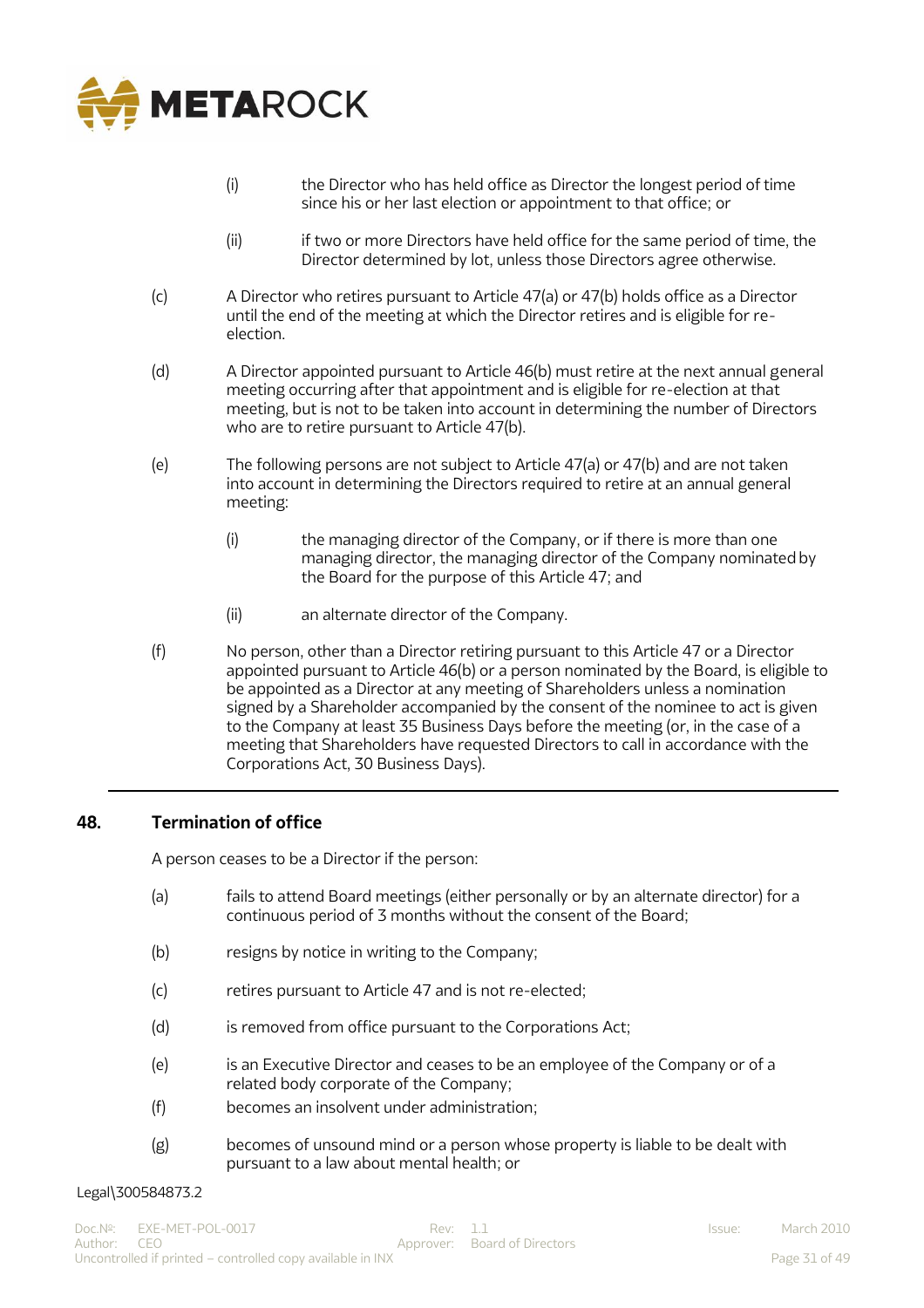

(h) is not permitted to be a director, or to manage a corporation, pursuant to the Corporations Act.

#### <span id="page-31-0"></span>**49. Alternate directors**

- (a) A Director may:
	- (i) without the need for approval of other Directors, appoint another Director; and
	- (ii) with the approval of a majority of the other Directors, appoint a person who is not a Director,

as an alternate director of that Director for any period. An alternate director need not be a Shareholder.

- (b) The appointing Director may terminate the appointment of his or her alternate director at any time.
- (c) A notice of appointment, or termination of appointment, of an alternate director by the appointing Director is effective only if the notice is in writing and signed by that Director and is effective when given to the Company.
- (d) An alternate director is entitled to receive notice of Board meetings and, subject to this Constitution and the Applicable Law, to attend, count in the quorum of, speak at, and vote at a Board meeting at which his or her appointing Director is not present.
- (e) Subject to this Constitution, the Applicable Law, and the instrument of appointment of an alternate director, an alternate director may exercise all of the powers (except the power pursuant to Article  $49(a)$  of a Director, to the extent that that his or her appointing Director has not exercised them.
- (f) The office of an alternate director is terminated if the appointing Director ceases to be a Director.
- (g) Subject to Article 50(h), the Company is not required to pay any remuneration or benefit to an alternate director.
- (h) An alternate director is an officer of the Company and not an agent of his or her appointing Director.

## <span id="page-31-1"></span>**50. Remuneration and benefits of Directors**

(a) Subject to Article 50(g), the Company may pay or provide to the Non-Executive Directors fees in an amount or value determined by the Board which does not in any financial year exceed in aggregate the amount last determined by the Company in general meeting (or until so determined, as the Board determines). This Article does not apply to any payments made pursuant to Articles 50(f), 50(h), 50(i), 50(j) and 54.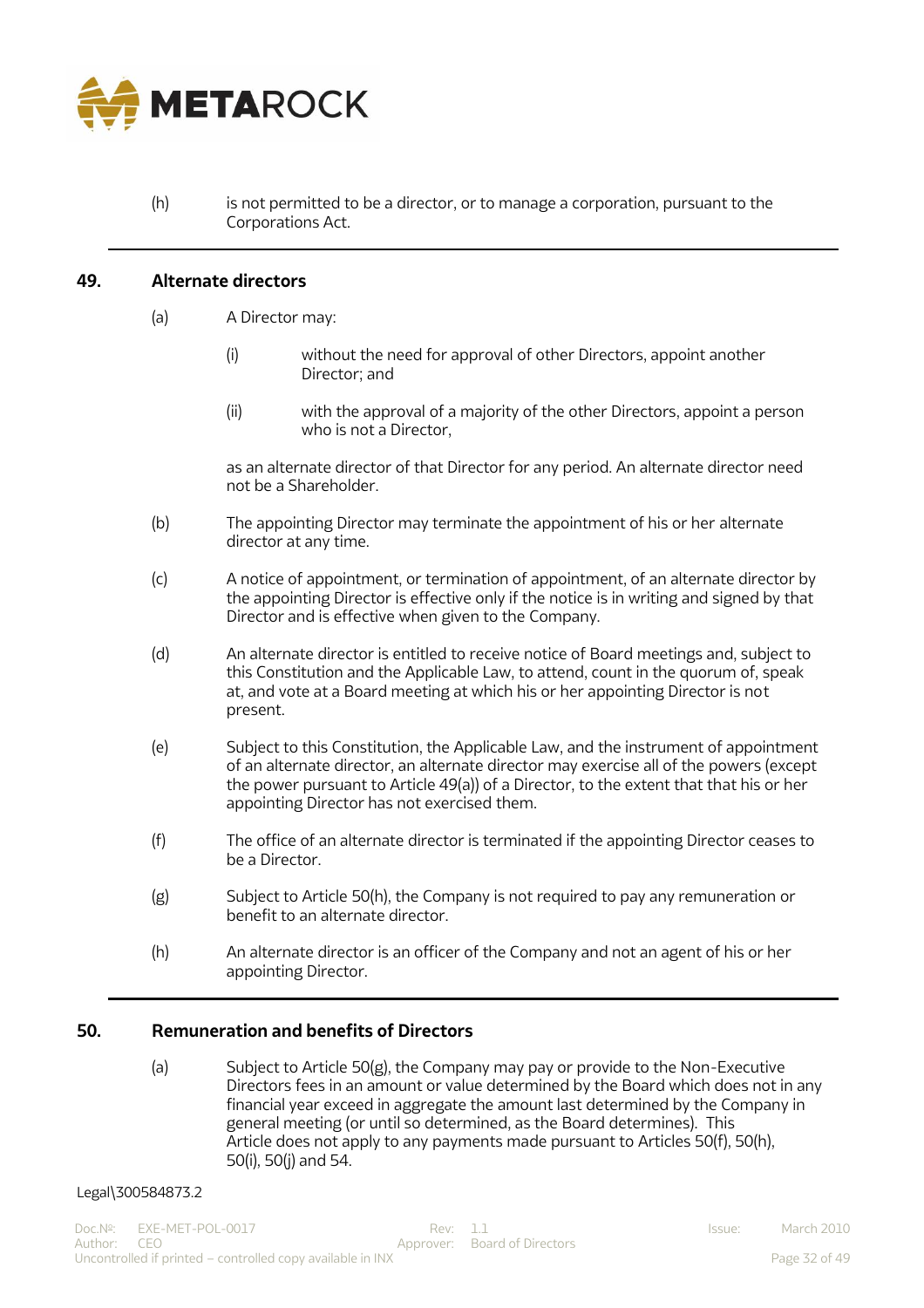

- (b) The fees pursuant to Article 50(a) may be a fixed sum for attendance at each Board meeting or may be a share of the fixed amount or value determined by the Board pursuant to Article 50(a). If the fees are a share of such fixed amount or value, those fees are to be allocated among the Non-Executive Directors on an equal basis having regarding to the proportion of the relevant year for which each of them held office, or as the Board otherwise resolves.
- (c) The fees pursuant to Article 50(a) may be provided in cash or any other manner agreed between the Company and the relevant Non-Executive Director. The Board must determine the manner in which the value of any non-cash benefit is to be calculated.
- (d) The fees of a Non-Executive Director are taken to accrue from day to day, except that fees in the form of a non-cash benefit are taken to accrue at the time the benefit is provided to the Director, subject to the terms on which the benefit is provided.
- (e) Subject to Article 50(g) and any agreement with the Company, the Company may pay to each Executive Director an amount of remuneration determined by the Board.
- (f) If any Director, with the approval of the Board, performs extra or special services, the Company may, subject to the Corporations Act and Article 50(g), pay additional remuneration or provide benefits to that Director as the Board resolves.
- (g) The Company must not pay remuneration to Directors that is calculated as a commission on, or a percentage of operating revenue, or in the case of Non-Executive Directors, profits.
- (h) The Company must pay all reasonable travelling, accommodation and other expenses that a Director or alternate director properly incurs in attending meetings of the Board, committees of the Board, meetings of Shareholders, or otherwise in connection with the business of the Company.
- (i) Subject to the Applicable Law, the Company may establish and contribute to a fund, trust or scheme for the benefit of:
	- (i) past or present employees or Directors of the Company or a related body corporate of the Company; or
	- (ii) the dependants of, or persons connected with or nominated by, any person referred to in Article 50(i)(i).
- (j) Subject to the Applicable Law, the Company may, or may agree to, pay provide or make any payment or other benefit to a Director, a director of a related body corporate of the Company or any other person in connection with that person's or someone else's retirement, resignation from or loss of office, or death while in office.

# <span id="page-32-0"></span>**51. Interests of Directors**

(a) A Director is not disqualified by reason only of being a Director (or the fiduciary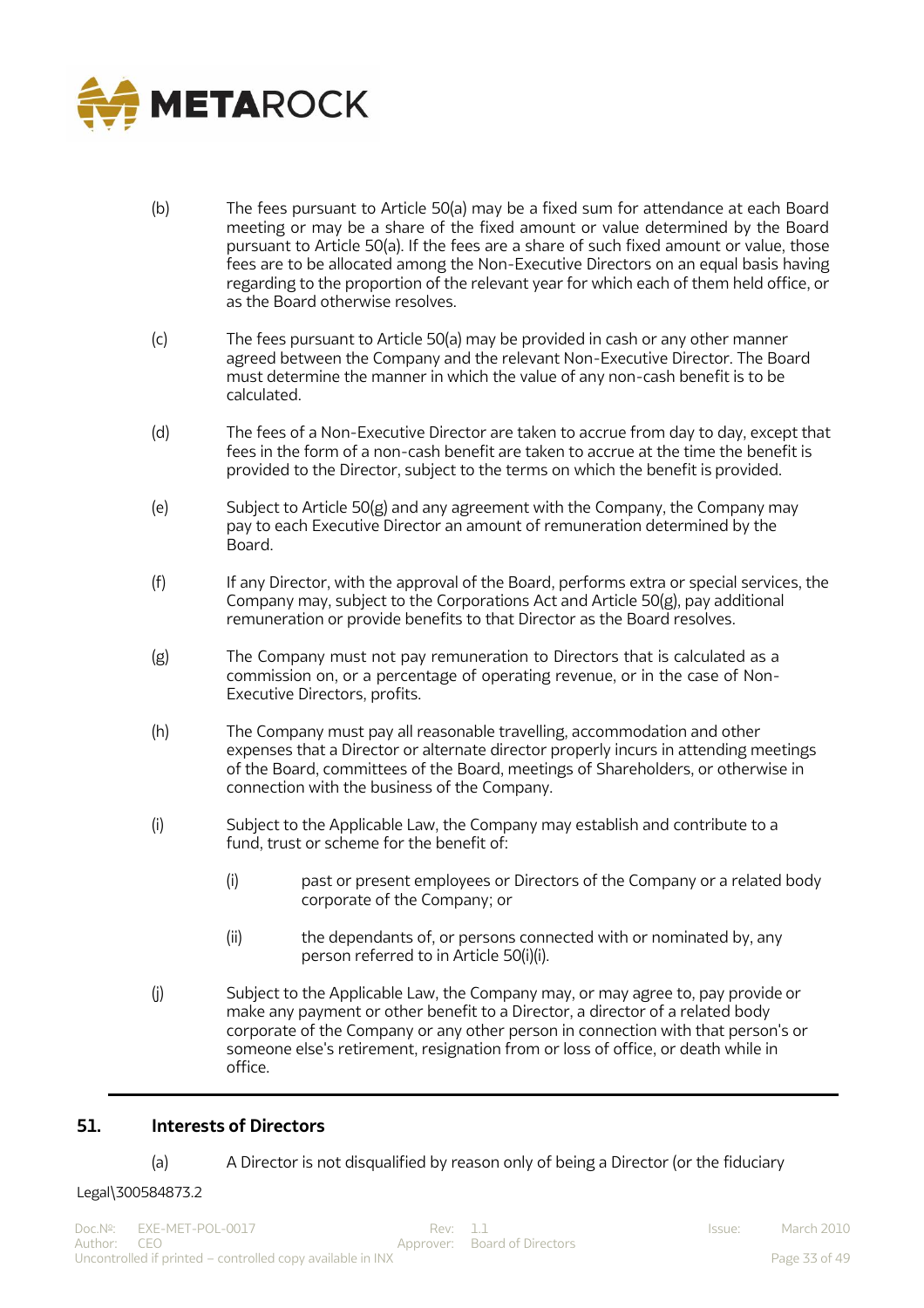

obligations arising from that office) from:

- (i) holding an office (except auditor) or place of profit or employment in the Company or a related body corporate of the Company;
- (ii) holding an office or place of profit or employment in any other company, body corporate, trust or entity promoted by the Company or in which it has an interest;
- (iii) being a member, creditor or otherwise be interested in any body corporate (including the Company), partnership or entity, except auditor of the Company;
- (iv) entering into any agreement or arrangement with the Company; or
- (v) acting in a professional capacity (or being a member of a firm which acts in a professional capacity) for the Company, except as auditor of the Company.
- (b) Each Director must comply with Applicable Law in relation to the disclosure of the Director's interests.
- (c) A Director who has a material personal interest in a matter that is being considered at a Board meeting must not be present while the matter is being considered at the meeting nor vote on the matter, except where permitted by the Corporations Act.
- (d) If a Director has an interest in a matter, then subject to Article 51(c), Article 51(e) and this Constitution:
	- (i) that Director may be counted in a quorum at the Board meeting that considers matters that relate to the interest provided that Director is entitled to vote on at least one of the resolutions to be proposed at that Board meeting;
	- (ii) that Director may participate in and vote on matters that relate to the interest;
	- (iii) the Company may proceed with any transaction that relates to the interest and the Director may participate in the execution of any relevant document by or on behalf of the Company;
	- (iv) the Director may retain the benefits pursuant to any transaction that relates to the interest even though the Director has the interest; and
	- (v) the Company cannot avoid any transaction that relates to the interest merely because of the existence of the interest.
- (e) If an interest of a Director is required to be disclosed pursuant to Article 51(b), Article 51(d)(iv) applies only if the interest is disclosed before the transaction is entered into.

# <span id="page-33-0"></span>**Officers**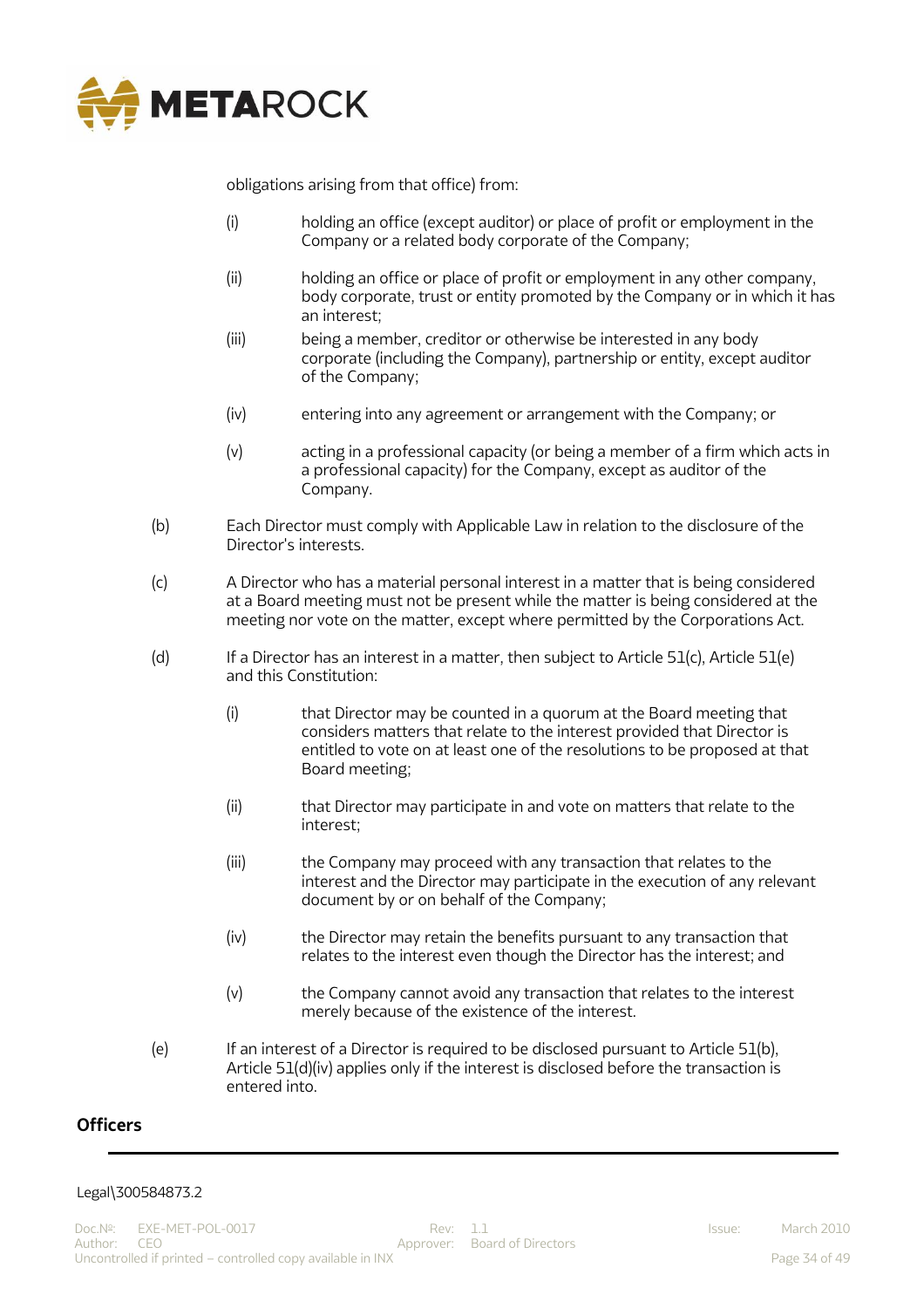

# <span id="page-34-0"></span>**52. Managing Director**

- (a) The Board may appoint one or more Directors as a managing director of the Company, for any period and on any terms (including, subject to Article 50, as to remuneration) as the Board resolves. Subject to any agreement between the Company and the managing director, the Board may vary or terminate the appointment of a managing director of the Company at any time, with or without cause.
- (b) The Board may delegate any of its powers to a managing director of the Company for any period and on any terms (including the power to further delegate) as the Board resolves. The Board may revoke or vary any power delegated to a managing director of the Company.
- (c) A managing director of the Company must exercise the powers delegated to him or her in accordance with any directions of the Board.
- (d) A person ceases to be a managing director if the person ceases to be a Director.

#### <span id="page-34-1"></span>**53. Secretary**

The Board may appoint one or more Secretaries, for any period and on any terms (including as to remuneration) as the Board resolves. Subject to any agreement between the Company and the Secretary, the Board may vary or terminate the appointment of a Secretary at any time, with or without cause.

#### <span id="page-34-2"></span>**54. Indemnity and insurance**

- (a) To the extent permitted by law, the Company must indemnify each Relevant Officer against a Liability of that person and the Legal Costs of that person.
- (b) The indemnity pursuant to Article 54(a):
	- (i) is enforceable without the Relevant Officer having first to incur any expense or make any payment;
	- (ii) is a continuing obligation and is enforceable by the Relevant Officer even though the Relevant Officer may have ceased to be an officer of the Company; and
	- (iii) applies to Liabilities and Legal Costs incurred both before and after this Article became effective.
- (c) To the extent permitted by law, the Company may make a payment (whether by way of advance, loan or otherwise) to a Relevant Officer in respect of Legal Costs of that person.
- (d) To the extent permitted by law, the Company may:
	- (i) enter into, or agree to enter into; or
	- (ii) pay, or agree to pay, a premium for,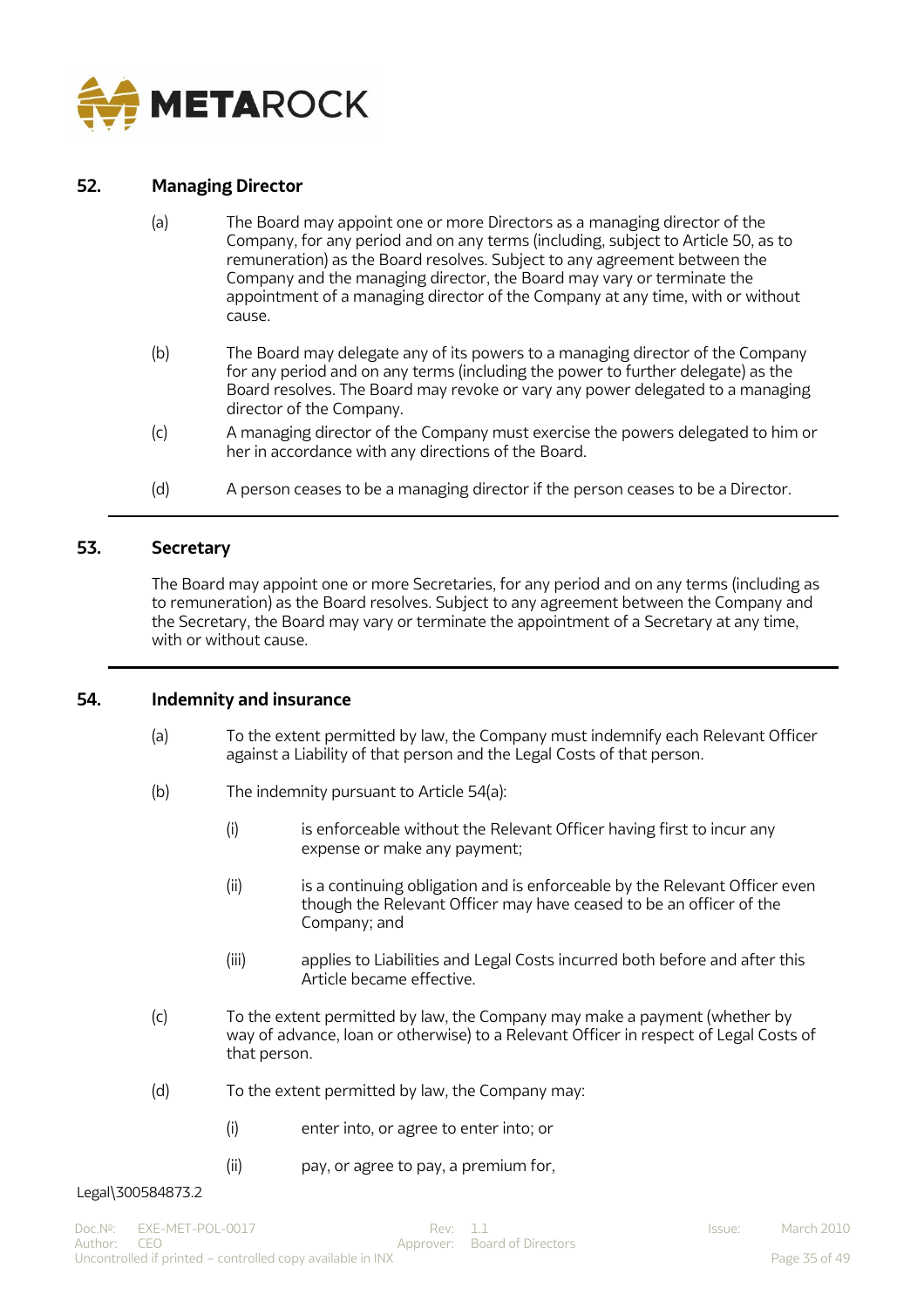

a contract insuring a Relevant Officer against a Liability of that person and the Legal Costs of that person.

- (e) To the extent permitted by law, the Company may enter into an agreement or deed with a Relevant Officer or a person who is, or has been, an officer of the Company or a subsidiary of the Company, pursuant to which the Company must do all or any of the following:
	- (i) keep books of the Company and allow either or both that person and that person's advisers access to those books on the terms agreed;
	- (ii) indemnify that person against any Liability and Legal Costs of that person;
	- (iii) make a payment (whether by way of advance, loan or otherwise) to that person in respect of Legal Costs of that person; and
	- (iv) keep that person insured in respect of any act or omission by that person while a Relevant Officer or an officer of the Company or a subsidiary of the Company, on the terms agreed (including as to payment of all or part of the premium for the contract of insurance).

# <span id="page-35-0"></span>**Powers of the Board**

#### <span id="page-35-1"></span>**55. General powers**

- (a) The Board has the power to manage the business of the Company and may exercise to the exclusion of the Company in general meeting all powers of the Company which are not, by the law or the Listing Rules or this Constitution, required to be exercised by the Company in general meeting.
- (b) A power of the Board can only be exercised by a resolution passed at a meeting of the Board in accordance with Article 60, a resolution passed by signing a document in accordance with Article 59, or in accordance with a delegation of the power pursuant to Article 52, 57 or 58. A reference in this Constitution to the Company exercising a power by a resolution of the Board includes an exercise of that power in accordance with a delegation of the power pursuant to Article 52, 57 or 58.

## <span id="page-35-2"></span>**56. Execution of documents**

- (a) If the Company has a common seal, the Company may execute a document if that seal is fixed to the document and the fixing of that seal is witnessed by one Director and either another Director, a Secretary, or another person appointed by the Board for that purpose.
- (b) The Company may execute a document without a common seal if the document is signed by one Director and either another Director, a Secretary, or another person appointed by the Board for that purpose.
- (c) The Board may determine the manner in which and the persons by whom cheques, promissory notes, bankers' drafts, bills of exchange and other negotiable or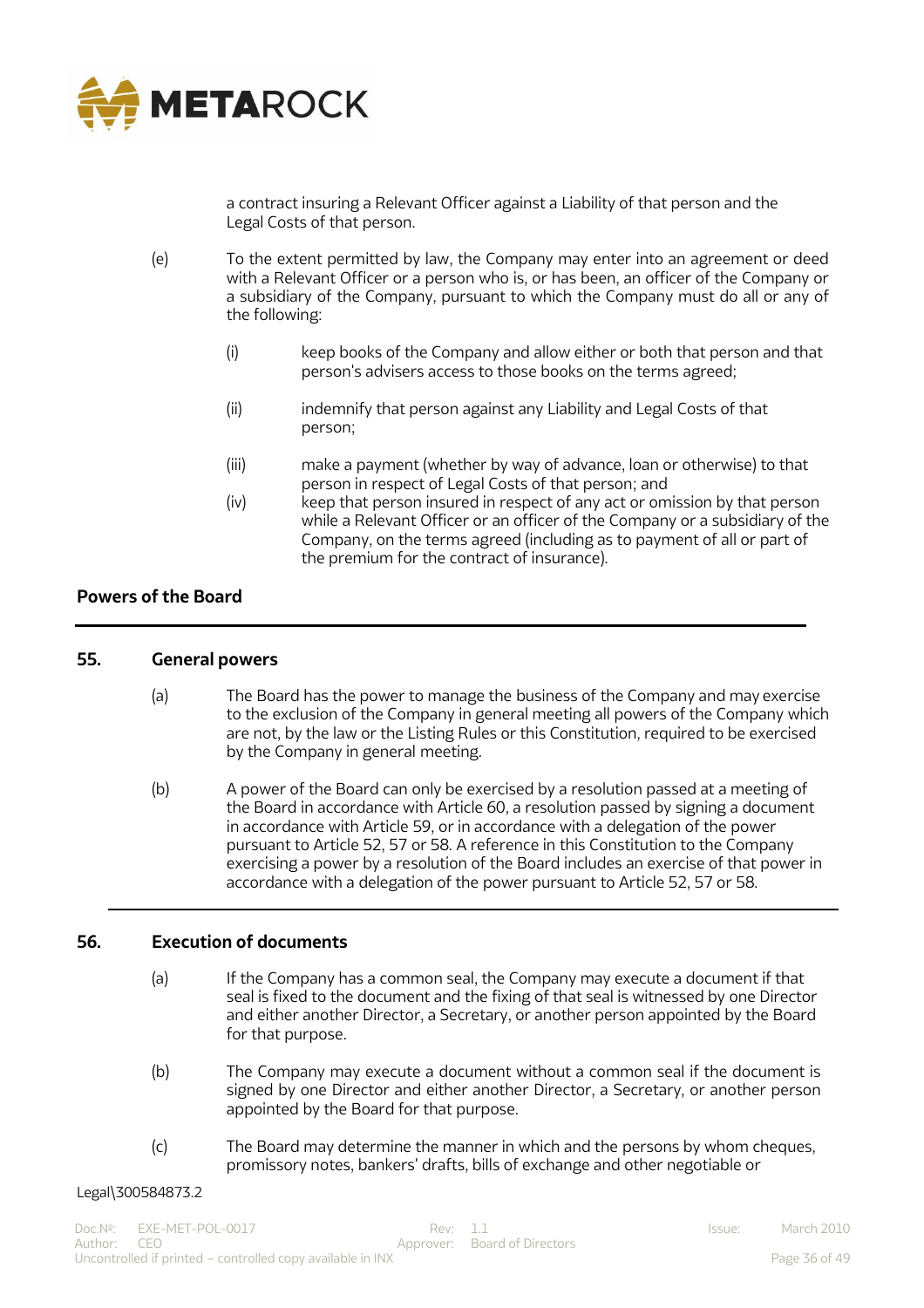

transferable instruments in the name of or on behalf of the Company, and receipts for money paid to the Company, must be signed, drawn, accepted, endorsed or otherwise executed.

## <span id="page-36-0"></span>**57. Committees and delegates**

- (a) The Board may delegate any of its powers to a committee of the Board, a Director, an employee of the Company or any other person. A delegation of those powers may be made for any period and on any terms (including the power to further delegate) as the Board resolves. The Board may revoke or vary any power so delegated.
- (b) A committee or delegate must exercise the powers delegated in accordance with any directions of the Board.
- (c) Subject to the terms of appointment or reference of a committee, Article 60 applies with the necessary changes to meetings and resolutions of a committee of the Board.

#### <span id="page-36-1"></span>**58. Attorney or agent**

- (a) The Board may appoint any person to be attorney or agent of the Company for any purpose, for any period and on any terms (including as to remuneration) as the Board resolves. Subject to the terms of appointment of an attorney or agent ofthe Company, the Board may revoke or vary that appointment at any time, with or without cause.
- (b) The Board may delegate any of their powers (including the power to delegate) to an attorney or agent. The Board may revoke or vary any power delegated to an attorney or agent.

## <span id="page-36-2"></span>**Proceedings of Directors**

## <span id="page-36-3"></span>**59. Written resolutions of Directors**

- (a) The Board may pass a resolution without a Board meeting being held if notice in writing of the resolution is given to all Directors and a majority of the Directors entitled to vote on the resolution (not being less than the number required for a quorum at a meeting of Directors) sign a document containing a statement that they are in favour of the resolution set out in the document.
- (b) A resolution pursuant to Article 59(a) may consist of several documents in the same form each signed by one or more Directors and is effective when signed by the last of the Directors constituting the majority of the Directors. A facsimile transmission or other document produced by electronic means under the name of a Director with the Director's authority is taken to be a document signed by the Director for the purposes of Article 59(a) and is taken to be signed when received by the Company in legible form.
- (c) For the purposes of Article 59(a), the reference to Directors includes any alternate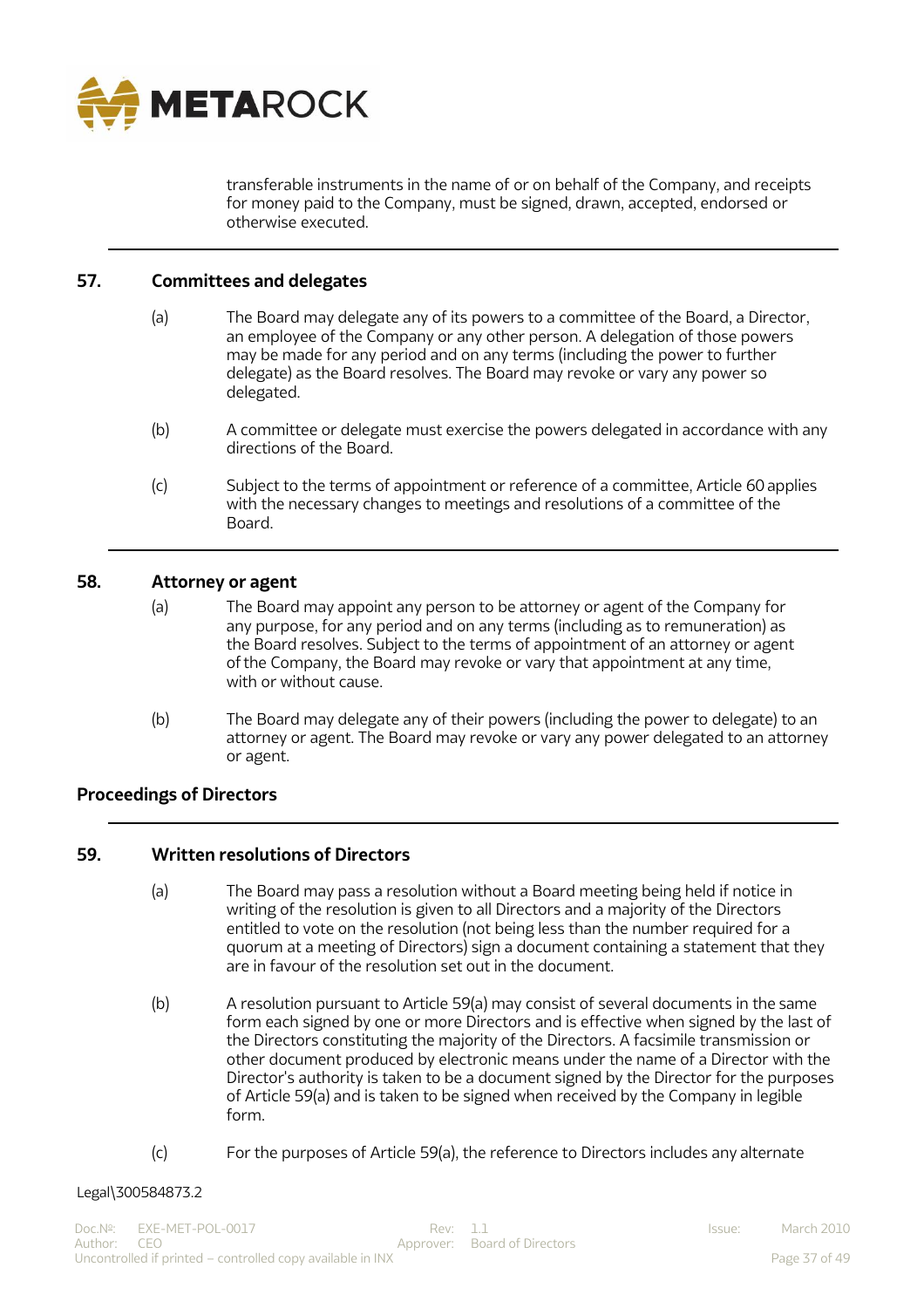

director who is appointed by a Director who is at the relevant time on leave of absence approved by the Board but does not include any other alternate directors.

#### <span id="page-37-0"></span>**60. Board Meetings**

- (a) Subject to this Constitution, the Board may meet, adjourn and otherwise regulate its meetings as it thinks fit.
- (b) A Director may call a Board meeting at any time. On request of any Director, a Secretary of the Company must call a meeting of the Directors.
- (c) Notice of a Board meeting must be given to each Director (except a Director on leave of absence approved by the Board) and an alternate director appointed by a Director on leave of absence approved by the Board. Notice of a Board meeting may be given in person, or by post or by telephone, fax or other electronic means.
- (d) A Director or alternate director may waive notice of a Board meeting by giving notice to that effect to the Company in person or by post or by telephone, fax or other electronic means.
- (e) A person who attends a Board meeting waives any objection that person and:
	- (i) if the person is a Director, any alternate director appointed by that person; or
	- (ii) if the person is an alternate director, the Director who appointed that person as alternate director,

may have to a failure to give notice of the meeting.

- (f) Anything done (including the passing of a resolution) at a Board meeting is not invalid because either or both a person does not receive notice of the meeting or the Company accidentally does not give notice of the meeting to a person.
- (g) For the purposes of the Corporations Act, each Director, by consenting to be a Director or by reason of the adoption of this Constitution, consents to the use of each of the following technologies for the holding of a Board meeting:
	- (i) telephone;
	- (ii) video;
	- (iii) any other technology which permits each Director to communicate with every other participating Director; or
	- (iv) any combination of these technologies.

A Director may withdraw the consent given pursuant to this Article 60(g) in accordance with the Corporations Act.

- (h) If a Board meeting is held in 2 or more places linked together by any technology:
	- (i) a Director present at one of the places is taken to be present at the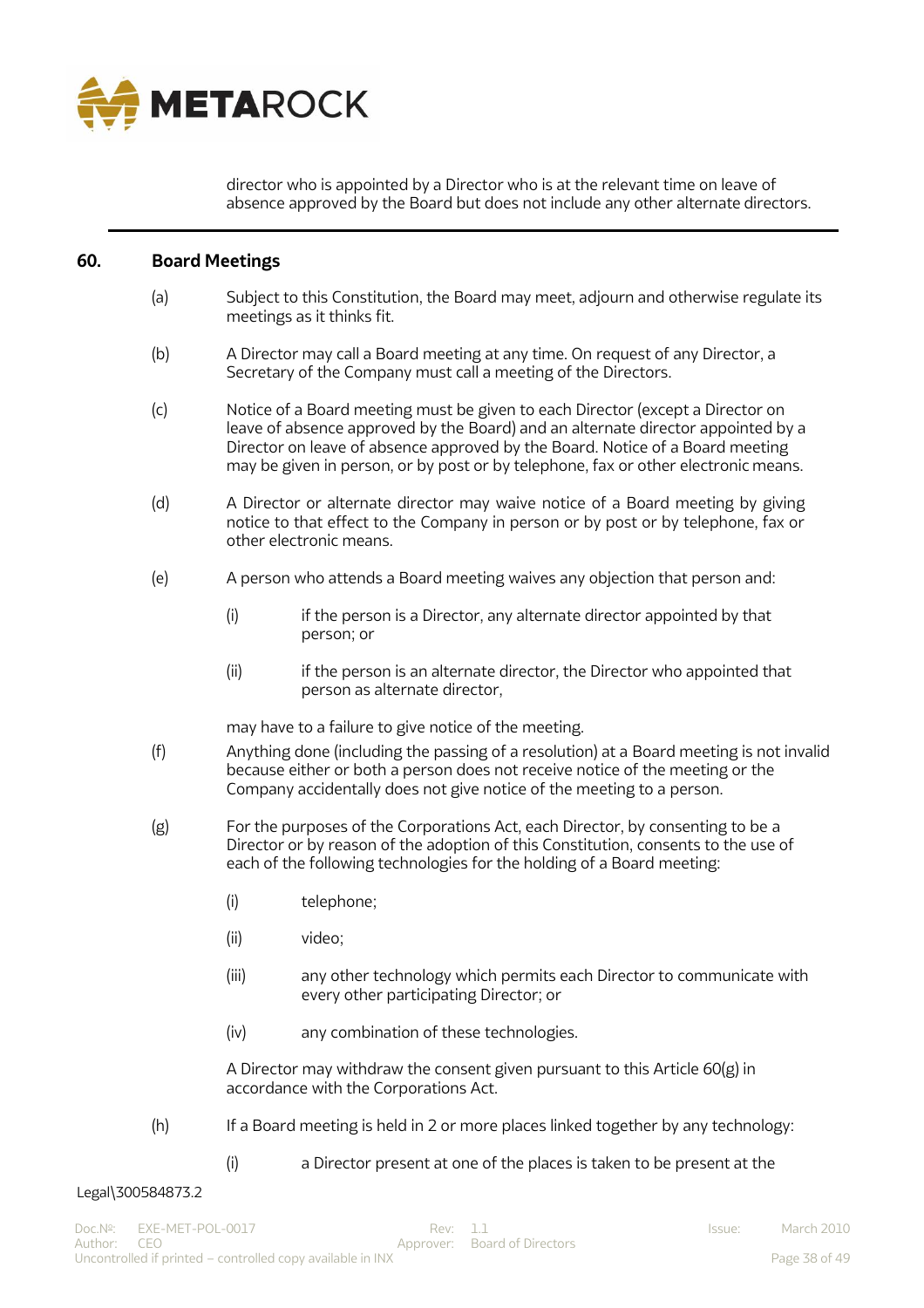

meeting unless and until the Director states to the chairperson of the meeting that the Director is discontinuing his or her participation in the meeting; and

- (ii) the chairperson of that meeting may determine at which of those places the meeting will be taken to have been held.
- (i) Until otherwise determined by the Board, a quorum for a Board meeting is 2 Directors entitled to vote on a resolution that may be proposed at that meeting. A quorum for a Board meeting must be present at all times during the meeting. Each individual present is counted towards a quorum in respect of each appointment as an alternate director of another Director in addition (if applicable) to being counted as a Director.

## <span id="page-38-0"></span>**61. Chairperson of the Board**

- (a) The Board may elect a Director as chairperson of the Board or deputy chairperson of the Board for any period that it resolves, or if no period is specified, until that person ceases to be a Director. The Board may remove the chairperson of the Board or deputy chairperson of the Board at any time.
- (b) Subject to Article 61(c), the chairperson of the Board must chair each Board meeting.
- (c) If at a Board meeting:
	- (i) a chairperson has not been elected pursuant to Article 61(a); or
	- (ii) the chairperson of the Board is not present within 15 minutes after the time appointed for the holding of a Board meeting or is not willing to chair all or part of that meeting,

the deputy chairperson of the Board (if any) must, or if there is no deputy chairperson or the deputy chairperson is not willing to act, the Directors present must elect one of their number to, chair that meeting or part of the meeting.

(d) A person does not cease to be a chairperson of the Board or deputy chairperson of the Board if that person retires as a Director at a meeting of Shareholders and is re-elected as a Director at that meeting (or any adjournment of that meeting).

#### <span id="page-38-1"></span>**62. Board resolutions**

- (a) A resolution of the Board is passed if more votes are cast by Directors entitled to vote in favour of the resolution than against it.
- (b) Subject to Articles 49 and 51 and this Article 62, each Director present in person or by his or her alternate director has one vote on a matter arising at a Board meeting.
- (c) Subject to the Applicable Law, in case of an equality of votes on a resolution at a Board meeting, the chairperson of that meeting has a casting vote on that resolution in addition to any vote the chairperson has in his or her capacity as a Director in respect of that resolution, provided that the chairperson is entitled to vote on the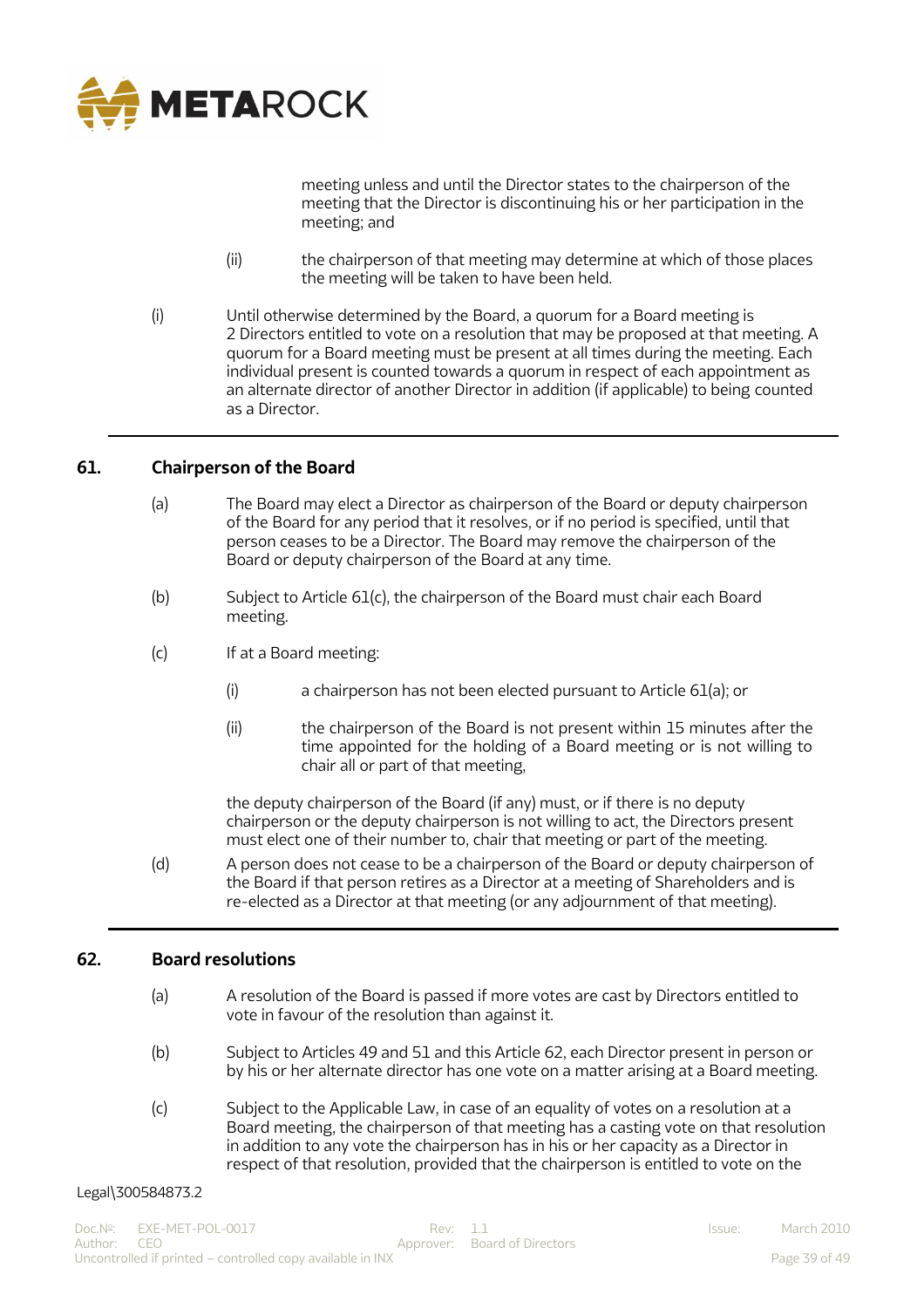

resolution and more than two Directors are present and entitled to vote on the resolution.

## <span id="page-39-0"></span>**63. Valid proceedings**

- (a) An act at any Board meeting or a committee of the Board or an act of any person acting as a Director is not invalidated by:
	- (i) a defect in the appointment or continuance in office of a person as a Director, a member of the committee or of the person so acting; or
	- (ii) a person so appointed being disqualified or not being entitled to vote,

if that circumstance was not known by the Board, committee or person (as the case may be) when the act was done.

(b) If the number of Directors is below the minimum required by this Constitution, the Board must not act except in emergencies, to appoint Directors up to that minimum number or to call and arrange to hold a meeting of Shareholders.

## <span id="page-39-1"></span>**Dividends and Profits**

## <span id="page-39-2"></span>**64. Determination of dividends**

- (a) Subject to the Applicable Law, this Constitution and the rights or restrictions attached to a class of Shares, the Board may determine that a dividend is payable on Shares. The Board may fix the amount of the dividend, the time for determining entitlements to the dividend, the time for the payment of the dividend and the method of payment of the dividend.
- (b) Subject to the Listing Rules and the rights or restrictions attached to a class of Shares, the Board may determine that dividends be paid on Shares of one class but not another class, and at different rates for different classes of Shares.
- (c) The Company is not required to pay any interest on a dividend.

## <span id="page-39-3"></span>**65. Entitlements to dividends**

- (a) Subject to the Applicable Law, a dividend in respect of a Share must be paid to the person whose name is entered in the Register as the holder of that Share as at the time the Board has fixed for that purpose, or if no such time is fixed, on the date on which the Dividend is paid.
- (b) A Shareholder who holds Restricted Securities is not entitled to any dividends in respect of those Restricted Securities during a breach of the Listing Rules or a breach of a Restriction Agreement relating to those Restricted Securities, except as permitted by the Restriction Agreement, the Listing Rules or ASX.
- (c) Subject to any rights or restrictions attached to a class of Shares and Article 65(d), the person entitled to a dividend on a Share is entitled to: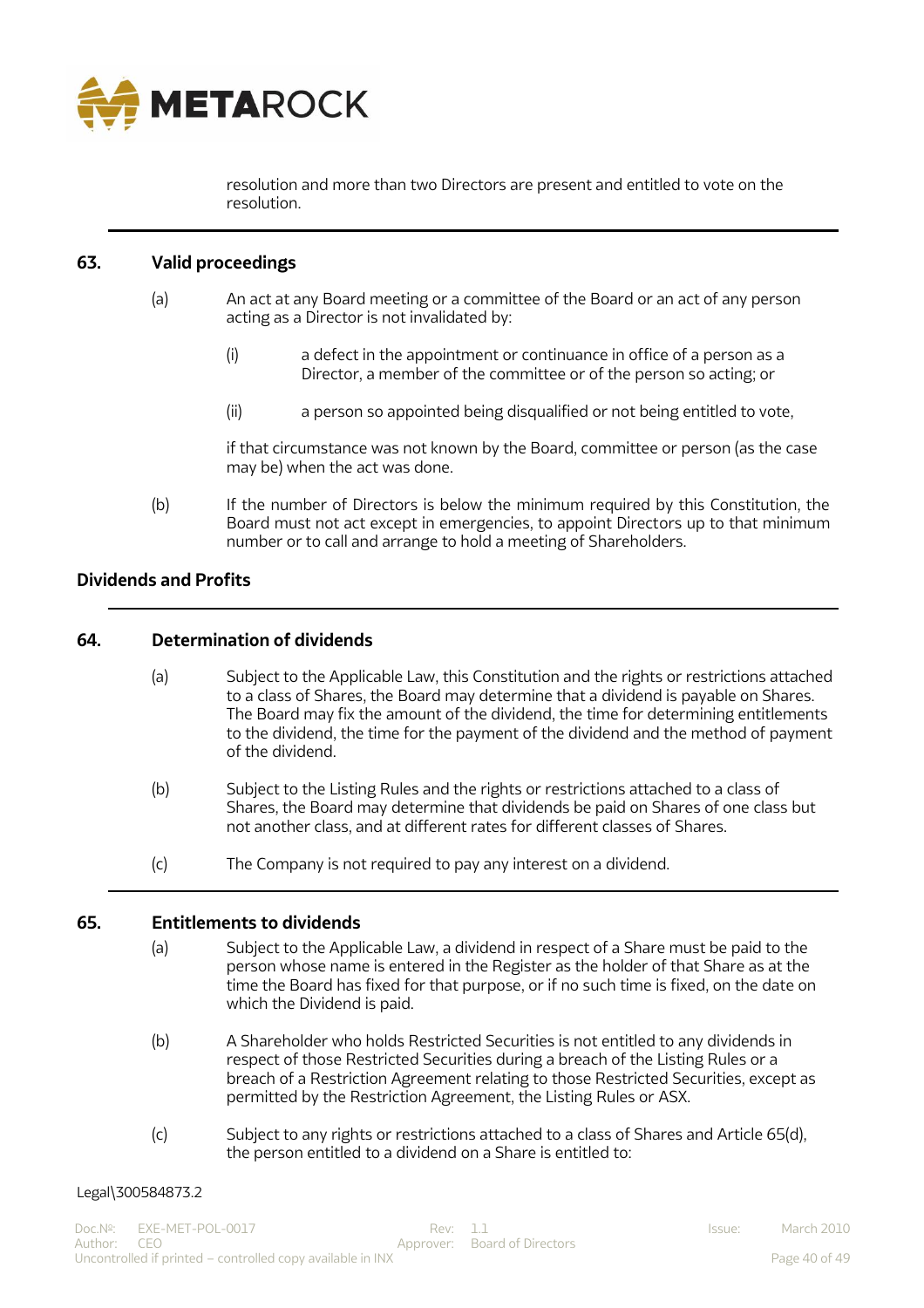

- (i) if the Share is fully paid (whether the issue price of the Share was paid or credited or both), the entire dividend; or
- (ii) if the Share is partly paid, a proportion of that dividend equal to the proportion which the amount paid on that Share bears to the total issue price of that Share. Any amounts credited without payment in money or other consideration being made to the Company and any amounts paid up in advance of the applicable due date for payment are ignored when calculating the proportion.
- (d) If an amount is paid on a Share during the period to which a dividend relates, the Board may resolve that only the proportion of that amount equal to the proportion which the period from the date of payment to the end of the period to which the dividend relates bears to the total period to which the dividend relates, counts as part of the amount for the time being paid on the Share, unless the terms of issue of the Shares provide otherwise.
- (e) If a transfer of a Share is registered after the time determined for entitlements to a dividend on that Share but before the dividend is paid, the person transferring that Share is entitled to that dividend, unless the ASTC Settlement Rules provide otherwise.
- (f) The Company may retain the whole or part of any dividend on which the Company has a lien and apply that amount in total or part satisfaction of any amount secured by that lien.

## <span id="page-40-0"></span>**66. Dividend plans**

- (a) The Company may establish a bonus share plan on any terms as the Board resolves, pursuant to which participants may elect in respect of all or part of their Shares to be issued financial products of the Company or another body corporate or trust credited as fully paid instead of receiving a cash dividend from the Company in respect of those Shares.
- (b) The Company may establish a dividend reinvestment plan on any terms as the Board resolves, pursuant to which participants may elect in respect of all or part of their Shares to apply the whole or any part of a dividend from the Company, or any other amount paid or payable to Shareholders, in subscribing for or purchasing financial products of the Company or another body corporate or trust.
- (c) The Board is under no obligation to admit any Shareholder as a participant in any plan nor to comply with any request made by a Shareholder who is not admitted as a participant in a plan.
- (d) Subject to the Applicable Law, the Board may implement, amend, suspend or terminate a plan established pursuant to this Article 66.

## <span id="page-40-1"></span>**67. Capitalisation of profits**

(a) Subject to the Applicable Law and the rights or restrictions attached to a class of Shares, the Company may by resolution of the Board: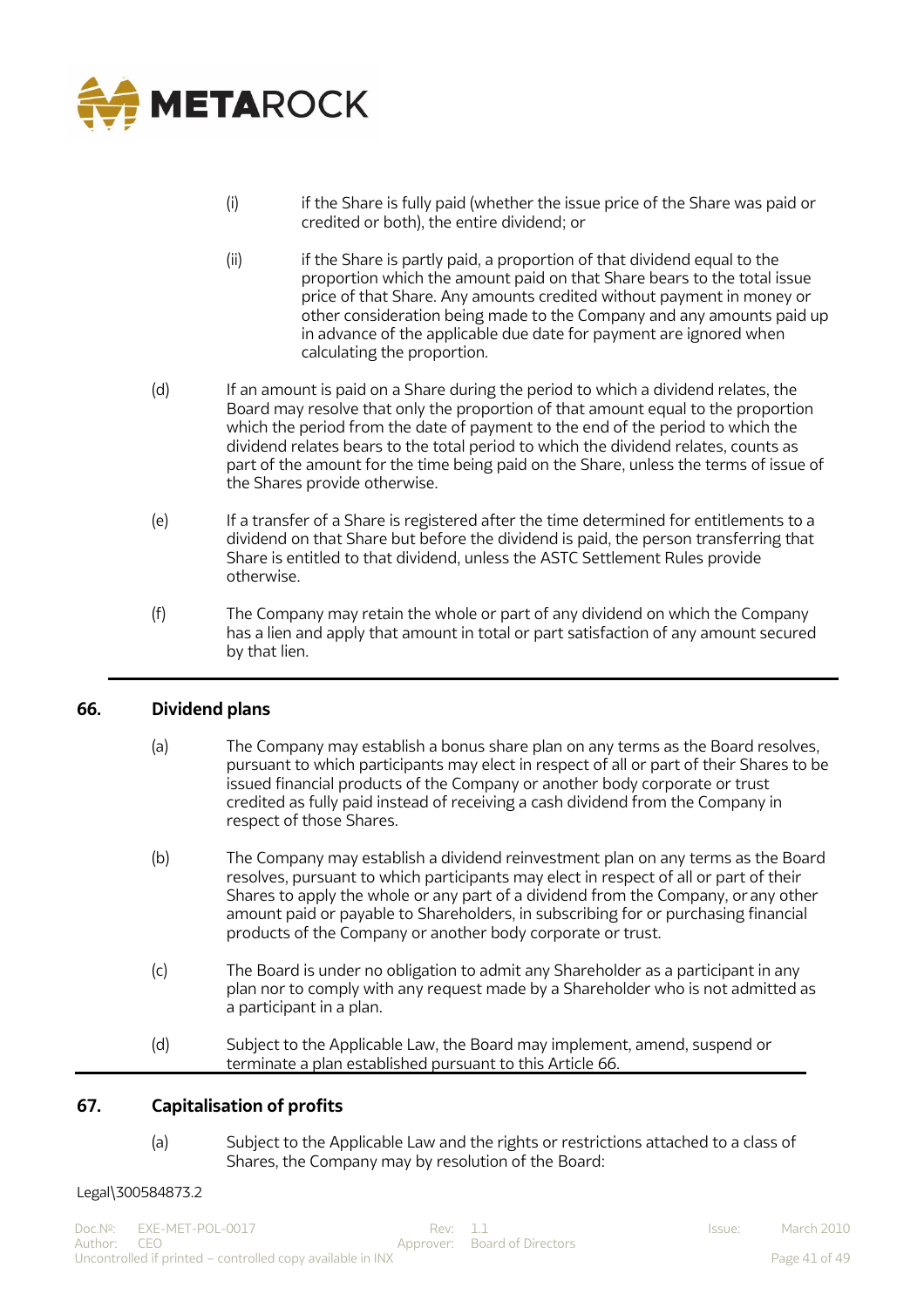

- (i) capitalise any amount, being the whole or part of profits of the Company or otherwise available for distribution to Shareholders; and
- (ii) apply that amount for the benefit of Shareholders in full satisfaction of their interest in the capitalised amount, in the same proportions as the Shareholders would be entitled to receive it if it were distributed by way of dividend or in accordance with either the terms of issue of any Shares or the terms of any plan for the issue of Shares or other securities for the benefit of officers or employees of the Company.
- (b) The Board may fix the time for determining entitlements to an application of a capitalised amount pursuant to Article 67(a). The Board may decide to apply a capitalised amount pursuant to Article 67(a) in any or all of the following ways:
	- (i) in paying up an amount unpaid on Shares already issued;
	- (ii) in paying up in full any unissued Shares or other securities in the Company;
	- (iii) any other method permitted by law or the Listing Rules.
- (c) The Board may do all things necessary to give effect to a resolution pursuant to Article 67(a) and 67(b), including:
	- (i) making cash payments in cases where Shares or other securities become issuable in fractions or ignore amounts or fractions less than a particular value;
	- (ii) vesting any cash or assets in a trustee on trust for the Shareholders entitled to an application of a capitalised amount pursuant to Article 67(a); and
	- (iii) authorising any person to make, on behalf of all Shareholders entitled to an application of a capitalised amount pursuant to Article 67(a), an agreement with the Company providing for either or both the issue of securities or the payment by the Company on the Shareholders' behalf of an amount pursuant to Article 67(b), and in executing any such document the person acts as agent and attorney for those Shareholders.

## <span id="page-41-0"></span>**68. Distributions of assets**

- (a) The method of payment by the Company of a dividend or a return of capital by a reduction of capital, a share buy-back or otherwise, may include any or all of the payment of cash, the issue of shares or other financial products and the transfer of assets (including shares or other financial products in another body corporate or trust).
- (b) If the Board has determined that the Company pay a dividend or return capital by a reduction of capital, a share buy-back or otherwise, wholly or partly by the distribution (either generally or to specific Shareholders) of specific assets (including by the issue or transfer of shares or other financial products), the Board may: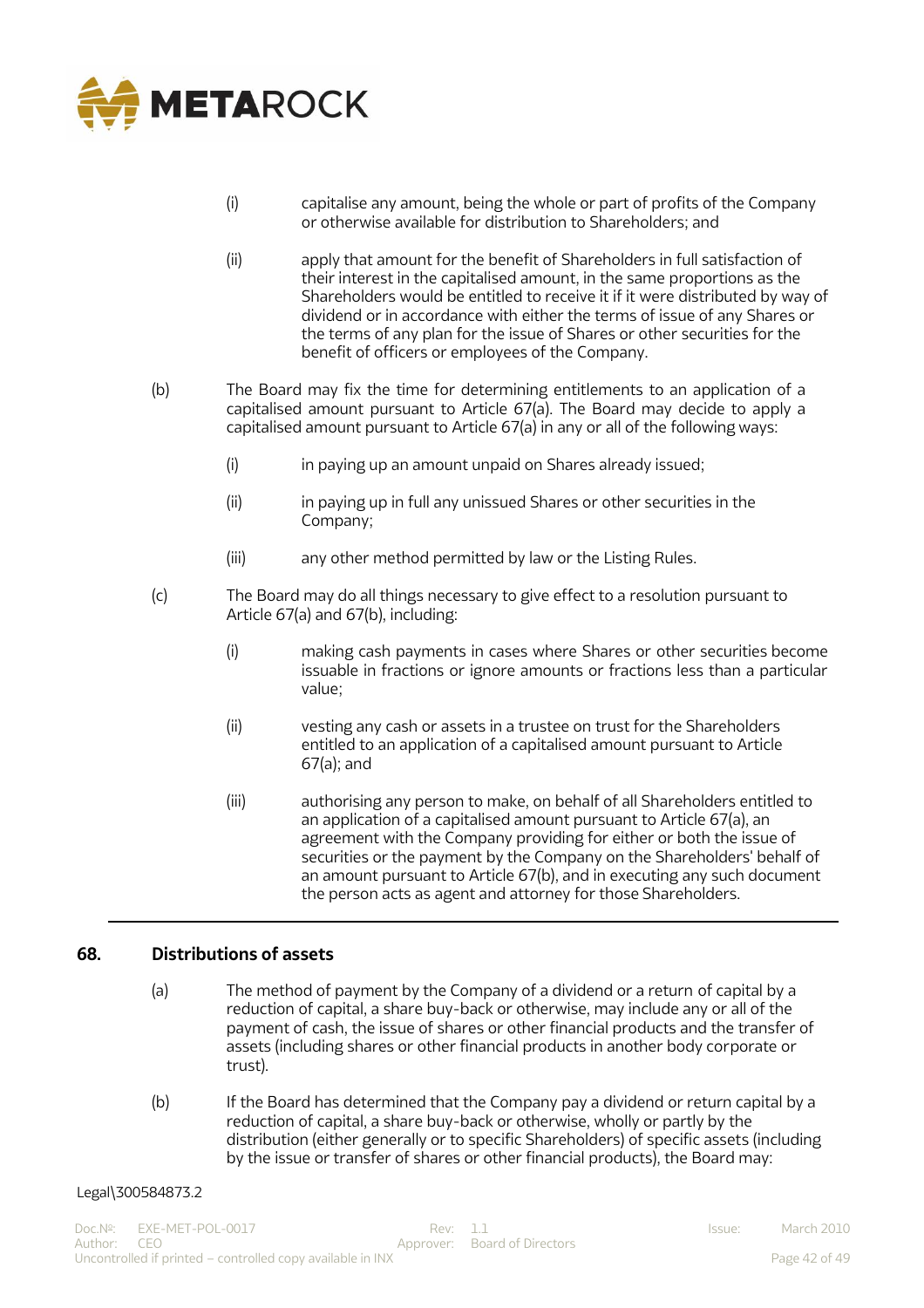

- (i) settle any issue concerning the distribution in any way the Board resolves;
- (ii) round amounts up or down to the nearest whole number, or ignore amounts or fractions less than a particular value;
- (iii) value assets for distribution and determine that the Company pay cash to any Shareholder on the basis of that valuation;
- (iv) vest assets in a trustee on trust for the Shareholders entitled to any financial products as a result of that distribution; and
- (v) authorise any person to make, on behalf of all Shareholders entitled to any financial products as a result of that distribution, an agreement with the relevant body corporate or trust providing for the issue or transfer to them of those financial products (including an agreement to become a member of that body corporate) and, in executing any such document, the person acts as agent and attorney for those Shareholders.

#### <span id="page-42-0"></span>**69. Payments**

- (a) The Company may pay a person entitled to an amount payable in respect of a Share (including a dividend) by any of the following means, in the Board's discretion, at the sole risk of the person so entitled:
	- (i) crediting an account nominated in writing by that person and acceptable to the Board;
	- (ii) cheque made payable to bearer, to the person entitled to the amount or any other person the entitled person directs in writing and who is acceptable to the Board; or
	- (iii) any other manner as the Board resolves.
- (b) If the Company decides to make a payment by crediting accounts and an account is not nominated by a Shareholder in accordance with Article 69(a)(i), the Company may hold the amount payable in a separate account of the Company until the Shareholder nominates an account in accordance with Article 69(a)(i).
- (c) The Company may post a cheque referred to in Article 69(a)(ii) to:
	- (i) the address in the Register of the Shareholder of the Share, or in the case of a Jointly Held Share, the address of the Shareholder whose name appears first in the Register in respect of the Share; or
	- (ii) any other address which the entitled person directs in writing.
- (d) The Company may make a payment of an amount payable in respect of a Share (including a dividend) in Australian dollars or any other currency determined by the Board. The Company may make payments in different currencies to different Shareholders. The Board may determine the appropriate exchange rate and time of calculation of the amount of a payment made in a currency other than Australian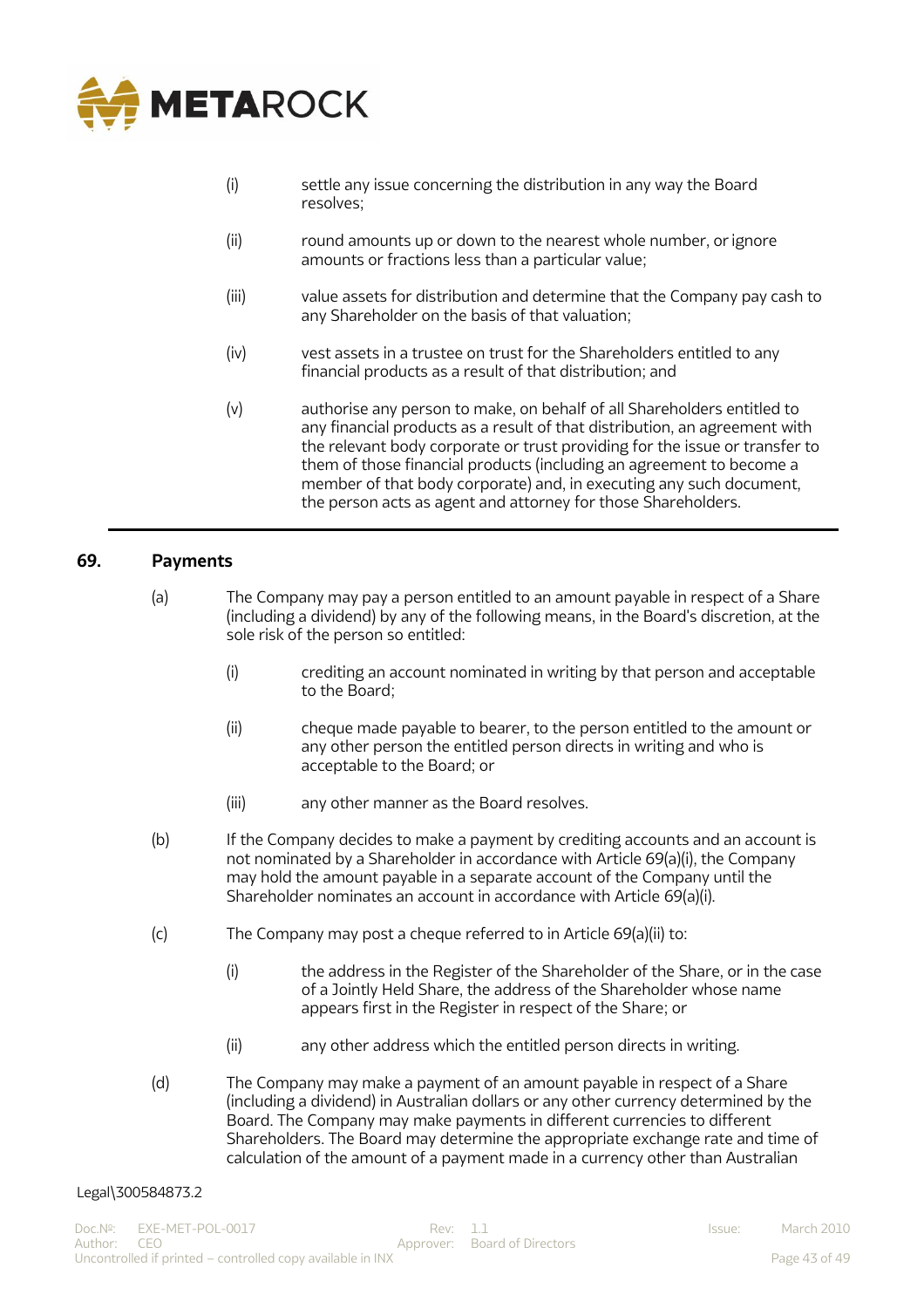

dollars. A determination of the Board pursuant to this Article 69(d)is final in the absence of manifest error.

(e) If more than one Shareholder of a Jointly Held Share gives a permitted nomination or direction pursuant to Article 69(a), only the nomination or direction by the Shareholder whose name appears first in the Register in respect of that Share is valid. Any one of the Shareholders of a Jointly Held Share may give receipt of any payment to those Shareholders in respect of that Share.

## <span id="page-43-0"></span>**Notices**

## <span id="page-43-1"></span>**70. Notices to Shareholders**

- (a) The Company may give Notice to a Shareholder or a person entitled to a Share because of a Transmission Event by any of the following means in the Board's discretion:
	- (i) delivering it to that Shareholder or person;
	- (ii) delivering it or sending it by post to the address of the Shareholder in the Register or the alternative address (if any) nominated by that Shareholder or person for that purpose;
	- (iii) sending it to the fax number or electronic address (if any) nominated by that Shareholder or person for that purpose;
	- (iv) if permitted by the Corporations Act, notifying that Shareholder of the notice's availability by an electronic means nominated by the Shareholder for that purpose; or
	- (v) any other means permitted by the Corporations Act.
- (b) The Company must send all documents to a Shareholder whose address for Notices is not within Australia by air-mail, air courier, fax or electronic transmission.
- (c) Any Notice given or document delivered by the Company to the Shareholder whose name appears first in the Register in respect of a Jointly Held Share is taken to be notice or delivery to all holders of that Share.
- (d) Notice to a person entitled to a Share because of a Transmission Event is taken to be notice to the registered holder of that Share.
- (e) Subject to the Corporations Act, a Notice to a Shareholder is sufficient, even if:
	- (i) a Transmission Event occurs in respect of that Shareholder (regardless of whether that person is a registered holder of a Jointly Held Share); or
	- (ii) that Shareholder is an externally administered body corporate,

and regardless of whether the Company has notice of that event.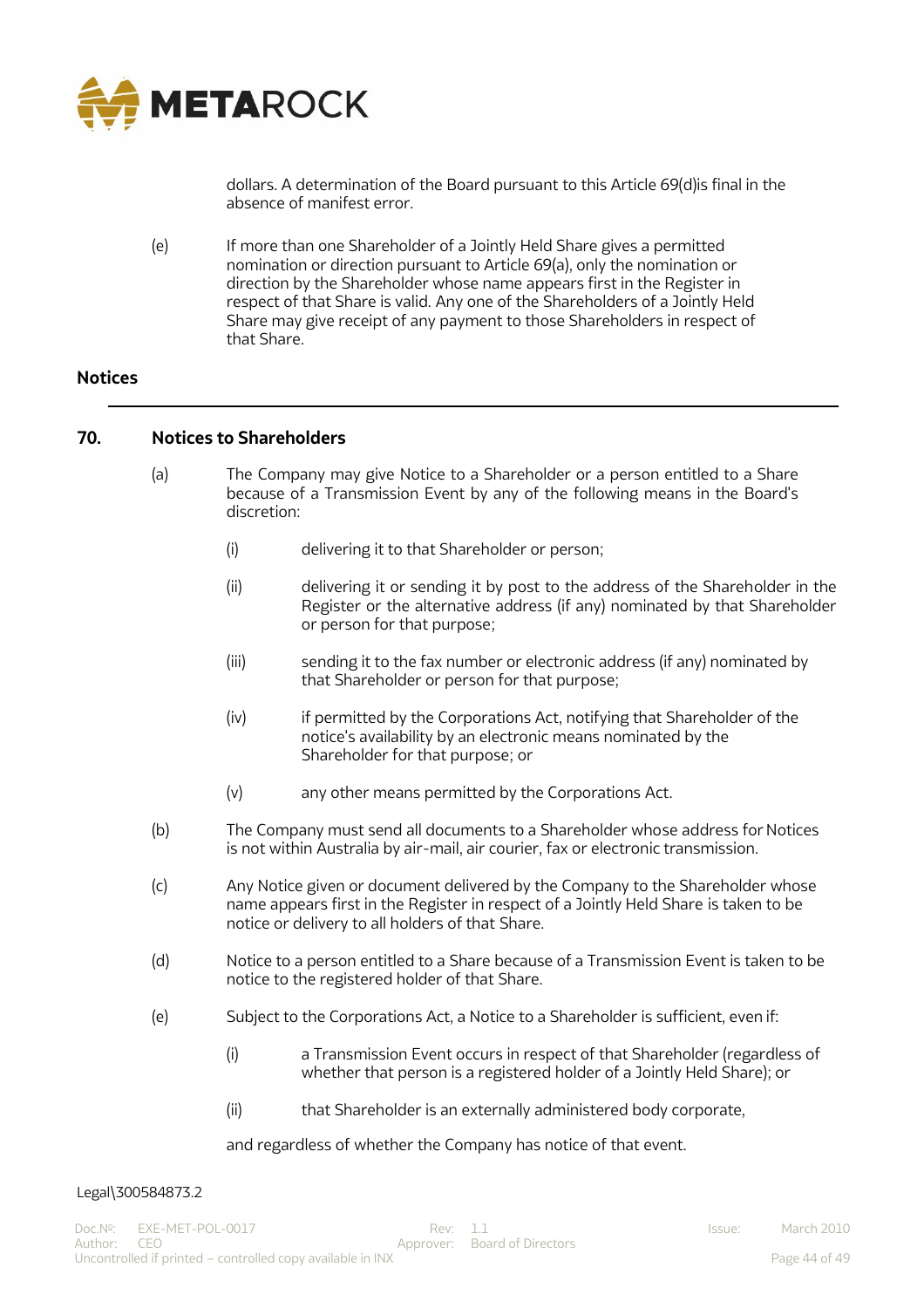

- (f) A person entitled to a Share because of a transfer, Transmission Event or otherwise, is bound by every Notice given in respect of that Share.
- (g) Any Notice required or allowed to be given by the Company to one or more Shareholders by advertisement is, unless otherwise stipulated, sufficiently advertised if advertised once in a daily newspaper circulating in the states and territories of Australia.

## <span id="page-44-0"></span>**71. Notice to Directors**

The Company may give Notice to a Director or alternate director by:

- (a) delivering it to that person;
- (b) sending it by post to the usual residential address of that person or the alternative address (if any) nominated by that person for that purpose;
- (c) sending it to the fax number or electronic address (if any) nominated by that person for that purpose; or
- (d) any other means agreed between the Company and that person.

## <span id="page-44-1"></span>**72. Notice to the Company**

A person may give Notice to the Company by:

- (a) delivering it or sending it by post to the registered office of the Company;
- (b) delivering it or sending it by post to a place nominated by the Company for that purpose;
- (c) sending it to the fax number at the registered office of the Company nominated by the Company for that purpose;
- (d) sending it to the electronic address (if any) nominated by the Company for that purpose; or
- (e) any other means permitted by the Corporations Act.

#### <span id="page-44-2"></span>**73. Time of service**

- (a) A Notice sent by post or air-mail is taken to be given on the day after the date it is posted.
- (b) A Notice sent by fax or other electronic transmission is taken to be given when the transmission is sent provided that in the case of notice to the Company or a Director or an alternate director, the sender meets any action required by the recipient to verify the receipt of the document by the recipient.
- $(c)$  A Notice given in accordance with Article 70(a)(iv) is taken to be given on the day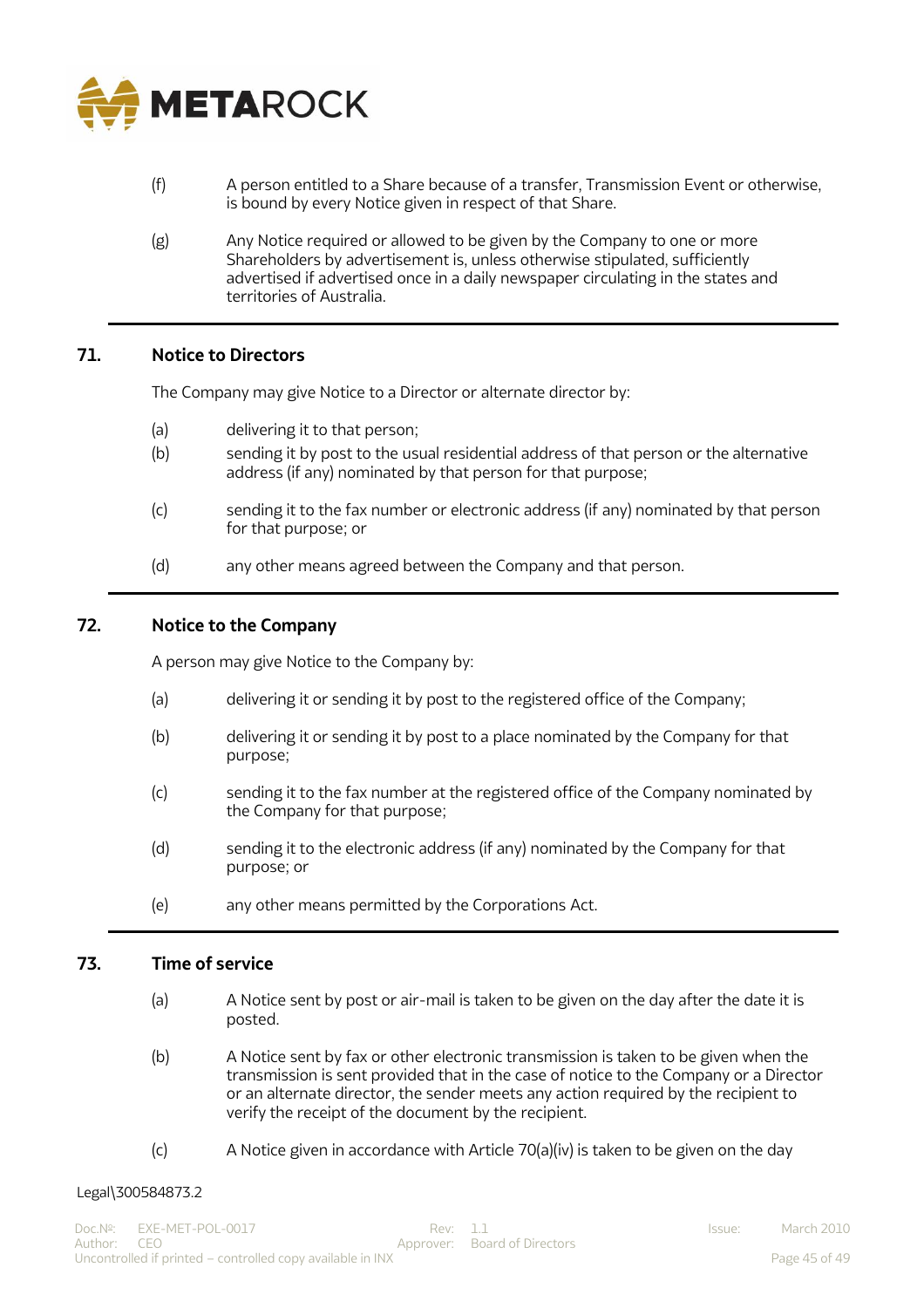

<span id="page-45-1"></span>after the date on which the Shareholder is notified that the Notice is available.

(d) A certificate by a Director or Secretary to the effect that a Notice by the Company has been given in accordance with this Constitution is conclusive evidence of that fact.

## <span id="page-45-0"></span>**74. Notice requirements**

The Board may specify, generally or in a particular case, requirements in relation to Notices given by any electronic means, including requirements as to:

- (a) the classes of, and circumstances in which, Notices may be sent;
- (b) verification (whether by encryption code or otherwise); and
- (c) the circumstances in which, and the time when, the Notice is taken to be given.

#### **Winding up**

#### <span id="page-45-2"></span>**75. Winding up**

- (a) Subject to any rights or restrictions attached to a class of Shares, on a winding up of the Company, any surplus assets of the Company remaining after the payment of its debts must be divided among the Shareholders in the proportions which the amount paid (including amounts credited) on the Shares of a Shareholder is of the total issue price of the Shares of all Shareholders.
- (b) Subject to any rights or restrictions attached to a class of Shares, on a winding up of the Company, the liquidator may, with the sanction of a special resolution:
	- (i) distribute among the Shareholders the whole or any part of the property of the Company; and
	- (ii) decide how to distribute the property as between the Shareholders or different classes of Shareholders.
- (c) The liquidator of the Company may settle any issue concerning a distribution pursuant to this Article 75 in any way. This may include:
	- (i) rounding amounts up or down to the nearest whole number or ignoring fractions;
	- (ii) valuing assets for distribution and paying cash to any Shareholder on the basis of that valuation; and
	- (iii) vesting assets in a trustee on trust for the Shareholders entitled to the distribution.
- (d) A Shareholder need not accept any property, including shares or other securities, in respect of which there is any liability on the part of the Shareholder.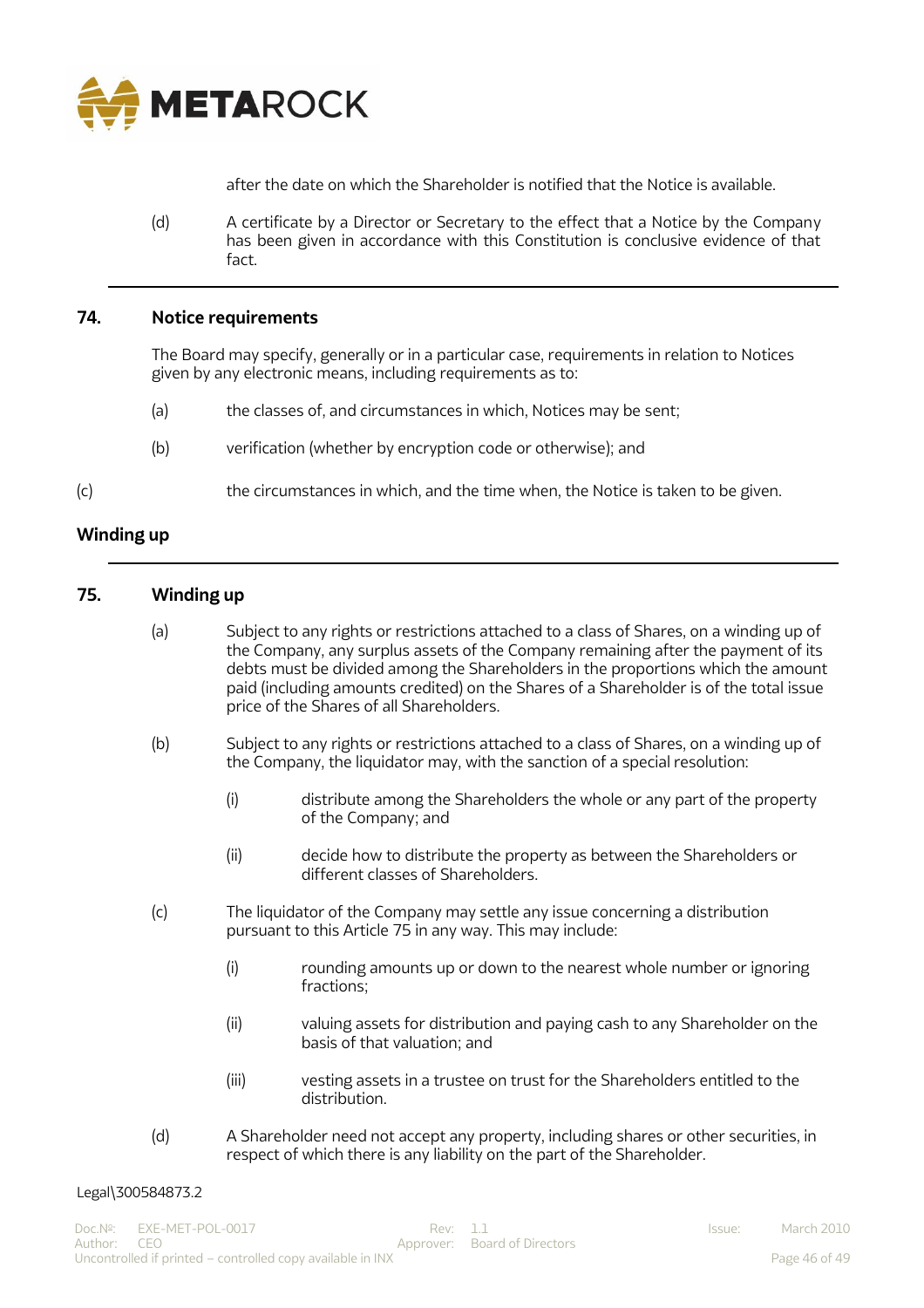

# <span id="page-46-0"></span>**Small holdings**

# <span id="page-46-1"></span>**76. Existing small holdings**

- (a) Subject to the Applicable Law, the Company may sell the Shares of a Shareholder if:
	- (i) the total number of Shares of a particular class held by that Shareholder is less than a marketable parcel at the date specified in a notice in writing given by the Company to that Shareholder (being the lesser of 42 days after the date of the Company giving that notice or any lesser period permitted pursuant to the Applicable Law);
	- (ii) the notice of the Company states that the Shares are liable to be sold by the Company; and
	- (iii) that Shareholder does not give notice in writing to the Company, by the time and date specified in the notice of the Company (being the lesser of 42 days after the date of the Company giving that notice and any lesser period permitted pursuant to the Applicable Law), stating that all or some of those Shares are not to be sold.
- (b) The Company may only give one notice pursuant to Article 76(a) to a particular Shareholder in any 12 month period.
- (c) If a takeover bid for the Company is announced after a notice pursuant to Article 76(a) is given but before an agreement for sale of the relevant Shares is entered into, the power of the Company pursuant to Article 76(a) lapses. After the offer period of the takeover bid closes, the Company may (notwithstanding Article 76(b)) give a new notice pursuant to Article 76(a).

## <span id="page-46-2"></span>**77. New small holdings**

- (a) Subject to the Applicable Law, the Company may sell the Shares of a Shareholder if:
	- (i) the Shares of a particular class held by that Shareholder are in a new holding created by a transfer on or after the date on which this Article 77 was adopted in this Constitution; and
	- (ii) that transfer is of a number of Shares of that class that was less than a marketable parcel at the time the transfer document was initiated, or in the case of a paper based transfer document, was lodged with the Company.
- (b) The Company may give a Shareholder referred to in Article 77(a) notice in writing stating that the Company intends to sell or dispose of the Shares.
- (c) If the Company is entitled to exercise the powers pursuant to Article 77(a), the Company may by resolution of the Board remove or change either or both the right to vote and the right to receive dividends of the relevant Shareholder in respect of some or all of the Shares liable to be sold. After the sale of those Shares, the Company must pay to the person entitled any dividends that have been withheld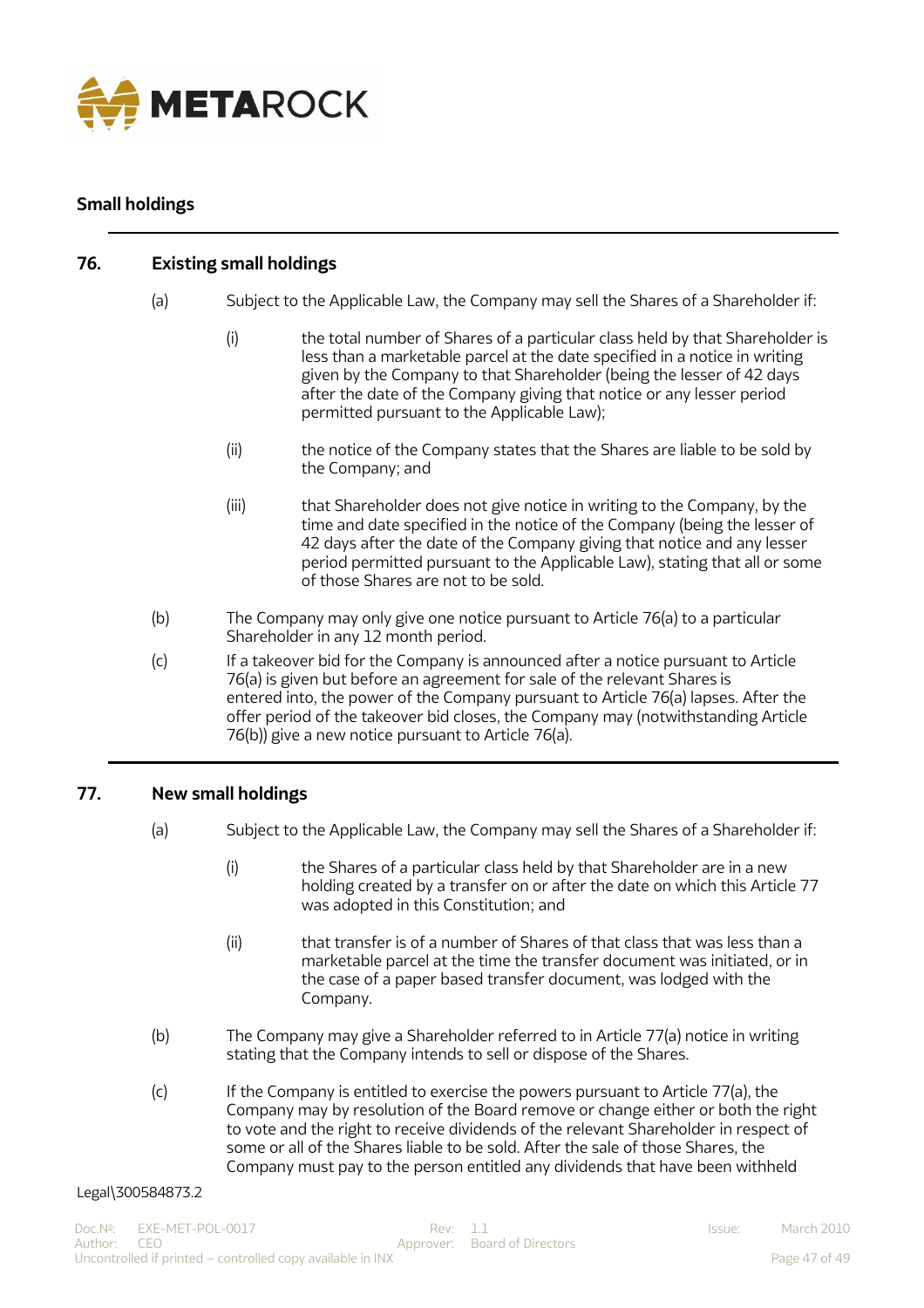

pursuant to this Article 77(c).

## <span id="page-47-0"></span>**78. Exercise of power of sale**

- (a) Subject to the Applicable Law, the Company may sell any Shares pursuant to Article 76 or 77 to any person on any terms and in any manner as the Board resolves.
- (b) The Company may:
	- (i) exercise any powers permitted pursuant to the Applicable Law to enable the sale of Shares pursuant to Article 76 or 77;
	- (ii) receive the consideration (if any) given for Shares sold pursuant to Article 76 or 77; and
	- (iii) effect a transfer of Shares sold pursuant to Article 76 or 77.
- (c) The validity of the sale of Shares pursuant to Article 76 or 77 may not be called into question by any person after the transfer has been registered, and the buyer of the Shares need not enquire as to the validity of the sale or application of the sale proceeds by the Company.
- (d) The title of the buyer of Shares sold pursuant to Article 76 or 77 is not affected by any irregularity or invalidity in connection with the sale.
- (e) The sole remedy (if any) of any person aggrieved by a sale of Shares pursuant to Article 76 or 77 is in damages only and against the Company exclusively.
- (f) A certificate in writing from the Company signed by a Director or Secretary that a Share was sold in accordance with Article 76 or 77 is sufficient evidence of those matters.
- $(g)$  If the Company exercises the powers pursuant to Article 76, the person to whom a Share is sold, or if permitted by the Applicable Law the Company, must pay the expenses of the sale.
- (h) The Company must apply the proceeds of any sale of any Shares sold pursuant to Article 76 or 77 in the following order:
	- $(i)$  in the case of an exercise of the powers pursuant to Article 77, the expenses of the sale;
	- (ii) the amounts due and unpaid in respect of those Shares; and
	- (iii) the balance (if any) to, or at the direction of, the person entitled to the Shares immediately prior to the sale, on delivery by that person of any evidence of ownership of or entitlement to those Shares prior to the sale as the Board may require.
- (i) Subject to the Listing Rules, the Company may by resolution of the Board revoke a notice given pursuant to Article 76 or 77 at any time prior to the sale of the Shares pursuant to those Articles.

## <span id="page-47-1"></span>**Takeover approval provisions**